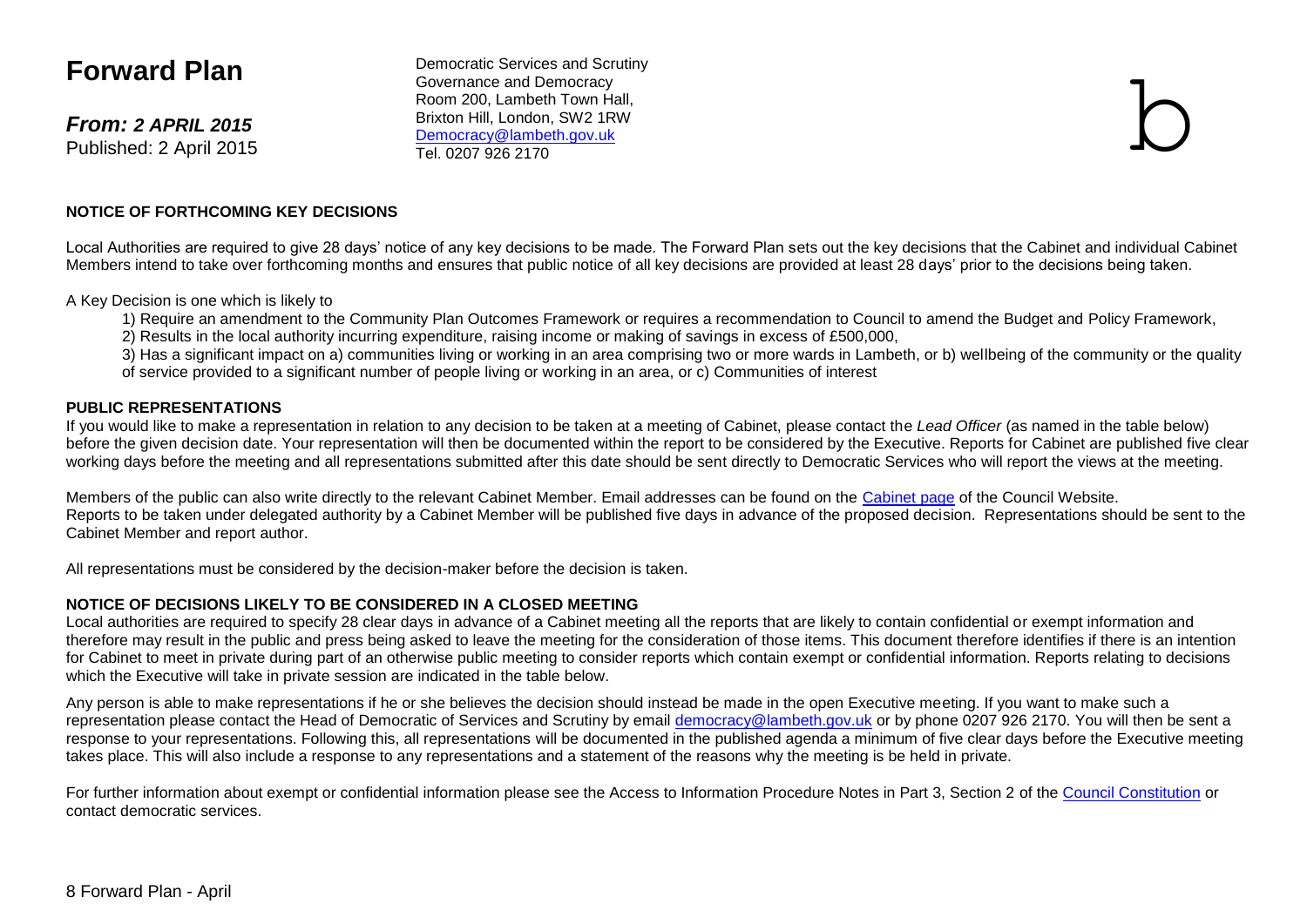# **Reports to be considered by Cabinet**

| Investment and Opportunity Strategy<br>The Investment and Opportunity<br>Strategy will set out how the council<br>and partners will harness the benefits<br>of economic growth for local residents<br>and businesses. It will guide the<br>economic development activities that<br>the council delivers and direct our<br>efforts for attracting external<br>investment in the borough. | Cabinet<br>19.02.15 | 11 May 2015 | The strategy is being<br>produced through<br>extensive<br>engagement in<br>workshops, surveys,<br>focus groups and<br>individual discussions<br>with a range of<br>partners. This<br>includes job seekers<br>and young people;<br>employment and<br>training providers;<br>local businesses;<br><b>Business</b><br>Improvement<br>Districts; Lambeth<br>College; Jobcentre<br>Plus; enterprise<br>support providers;<br>local funding<br>organisations; health<br>and housing<br>providers; and Higher<br>Education<br>institutions. | Investment and<br><b>Opportunity Strategy</b> | John Bennett, Senior PEP<br>Officer<br>JBennett7@lambeth.gov.uk<br>Room 113, Lambeth Town<br>Hall<br>Tel: 020 7926 6452 |
|-----------------------------------------------------------------------------------------------------------------------------------------------------------------------------------------------------------------------------------------------------------------------------------------------------------------------------------------------------------------------------------------|---------------------|-------------|--------------------------------------------------------------------------------------------------------------------------------------------------------------------------------------------------------------------------------------------------------------------------------------------------------------------------------------------------------------------------------------------------------------------------------------------------------------------------------------------------------------------------------------|-----------------------------------------------|-------------------------------------------------------------------------------------------------------------------------|
|-----------------------------------------------------------------------------------------------------------------------------------------------------------------------------------------------------------------------------------------------------------------------------------------------------------------------------------------------------------------------------------------|---------------------|-------------|--------------------------------------------------------------------------------------------------------------------------------------------------------------------------------------------------------------------------------------------------------------------------------------------------------------------------------------------------------------------------------------------------------------------------------------------------------------------------------------------------------------------------------------|-----------------------------------------------|-------------------------------------------------------------------------------------------------------------------------|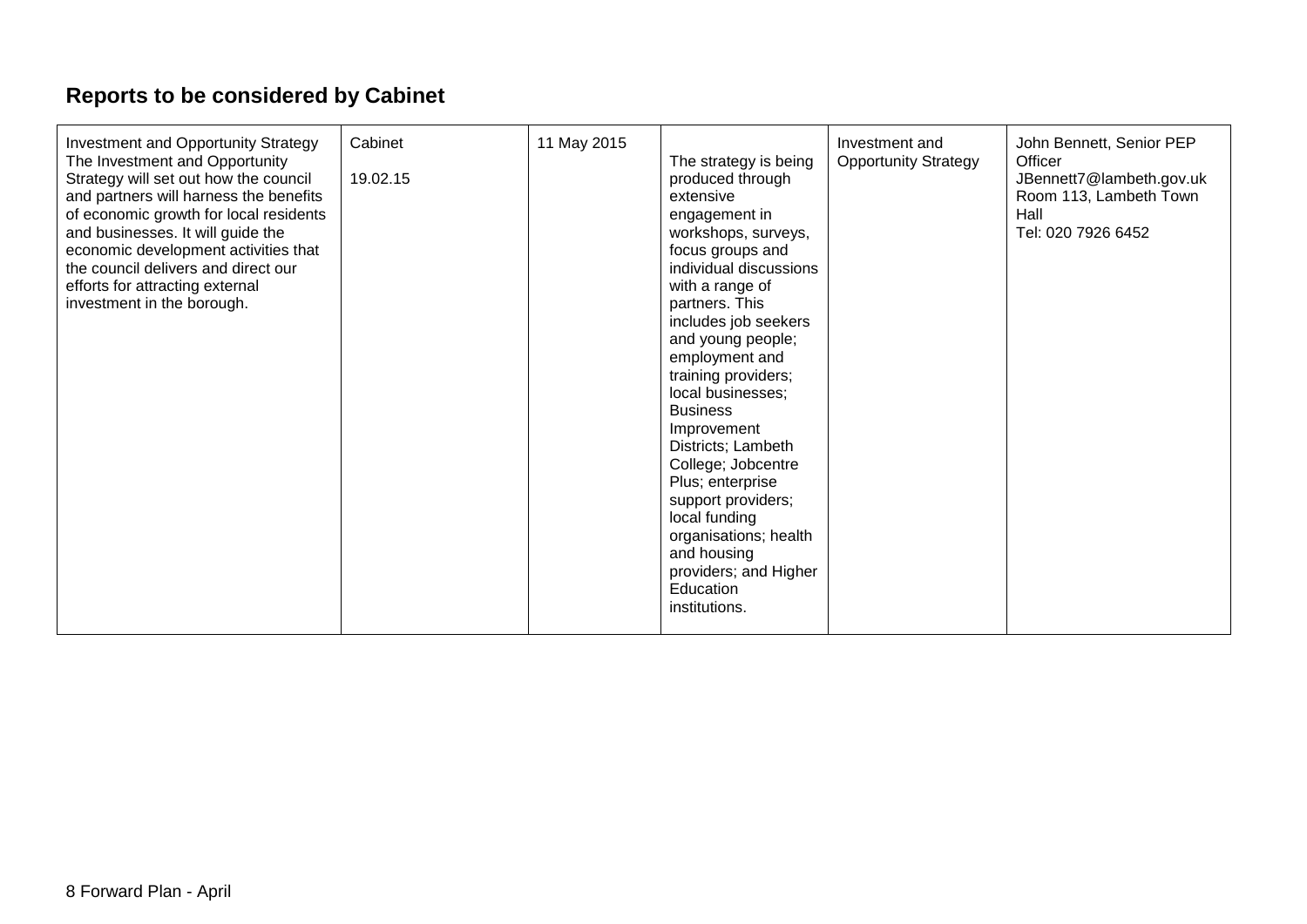| <b>Key Decision (Including Brief</b><br><b>Summary &amp; Expected Outcome)</b><br>(including ward) {1}                                | Decision-maker,<br><b>Edition of Forward</b><br>Plan when first<br>appeared and whether<br>any confidential or<br>exempt Information is<br>to be considered {2} | Date decision<br>to be taken $\{3\}$ | <b>External</b><br><b>Consultation:</b><br>Who<br>How<br>Closing date {4}                                                                                                                                                                                                      | <b>Relevant documents</b><br>${5}$  | Lead Officer (to whom<br>representations should be<br>made, and holder of<br>documents) {6}                                                 |
|---------------------------------------------------------------------------------------------------------------------------------------|-----------------------------------------------------------------------------------------------------------------------------------------------------------------|--------------------------------------|--------------------------------------------------------------------------------------------------------------------------------------------------------------------------------------------------------------------------------------------------------------------------------|-------------------------------------|---------------------------------------------------------------------------------------------------------------------------------------------|
| Lambeth's Community Plan 2013-16<br>This is the document that describes<br>our outcomes and how we will achieve<br>them.<br>All Wards | Cabinet<br>19.02.15                                                                                                                                             | 13 Apr 2015                          | The outcomes in the<br>plan are not<br>changing, so no<br>consultation is<br>planned. The<br>document does<br>describe the actions<br>that will be taken to<br>deliver the outcomes,<br>and these are subject<br>to separate<br>consultation and co-<br>production activities. | Lambeth's Community<br>Plan 2013-16 | Hannah Jameson, Strategy<br>Manager<br>hjameson@lambeth.gov.uk<br>Room 113, Lambeth Town<br>Hall<br>Tel: 020 7926 6918                      |
| Income and Debt Strategy review<br>Cabinet will be asked to sign off the<br>new Income and Debt Strategy                              | Cabinet<br>2 January, 2015                                                                                                                                      | 13 Apr 2015                          |                                                                                                                                                                                                                                                                                | Income and Debt<br>Strategy review  | Michelle Binfield, Strategic<br><b>Commissioning Manager</b><br>mbinfield@lambeth.gov.uk<br>Phoenix House<br>Tel: 020 7926 4610             |
| Lambeth Housing Management<br>Services<br>All Wards                                                                                   | Cabinet<br>13.03.15                                                                                                                                             | 13 Apr 2015                          |                                                                                                                                                                                                                                                                                |                                     | Lynette Peters, Strategy and<br><b>Client Manager</b><br>lpeters2@lambeth.gov.uk<br>Lambeth Living, Hambrook<br>House<br>Tel: 020 7926 3762 |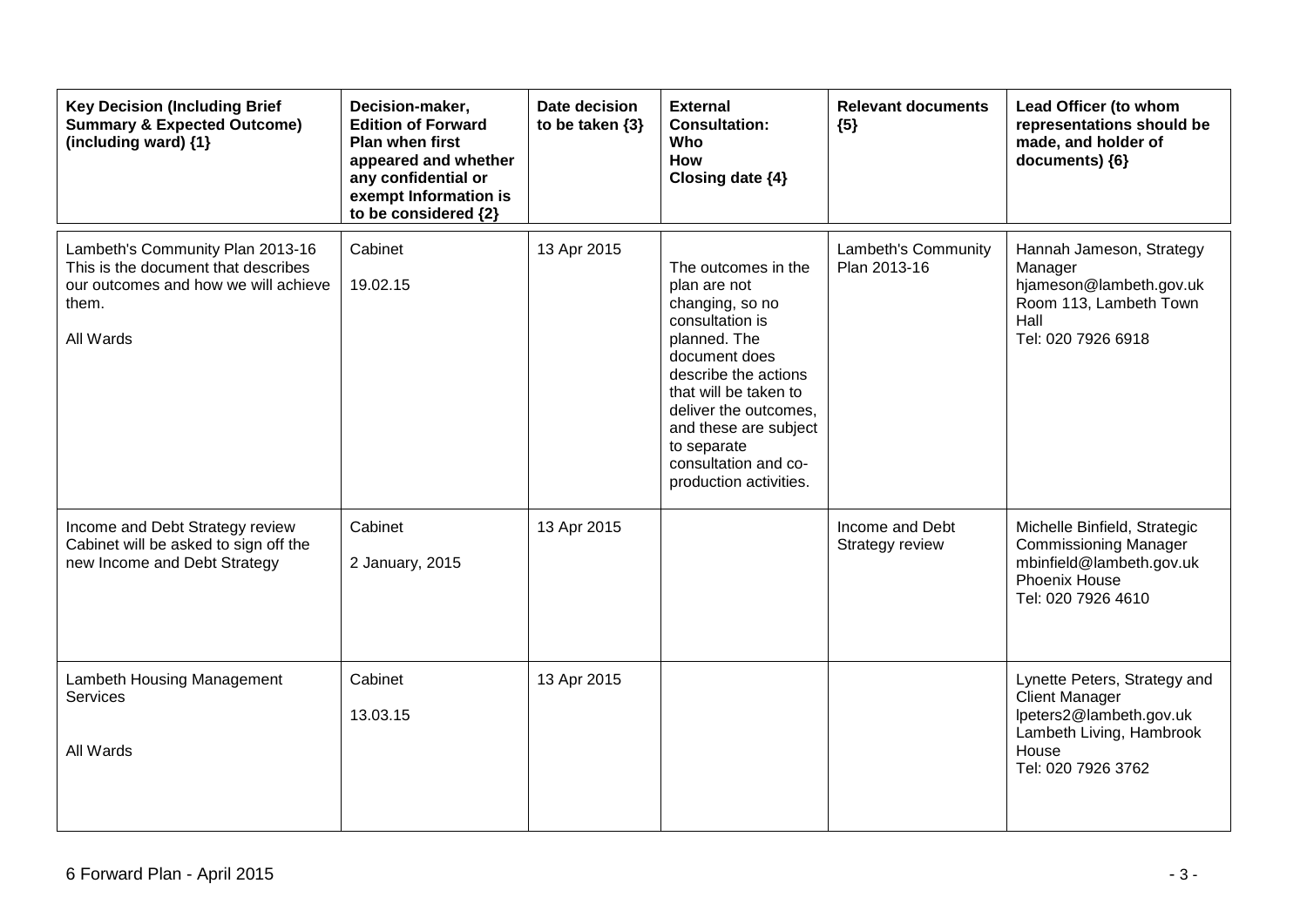| <b>Key Decision (Including Brief</b><br><b>Summary &amp; Expected Outcome)</b><br>(including ward) {1}                                                                                                                                                                                                                                                                                                                                                                                                 | Decision-maker,<br><b>Edition of Forward</b><br><b>Plan when first</b><br>appeared and whether<br>any confidential or<br>exempt Information is<br>to be considered {2} | Date decision<br>to be taken $\{3\}$ | <b>External</b><br><b>Consultation:</b><br>Who<br><b>How</b><br>Closing date {4}                                     | <b>Relevant documents</b><br>${5}$                         | Lead Officer (to whom<br>representations should be<br>made, and holder of<br>documents) {6}                                                                                                          |
|--------------------------------------------------------------------------------------------------------------------------------------------------------------------------------------------------------------------------------------------------------------------------------------------------------------------------------------------------------------------------------------------------------------------------------------------------------------------------------------------------------|------------------------------------------------------------------------------------------------------------------------------------------------------------------------|--------------------------------------|----------------------------------------------------------------------------------------------------------------------|------------------------------------------------------------|------------------------------------------------------------------------------------------------------------------------------------------------------------------------------------------------------|
| Vale Street recycling and reuse centre<br>options paper<br>The paper examines the different<br>options available for the Vale Street<br>recycling and reuse facility site.<br>All Wards                                                                                                                                                                                                                                                                                                                | Cabinet<br>12 December 2014                                                                                                                                            | 11 May 2015                          | Information taken<br>from the resident's<br>survey and surveys<br>of Vale Street users<br>has informed the<br>paper. | Vale Street recycling<br>and reuse centre<br>options paper | Liz Whitson Cloud, Senior<br>Policy, Equalities and<br>Performance Officer<br>lwhitsoncloud@lambeth.gov.<br>uk<br><b>Phoenix House</b><br>Tel: 020 7926 0145                                         |
| Waste Services - Client and Support<br><b>Services Options Paper</b><br>The decision will determine the way<br>support and client functions are<br>provided in conjunction with the<br>existing waste and cleansing services<br>are delivered.<br>The appraisal will asses feasibility of a<br>number of provider models in<br>delivering the councils stated<br>cooperative aspirations and in<br>particular empowering the citizens to<br>take a central role in the governance<br>of the new model. | Cabinet<br>12 December 2014                                                                                                                                            | 11 May 2015                          |                                                                                                                      |                                                            | Michael C Clarke, Public<br><b>Environment Manager</b><br>mcclarke@lambeth.gov.uk<br>1st Floor, Service Team<br>House, 185-205<br>Shakespeare Road, London,<br><b>SE24 0PZ</b><br>Tel: 020 7926 0528 |
| All Wards                                                                                                                                                                                                                                                                                                                                                                                                                                                                                              |                                                                                                                                                                        |                                      |                                                                                                                      |                                                            |                                                                                                                                                                                                      |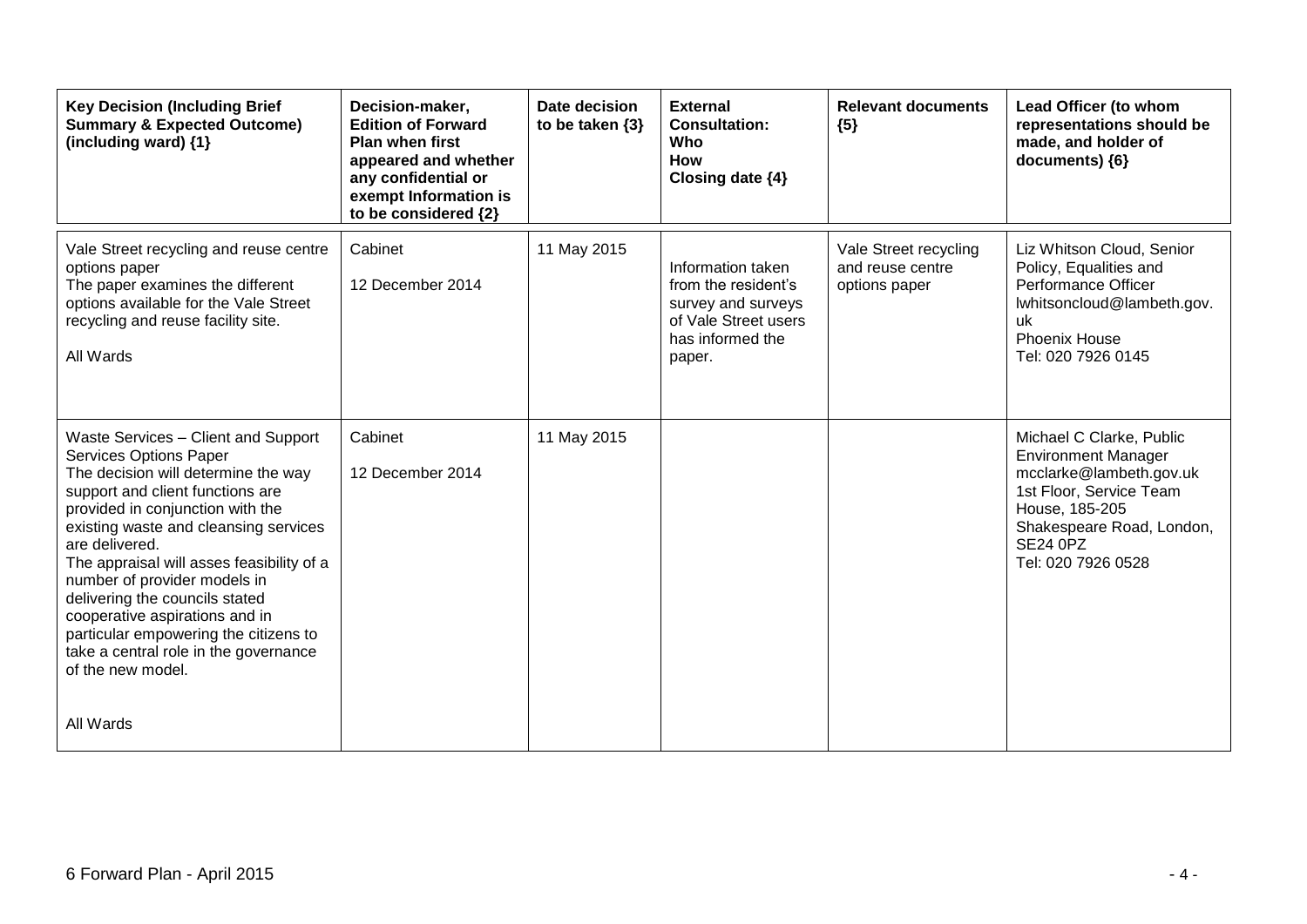| <b>Key Decision (Including Brief</b><br><b>Summary &amp; Expected Outcome)</b><br>(including ward) $\{1\}$                                                                                                                                                                                                                                                                                                                                                                  | Decision-maker,<br><b>Edition of Forward</b><br><b>Plan when first</b><br>appeared and whether<br>any confidential or<br>exempt Information is<br>to be considered {2} | Date decision<br>to be taken $\{3\}$ | <b>External</b><br><b>Consultation:</b><br>Who<br>How<br>Closing date $\{4\}$ | <b>Relevant documents</b><br>${5}$                                                                                       | Lead Officer (to whom<br>representations should be<br>made, and holder of<br>documents) ${6}$              |
|-----------------------------------------------------------------------------------------------------------------------------------------------------------------------------------------------------------------------------------------------------------------------------------------------------------------------------------------------------------------------------------------------------------------------------------------------------------------------------|------------------------------------------------------------------------------------------------------------------------------------------------------------------------|--------------------------------------|-------------------------------------------------------------------------------|--------------------------------------------------------------------------------------------------------------------------|------------------------------------------------------------------------------------------------------------|
| Future Brixton: Somerleyton Road<br>Project - Procuring a Contractor and<br>Agreeing the Financial Model<br>This further report therefore provides<br>Cabinet with a detailed update on the<br>project including the outline design,<br>procurement strategy, delivery<br>strategy and financial model.<br>Cabinet will be asked to approve the<br>financial package required to deliver<br>the project and to authorise the<br>procurement of a contractor.<br>Coldharbour | Cabinet<br>29 August 2014                                                                                                                                              | 11 May 2015                          | There will be<br>extensive<br>consultation and<br>coproduction.               | <b>Future Brixton:</b><br>Somerleyton Road<br>Project - Procuring a<br>Contractor and<br>Agreeing the Financial<br>Model | Neil Vokes, Regeneration<br>Project Manager (Housing)<br>nvokes@lambeth.gov.uk<br>1st floor, Phoenix House |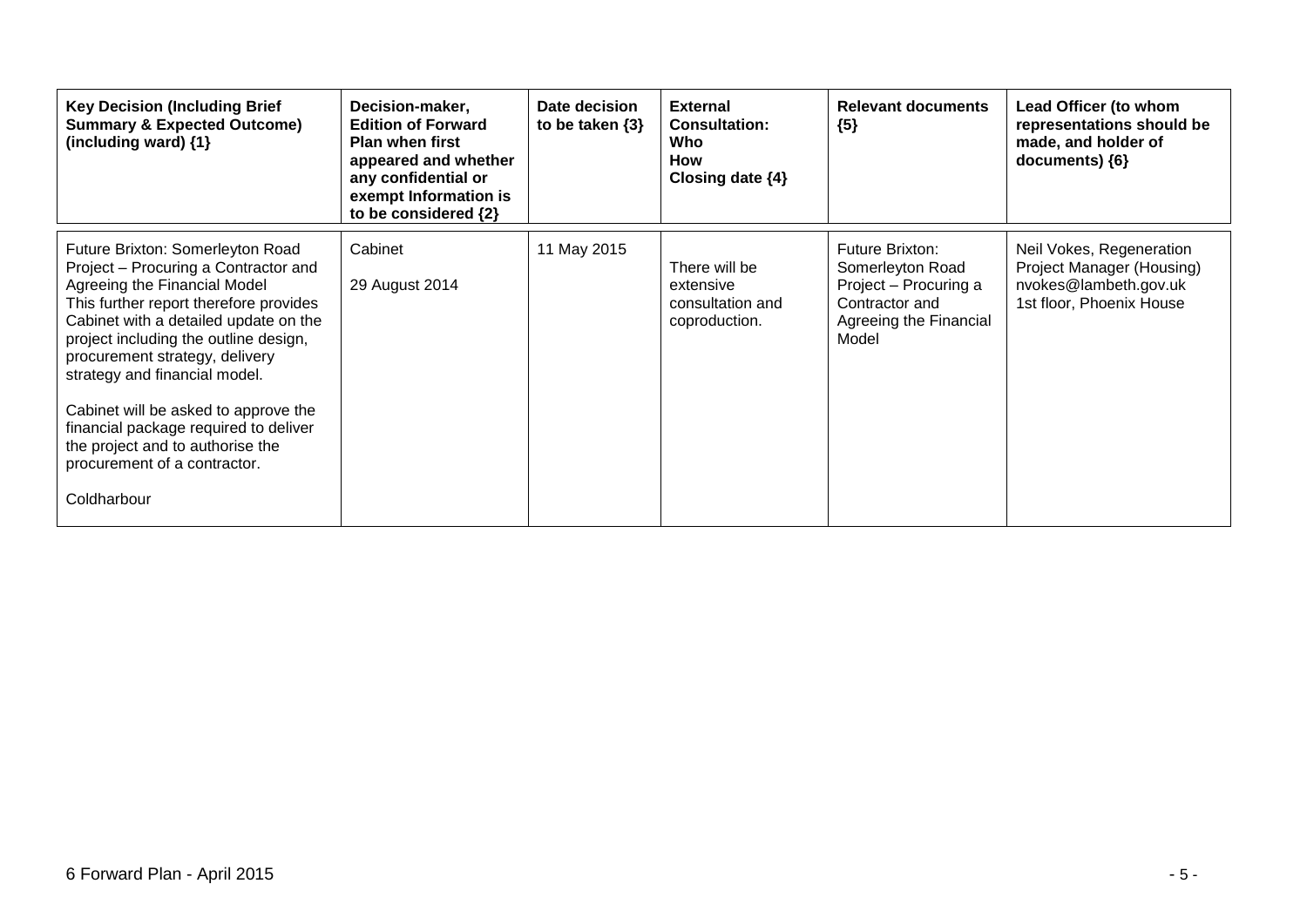| <b>Key Decision (Including Brief</b><br><b>Summary &amp; Expected Outcome)</b><br>(including ward) {1}                                                                                             | Decision-maker,<br><b>Edition of Forward</b><br>Plan when first<br>appeared and whether<br>any confidential or<br>exempt Information is<br>to be considered {2} | Date decision<br>to be taken $\{3\}$ | <b>External</b><br><b>Consultation:</b><br>Who<br><b>How</b><br>Closing date {4}                                                                                                                                                                                                                                                                                                                                  | <b>Relevant documents</b><br>${5}$                                             | Lead Officer (to whom<br>representations should be<br>made, and holder of<br>documents) {6}                                        |
|----------------------------------------------------------------------------------------------------------------------------------------------------------------------------------------------------|-----------------------------------------------------------------------------------------------------------------------------------------------------------------|--------------------------------------|-------------------------------------------------------------------------------------------------------------------------------------------------------------------------------------------------------------------------------------------------------------------------------------------------------------------------------------------------------------------------------------------------------------------|--------------------------------------------------------------------------------|------------------------------------------------------------------------------------------------------------------------------------|
| New Alterations and Extensions<br><b>Supplementary Planning Document</b><br>To approve the content of the<br>guidance as a Supplemetary Planning<br>Document for public consultation.<br>All Wards | Cabinet<br>Council<br>5 December 2014<br>5 December 2014                                                                                                        | 11 May 2015<br>20 May 2015           | Specific<br>individuals<br>with a stated<br>interest in the<br>subject, local<br>amenity<br>societys,<br>other<br>community<br>groups and<br>stakeholders<br>identified on<br>the planning<br>policy<br>consultation<br>database.<br>Publicity in<br>Lambeth<br>Life, press<br>release and<br>Council<br>online<br>consultation<br>diary.<br>The 28 day process<br>will take place in<br>February/ March<br>2015. | New Alterations and<br>Extensions<br>Supplementary<br><b>Planning Document</b> | Doug Black, Team Leader<br>Conservation & Urban Design<br>DBlack1@lambeth.gov.uk<br>1st floor, Phoenix House<br>Tel: 020 7926 4065 |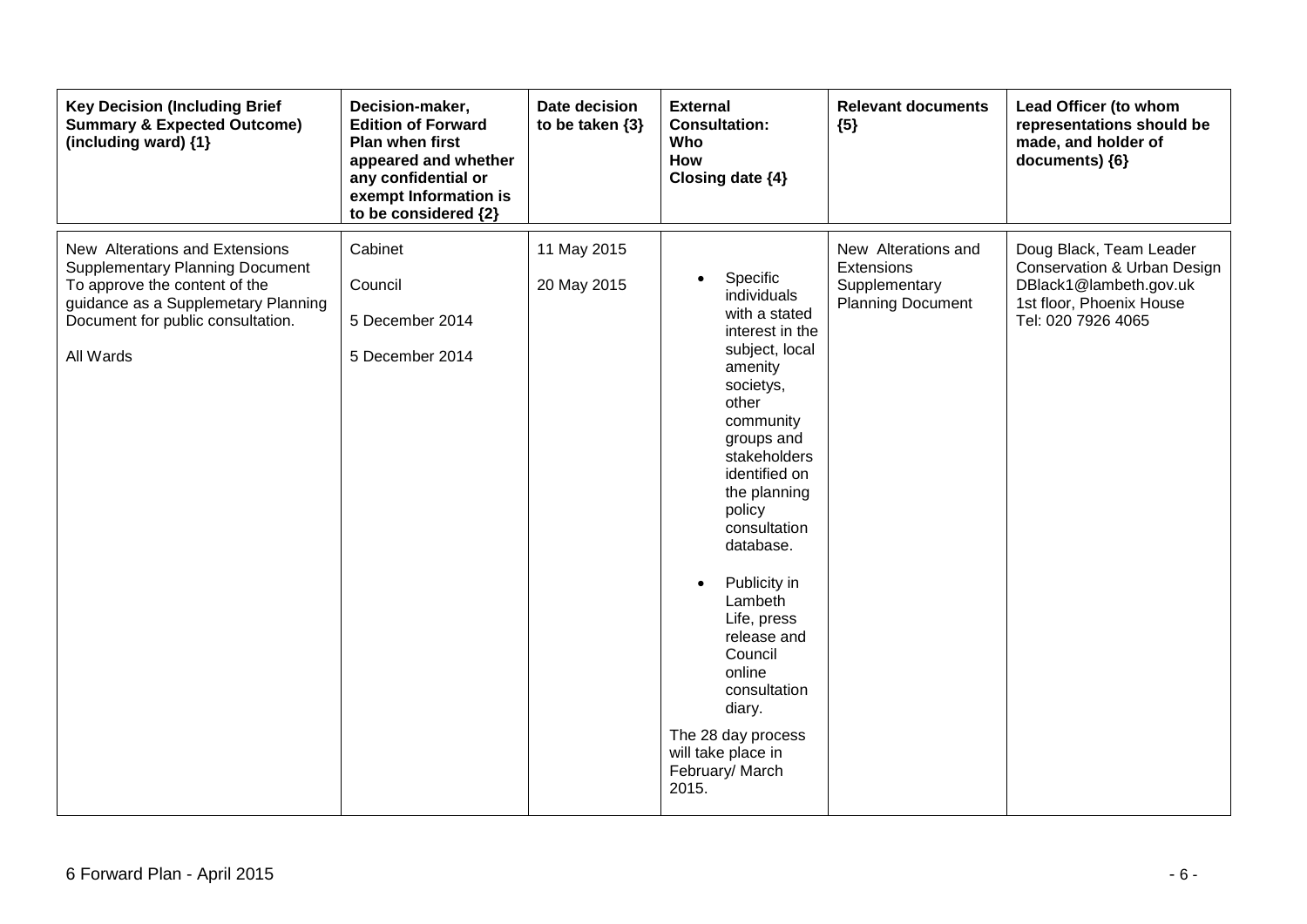| <b>Key Decision (Including Brief</b><br><b>Summary &amp; Expected Outcome)</b><br>(including ward) {1}                                                                                 | Decision-maker,<br><b>Edition of Forward</b><br><b>Plan when first</b><br>appeared and whether<br>any confidential or<br>exempt Information is<br>to be considered {2} | Date decision<br>to be taken $\{3\}$ | <b>External</b><br><b>Consultation:</b><br>Who<br>How<br>Closing date $\{4\}$ | <b>Relevant documents</b><br>${5}$                | Lead Officer (to whom<br>representations should be<br>made, and holder of<br>$documents)$ {6}                              |
|----------------------------------------------------------------------------------------------------------------------------------------------------------------------------------------|------------------------------------------------------------------------------------------------------------------------------------------------------------------------|--------------------------------------|-------------------------------------------------------------------------------|---------------------------------------------------|----------------------------------------------------------------------------------------------------------------------------|
| <b>Aspirational Lambeth Families</b><br>Programme<br>An update on progress with the<br>national troubled families programme<br>and to endorse Phase 2 of the<br>programme<br>All Wards | Cabinet<br>Open                                                                                                                                                        | 11 May 2015                          | <b>Troubled Families</b><br><b>Steering Group</b>                             | Aspirational Lambeth<br><b>Families Programme</b> | Alima Qureshi, Head of<br><b>Troubled Families</b><br>AQureshi@lambeth.gov.uk<br>International Houae<br>Tel: 020 7926 9942 |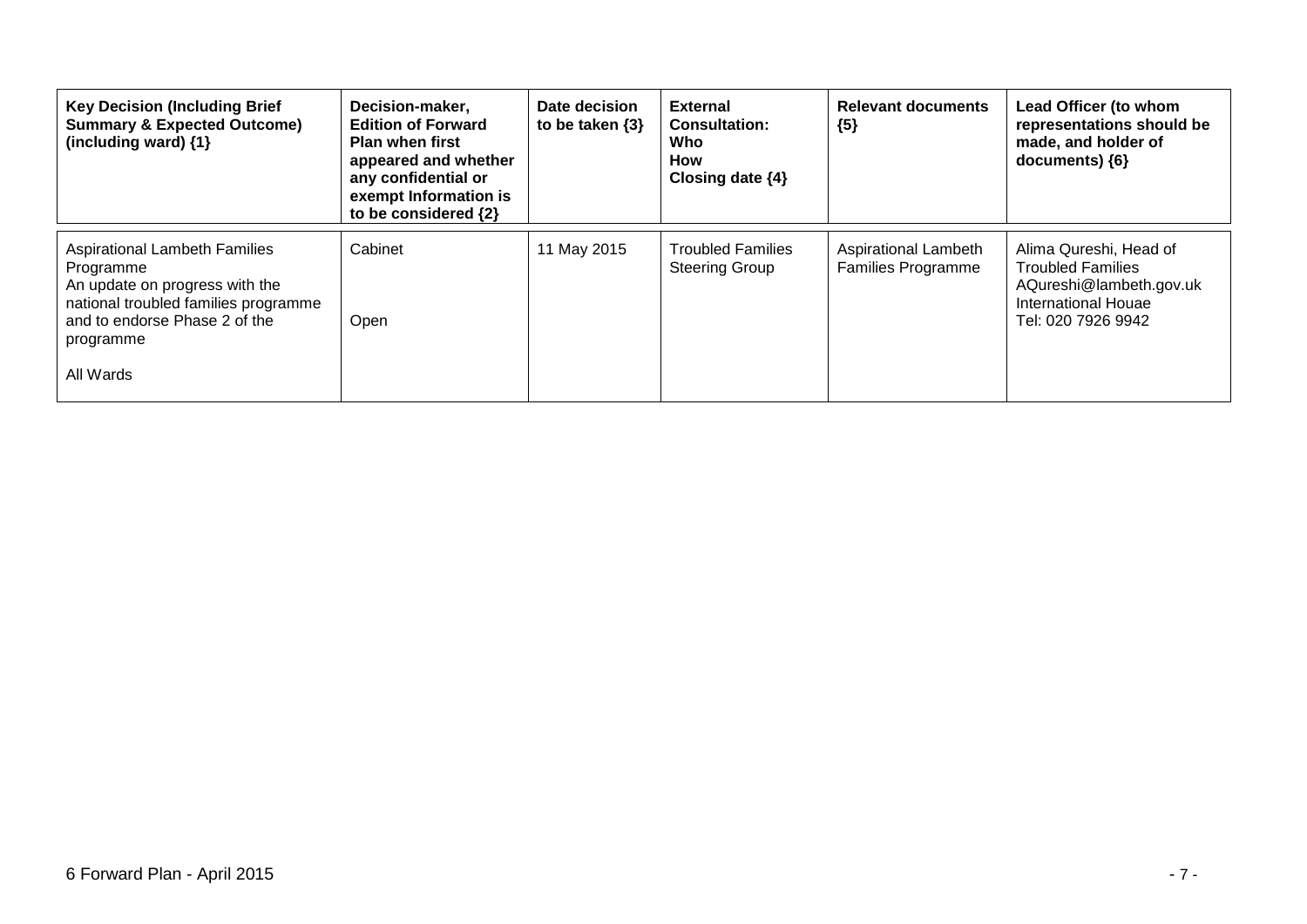| <b>Key Decision (Including Brief</b><br>Decision-maker,<br><b>Edition of Forward</b><br><b>Summary &amp; Expected Outcome)</b><br><b>Plan when first</b><br>(including ward) $\{1\}$<br>appeared and whether<br>any confidential or<br>exempt Information is<br>to be considered $\{2\}$ | Date decision<br>to be taken $\{3\}$ | External<br><b>Consultation:</b><br>Who<br>How<br>Closing date $\{4\}$ | <b>Relevant documents</b><br>${5}$ | Lead Officer (to whom<br>representations should be<br>made, and holder of<br>documents) ${6}$ |
|------------------------------------------------------------------------------------------------------------------------------------------------------------------------------------------------------------------------------------------------------------------------------------------|--------------------------------------|------------------------------------------------------------------------|------------------------------------|-----------------------------------------------------------------------------------------------|
|------------------------------------------------------------------------------------------------------------------------------------------------------------------------------------------------------------------------------------------------------------------------------------------|--------------------------------------|------------------------------------------------------------------------|------------------------------------|-----------------------------------------------------------------------------------------------|

### **Reports to be approved by the Health and Wellbeing Board**

None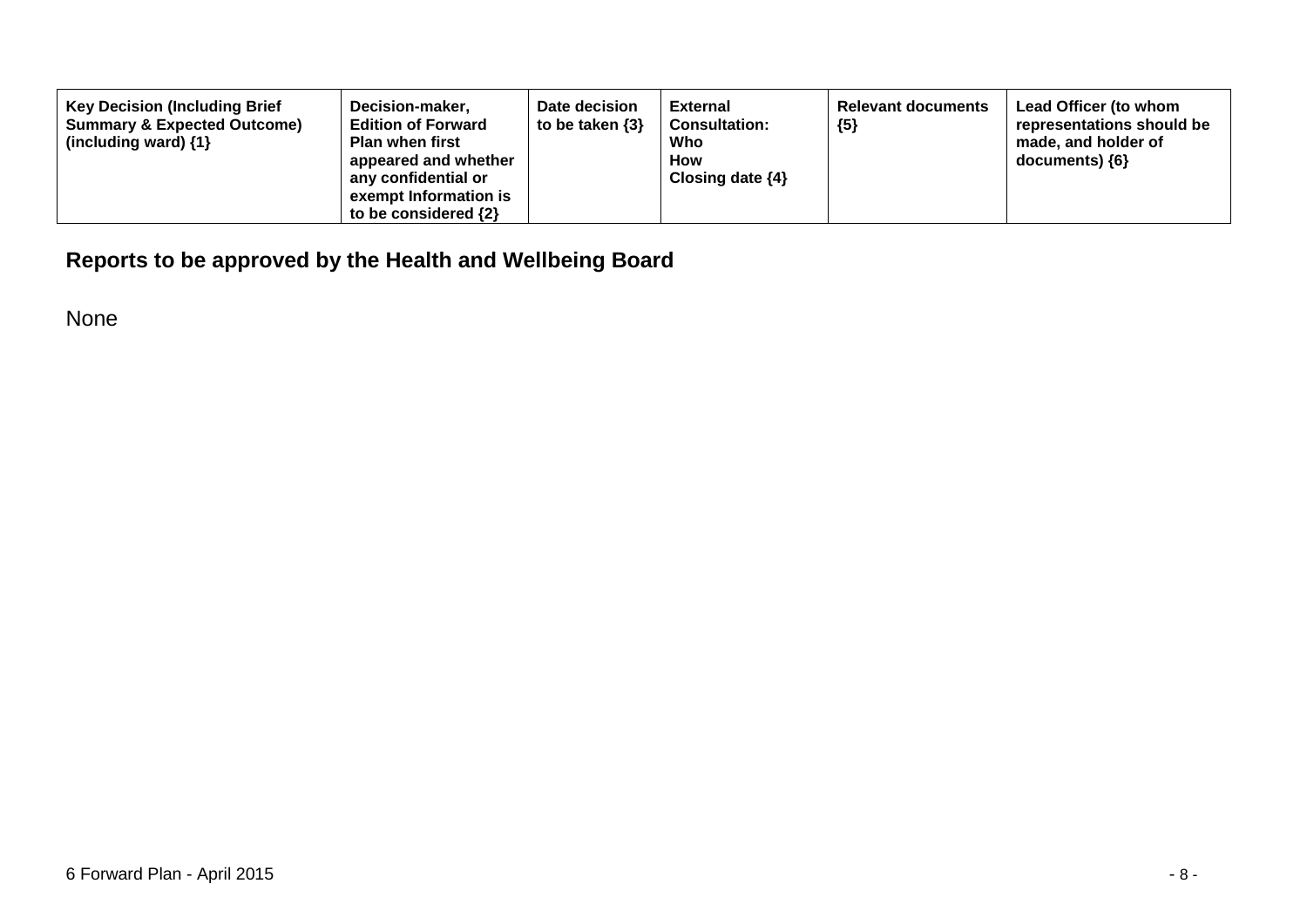| <b>Key Decision (Including Brief</b><br><b>Summary &amp; Expected Outcome)</b><br>(including ward) $\{1\}$ | Decision-maker,<br><b>Edition of Forward</b><br><b>Plan when first</b><br>appeared and whether<br>any confidential or<br>exempt Information is<br>to be considered $\{2\}$ | Date decision<br>to be taken $\{3\}$ | <b>External</b><br><b>Consultation:</b><br>Who<br><b>How</b><br>Closing date $\{4\}$ | <b>Relevant documents</b><br>${5}$ | Lead Officer (to whom<br>representations should be<br>made, and holder of<br>$documents)$ {6} |
|------------------------------------------------------------------------------------------------------------|----------------------------------------------------------------------------------------------------------------------------------------------------------------------------|--------------------------------------|--------------------------------------------------------------------------------------|------------------------------------|-----------------------------------------------------------------------------------------------|
|------------------------------------------------------------------------------------------------------------|----------------------------------------------------------------------------------------------------------------------------------------------------------------------------|--------------------------------------|--------------------------------------------------------------------------------------|------------------------------------|-----------------------------------------------------------------------------------------------|

# **Reports to be approved by Cabinet Members**

#### **Leader of the Council**

| Nine Elms Vauxhall Business Plan<br>To endorse the annual business plan<br>of the Nine Elms on the Southbank<br>Partnership.<br>Larkhall; Oval; Prince's; Stockwell                                                                                                                                                                                                         | Leader of the Council<br>06.02.15 | Not before 23<br>Mar 2015<br>Please select<br>date of when<br>decision would<br>be taken. | Co-produced with all<br>members of the NEV<br>Partnership.                                                                                   | <b>Katy Shaw</b><br>kshaw3@lambeth.gov.uk<br>Tel: 020 7926 2225                                                                                                          |
|-----------------------------------------------------------------------------------------------------------------------------------------------------------------------------------------------------------------------------------------------------------------------------------------------------------------------------------------------------------------------------|-----------------------------------|-------------------------------------------------------------------------------------------|----------------------------------------------------------------------------------------------------------------------------------------------|--------------------------------------------------------------------------------------------------------------------------------------------------------------------------|
| Transforming Vauxhall: Funding<br>Arrangement<br>To agree the Council's financial<br>contribution of £12 million in addition<br>to the contribution from Transport for<br>London for the project which<br>principally includes the removal of the<br>Vauxhall gyratory to allow for two-way<br>working and a radically improved<br>transport interchange.<br>Oval; Prince's | Leader of the Council<br>27.02.15 | Not before 30<br>Mar 2015                                                                 | None specific to the<br>Funding<br>Arrangements,<br>however the<br>Transforming<br>Vauxhall programme<br>includes a<br>consultation strategy | Conor McDonagh, Delivery<br>Lead - Regeneration<br>cmcdonagh@lambeth.gov.uk<br>1st Floor, Phoenix House, 10<br>Wandsworth Road, London,<br>SW8 2LL<br>Tel: 020 7926 5980 |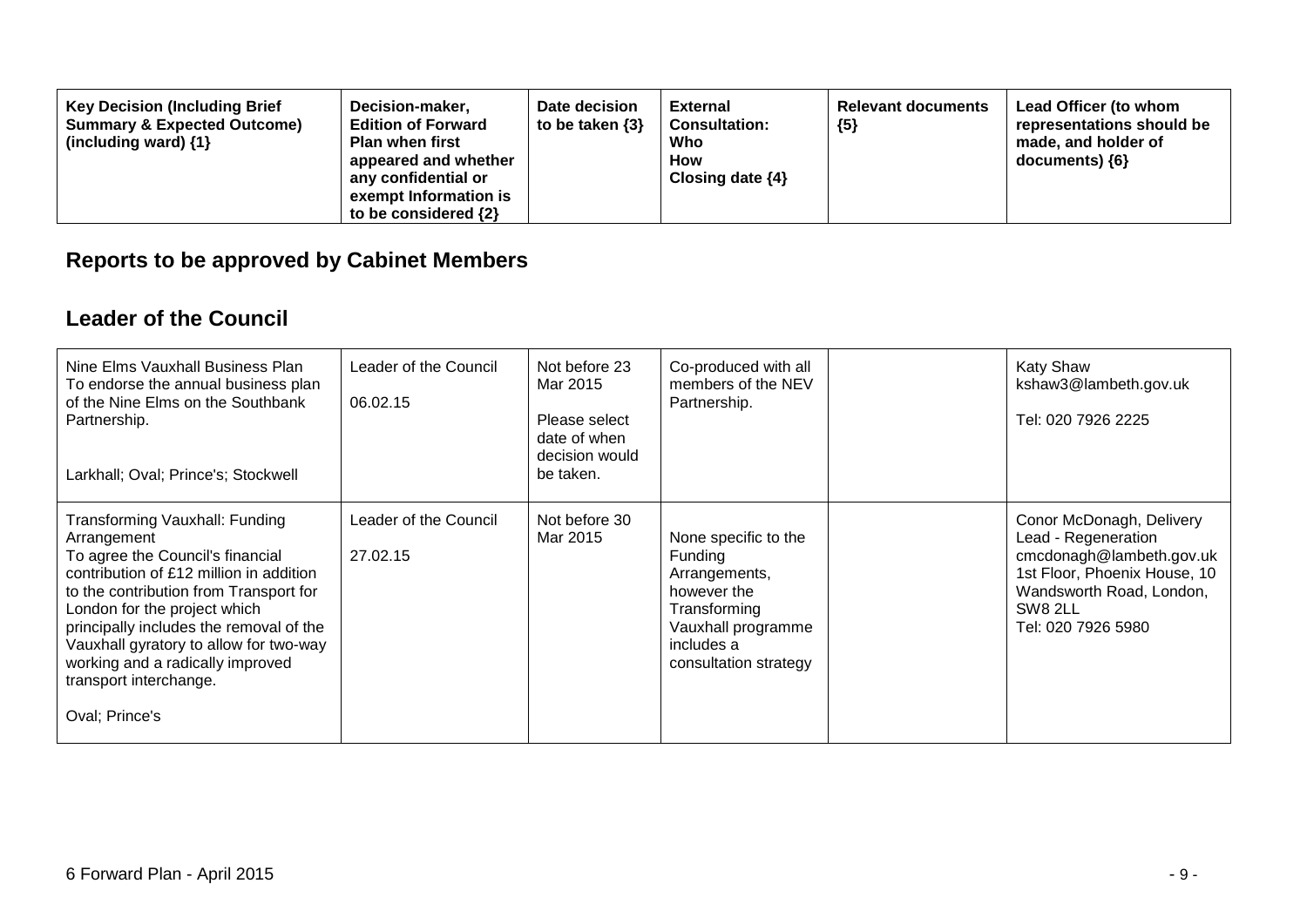| <b>Key Decision (Including Brief</b><br>Decision-maker,<br><b>Summary &amp; Expected Outcome)</b><br><b>Edition of Forward</b><br><b>Plan when first</b><br>(including ward) $\{1\}$<br>appeared and whether<br>any confidential or<br>exempt Information is<br>to be considered $\{2\}$ | Date decision<br>to be taken $\{3\}$ | External<br><b>Consultation:</b><br>Who<br><b>How</b><br>Closing date $\{4\}$ | <b>Relevant documents</b><br>${5}$ | Lead Officer (to whom<br>representations should be<br>made, and holder of<br>$documents)$ {6} |
|------------------------------------------------------------------------------------------------------------------------------------------------------------------------------------------------------------------------------------------------------------------------------------------|--------------------------------------|-------------------------------------------------------------------------------|------------------------------------|-----------------------------------------------------------------------------------------------|
|------------------------------------------------------------------------------------------------------------------------------------------------------------------------------------------------------------------------------------------------------------------------------------------|--------------------------------------|-------------------------------------------------------------------------------|------------------------------------|-----------------------------------------------------------------------------------------------|

# **Deputy Leader of the Council (Policy)**

| Capital Maintenance Programme<br>The decision will enable a series of<br>essential works contracts under the<br>planned "Capital Maintenance<br>Programme" to be raised and the<br>works undertaken.<br>All Wards | Deputy Leader of the<br>Council - Policy<br>3 January 2014 | Not before 23<br>Mar 2015 | Schools<br>Key stakeholders<br>Consultation with key<br>stakeholders /<br>schools etc. has<br>been on-going.<br>During a process of<br>feasibility and design<br>for specific works all<br>schools and<br>stakeholders have<br>been informed of the<br>nature of the works<br>required and updated<br>along the way. Once<br>contacts are awarded<br>to specific<br>contractors more<br>detailed information<br>will be issued to all<br>regarding programme<br>dates etc. This | Steve Anstee, Business<br>Growth and Regeneration<br>sanstee@lambeth.gov.uk<br>6th floor, International House<br>Tel: 020 7926 3227 |
|-------------------------------------------------------------------------------------------------------------------------------------------------------------------------------------------------------------------|------------------------------------------------------------|---------------------------|---------------------------------------------------------------------------------------------------------------------------------------------------------------------------------------------------------------------------------------------------------------------------------------------------------------------------------------------------------------------------------------------------------------------------------------------------------------------------------|-------------------------------------------------------------------------------------------------------------------------------------|
|                                                                                                                                                                                                                   |                                                            |                           | process is on-going.                                                                                                                                                                                                                                                                                                                                                                                                                                                            |                                                                                                                                     |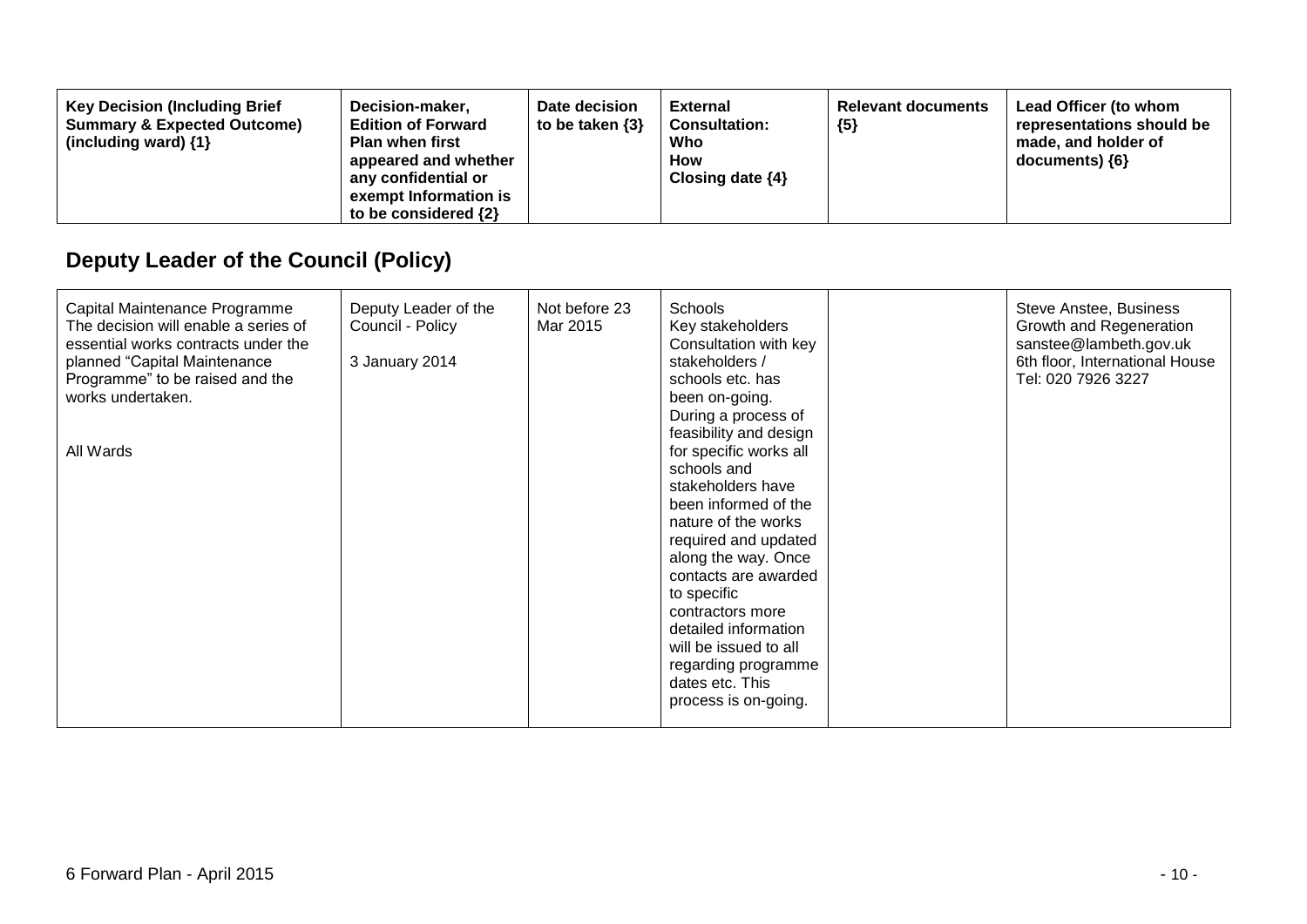| <b>Key Decision (Including Brief</b><br><b>Summary &amp; Expected Outcome)</b><br>(including ward) {1}                                                                                                                                                                                                                                                                                                                                                                                                                                                                                                                                                                                                                                                                                        | Decision-maker,<br><b>Edition of Forward</b><br><b>Plan when first</b><br>appeared and whether<br>any confidential or<br>exempt Information is<br>to be considered {2} | Date decision<br>to be taken $\{3\}$ | <b>External</b><br><b>Consultation:</b><br>Who<br><b>How</b><br>Closing date {4}                             | <b>Relevant documents</b><br>${5}$ | Lead Officer (to whom<br>representations should be<br>made, and holder of<br>documents) {6}                        |
|-----------------------------------------------------------------------------------------------------------------------------------------------------------------------------------------------------------------------------------------------------------------------------------------------------------------------------------------------------------------------------------------------------------------------------------------------------------------------------------------------------------------------------------------------------------------------------------------------------------------------------------------------------------------------------------------------------------------------------------------------------------------------------------------------|------------------------------------------------------------------------------------------------------------------------------------------------------------------------|--------------------------------------|--------------------------------------------------------------------------------------------------------------|------------------------------------|--------------------------------------------------------------------------------------------------------------------|
| Phase A: Eamonn Fottrell Centre<br>(Michael Tippett Annex) Phase B:<br><b>Michael Tippett School Campus</b><br>Consultation and design work on the<br>annex (Eamonn Fottrell Centre)<br>started September 2013. The SEN<br>consultant identified a change in the<br>delivery of teaching and learning to<br>the pupils. The recommendation was<br>that the buildings (the annex and the<br>main building) must be modified to<br>allow better integration of support<br>services. A design team has been<br>appointed to produce a detailed<br>construction design. Once this is<br>approved it is the aim to appoint a<br>Contractor. The anticipated project<br>budget is likely to be in the region of<br>£1,160,000.00 (£500k for the annex<br>and £660k for the main campus)<br>Thornton | Deputy Leader of the<br>Council - Policy<br>28.04.2014                                                                                                                 | Not before 23<br>Mar 2015            | <b>Ward Councillors</b><br>These consultations<br>are required and will<br>be planned in the<br>near future. |                                    | Sylvester Eyong, Programme<br>Manager<br>seyong@lambeth.gov.uk<br><b>International House</b><br>Tel: 020 7926 3216 |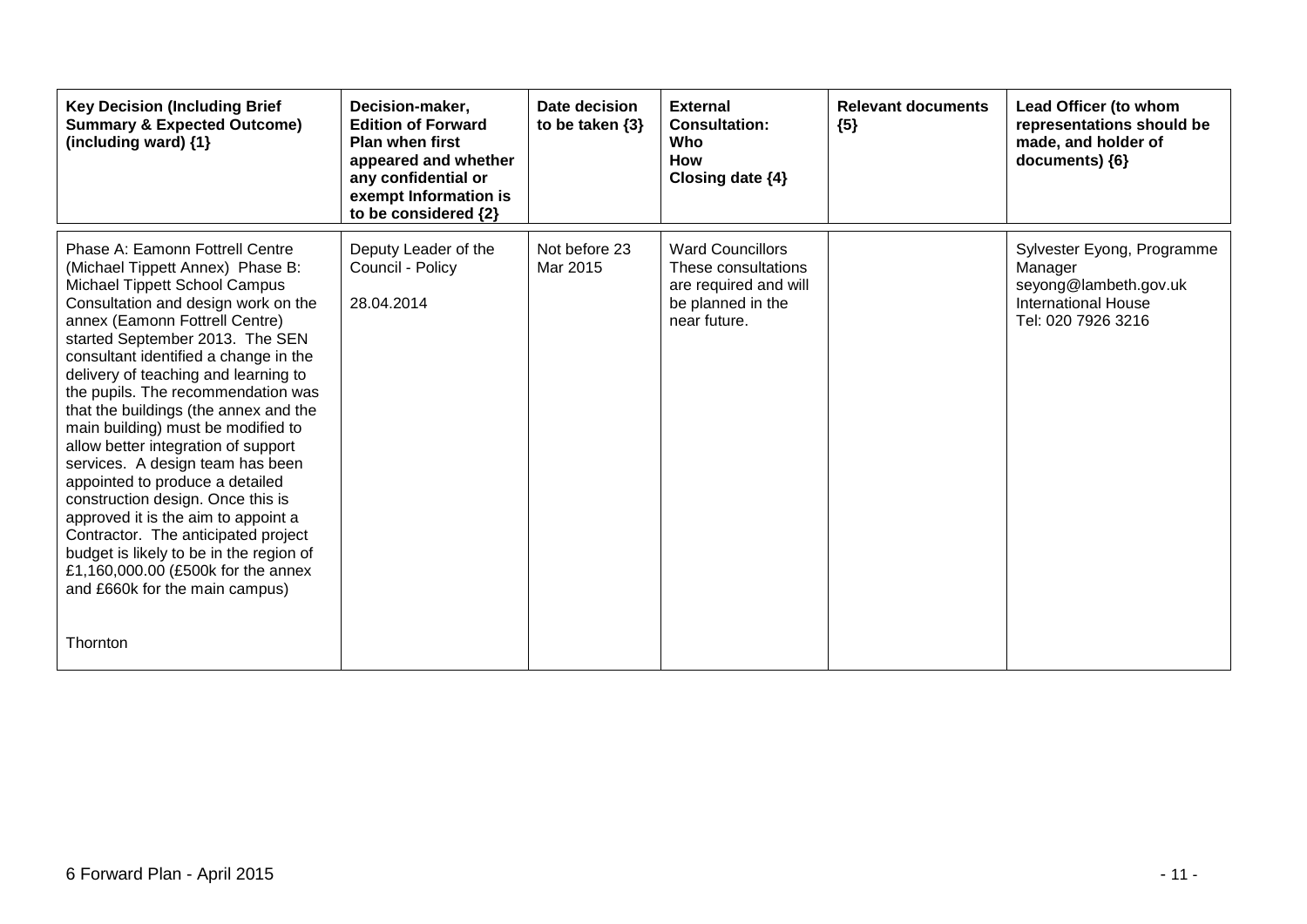| <b>Key Decision (Including Brief</b><br><b>Summary &amp; Expected Outcome)</b><br>(including ward) {1}                                                                                                                                                                                                                                               | Decision-maker,<br><b>Edition of Forward</b><br><b>Plan when first</b><br>appeared and whether<br>any confidential or<br>exempt Information is<br>to be considered {2} | Date decision<br>to be taken $\{3\}$ | <b>External</b><br><b>Consultation:</b><br>Who<br>How<br>Closing date $\{4\}$ | <b>Relevant documents</b><br>${5}$ | Lead Officer (to whom<br>representations should be<br>made, and holder of<br>documents) ${6}$    |
|------------------------------------------------------------------------------------------------------------------------------------------------------------------------------------------------------------------------------------------------------------------------------------------------------------------------------------------------------|------------------------------------------------------------------------------------------------------------------------------------------------------------------------|--------------------------------------|-------------------------------------------------------------------------------|------------------------------------|--------------------------------------------------------------------------------------------------|
| Procurement of the development of<br>Lambeth ASD Designated SEN<br>Resource Base<br>To agree works contracts in order to<br>build Autistic Spectrum Disorder SEN<br>Units in the following four primary<br>schools in Lambeth: Archbishop<br>Sumner, Bonneville, Larkhall and<br>Crown Lane.<br>Clapham Common; Knight's Hill;<br>Larkhall; Prince's | Deputy Leader of the<br>Council - Policy<br>19.02.15                                                                                                                   | Not before 23<br>Mar 2015            | <b>Ward Councillors</b>                                                       |                                    | Rosemary Mann<br>$r$ mann1@lambeth.gov.uk<br>6th Floor International House<br>Tel: 020 7926 3221 |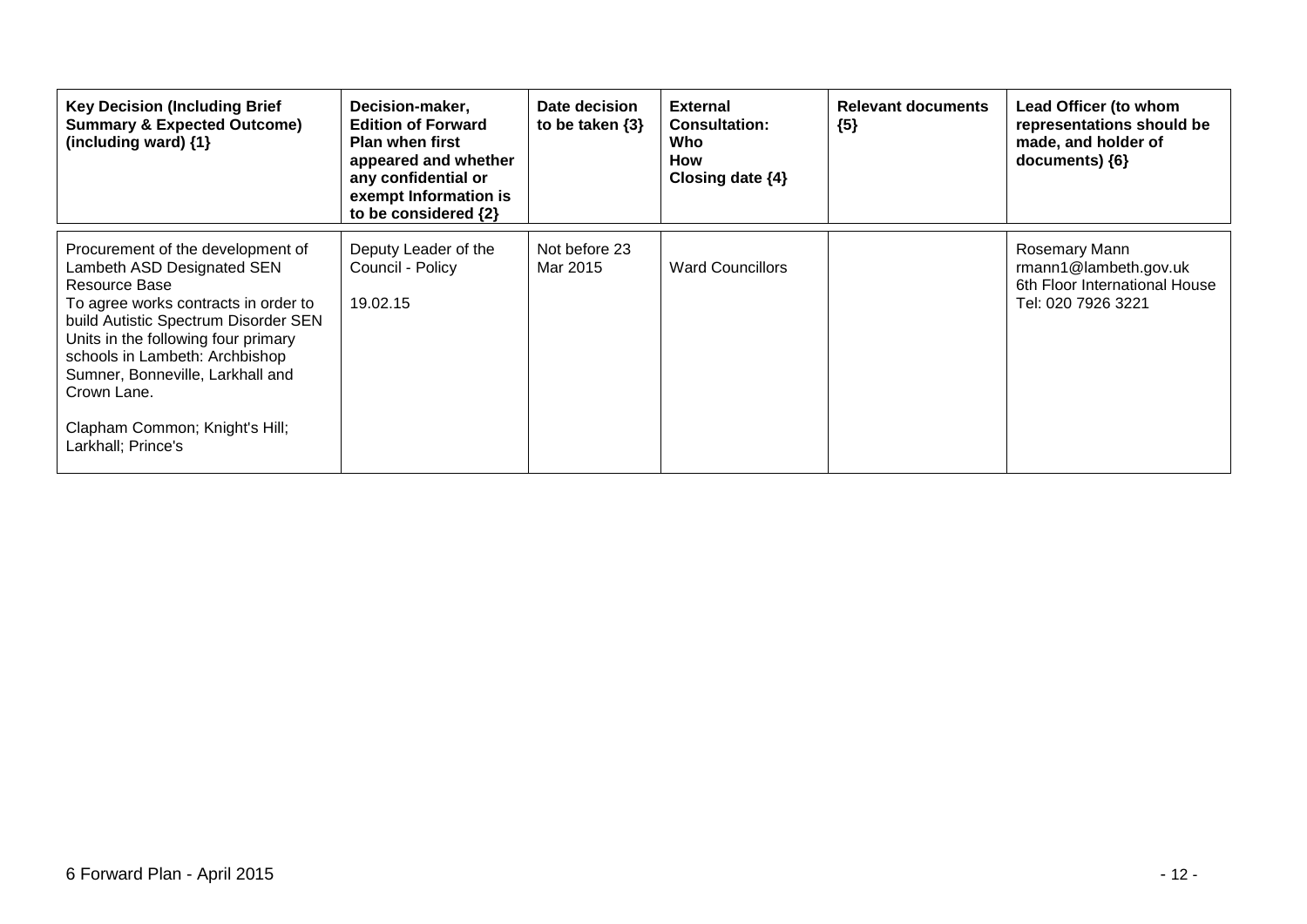| <b>Key Decision (Including Brief</b><br><b>Summary &amp; Expected Outcome)</b><br>(including ward) {1}                                                                                                                                                                                                                                                                                                                                                | Decision-maker,<br><b>Edition of Forward</b><br><b>Plan when first</b><br>appeared and whether<br>any confidential or<br>exempt Information is<br>to be considered {2} | Date decision<br>to be taken $\{3\}$                                                     | <b>External</b><br><b>Consultation:</b><br>Who<br><b>How</b><br>Closing date $\{4\}$                                                                                                                                                                                                                                                                                                                        | <b>Relevant documents</b><br>${5}$ | Lead Officer (to whom<br>representations should be<br>made, and holder of<br>documents) {6}                                 |
|-------------------------------------------------------------------------------------------------------------------------------------------------------------------------------------------------------------------------------------------------------------------------------------------------------------------------------------------------------------------------------------------------------------------------------------------------------|------------------------------------------------------------------------------------------------------------------------------------------------------------------------|------------------------------------------------------------------------------------------|-------------------------------------------------------------------------------------------------------------------------------------------------------------------------------------------------------------------------------------------------------------------------------------------------------------------------------------------------------------------------------------------------------------|------------------------------------|-----------------------------------------------------------------------------------------------------------------------------|
| Delivery partnership with Emmaus<br>Lambeth for the Emergency Support<br>Scheme<br>Extension of existing contract with<br>Emmaus Lambeth to provide furniture,<br>white goods and removals for the<br><b>Emergency Support Scheme for</b><br>residents across Lambeth and<br>Lewisham. Emmaus Lambeth has<br>been providing this service to Lambeth<br>residents since the Emergency<br>Support Scheme was established in<br>April 2013.<br>All Wards | Deputy Leader of the<br>Council - Finance and<br>Investment                                                                                                            | Not before 2<br>May 2015<br>Please select<br>date of when<br>decision would<br>be taken. | A formal eight week<br>consultation was<br>undertaken which<br>involved writing to<br>over 1,000 residents<br>likely to be affected<br>by the changes,<br>holding public<br>meeting and meeting<br>various stakeholder<br>groups. This<br>concluded with broad<br>support for all areas<br>set out for<br>consultation and no<br>changes being<br>deemed necessary to<br>the suggested<br>delivery options. |                                    | Rachel Sharpe,<br><b>Commissioning Director</b><br>RSharpe@lambeth.gov.uk<br><b>Lambeth Town Hall</b><br>Tel: 020 7926 3463 |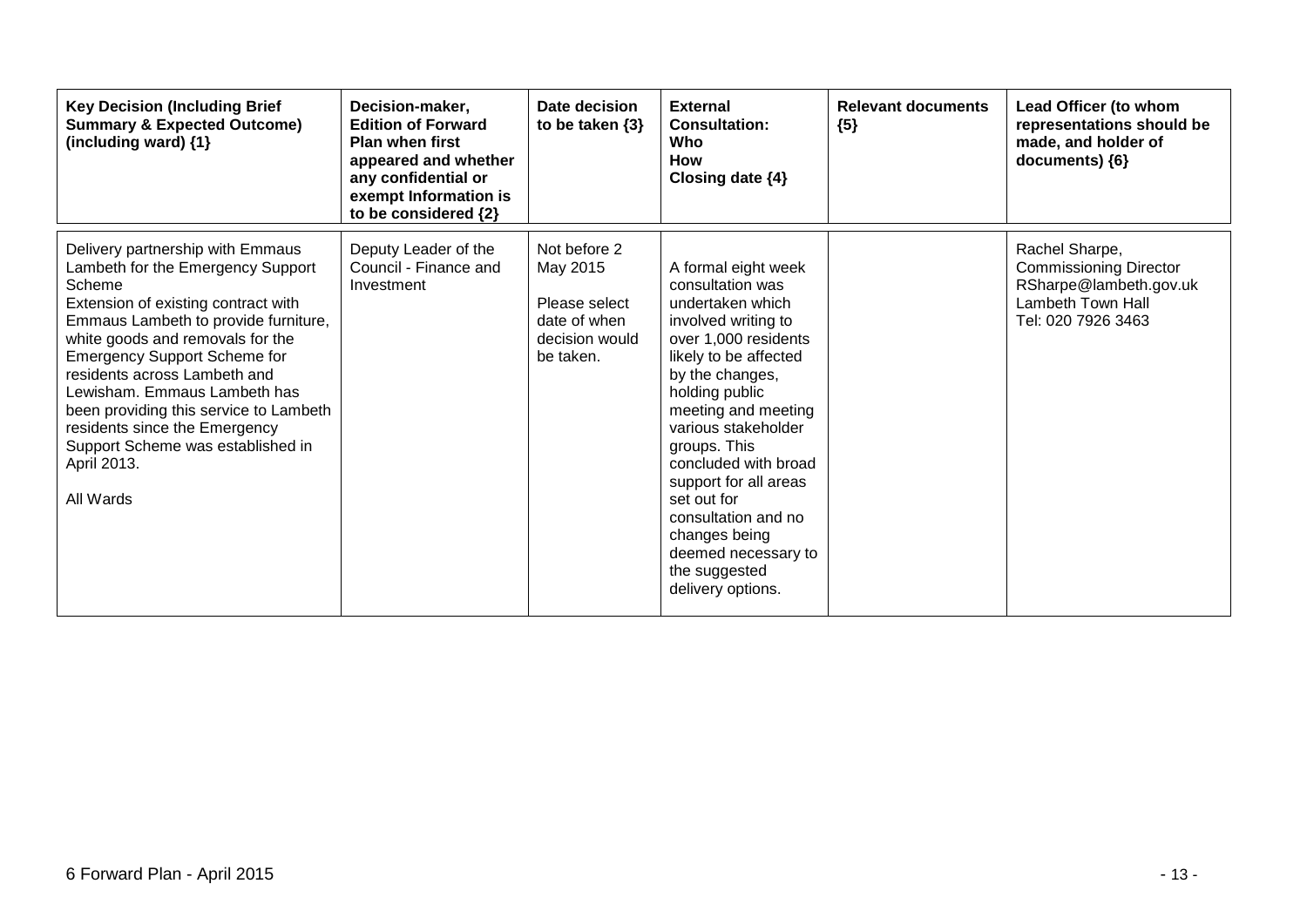| <b>Key Decision (Including Brief</b><br>Decision-maker,<br><b>Summary &amp; Expected Outcome)</b><br><b>Edition of Forward</b><br><b>Plan when first</b><br>(including ward) $\{1\}$<br>appeared and whether<br>any confidential or<br>exempt Information is<br>to be considered $\{2\}$ | Date decision<br>to be taken $\{3\}$ | External<br><b>Consultation:</b><br>Who<br><b>How</b><br>Closing date $\{4\}$ | <b>Relevant documents</b><br>${5}$ | Lead Officer (to whom<br>representations should be<br>made, and holder of<br>$documents)$ {6} |
|------------------------------------------------------------------------------------------------------------------------------------------------------------------------------------------------------------------------------------------------------------------------------------------|--------------------------------------|-------------------------------------------------------------------------------|------------------------------------|-----------------------------------------------------------------------------------------------|
|------------------------------------------------------------------------------------------------------------------------------------------------------------------------------------------------------------------------------------------------------------------------------------------|--------------------------------------|-------------------------------------------------------------------------------|------------------------------------|-----------------------------------------------------------------------------------------------|

# **Deputy Leader of the Council - Finance and Investment**

| Disposal of land to Pocket LLP to<br>develop low cost housing<br>The GLA has agreed to fund a low<br>cost home ownership programme to<br>be delivered by Pocket LLP in<br>Lambeth. The initial sites and terms<br>for disposal are proposed for approval,<br>subject to consultation and planning<br>permission.<br>Bishops, Streatham Wells and Vassall<br>Bishop's; Ferndale; Streatham Wells | Deputy Leader of the<br>Council - Finance and<br>Investment<br>26 April 2013  | Not before 23<br>Mar 2015 | We will consult with<br>local ward members.<br>resident groups and<br>stakeholders for each<br>site proposed for<br>development. We will<br>do this at throughout<br>the design<br>development<br>process, prior to<br>making planning<br>applications.        | Mayor's Covenant<br>Prospectus<br>Mayor's Covenant<br>Prospectus<br>Disposal of land to<br>Pocket to develop low<br>cost housing | Lesley Johnson, Interim<br><b>Housing Regeneration</b><br>Manager<br>Ljohnson3@lambeth.gov.uk<br>Hambrook House<br>Tel: 020 7926 3765 |
|-------------------------------------------------------------------------------------------------------------------------------------------------------------------------------------------------------------------------------------------------------------------------------------------------------------------------------------------------------------------------------------------------|-------------------------------------------------------------------------------|---------------------------|----------------------------------------------------------------------------------------------------------------------------------------------------------------------------------------------------------------------------------------------------------------|----------------------------------------------------------------------------------------------------------------------------------|---------------------------------------------------------------------------------------------------------------------------------------|
| Loss Adjuster Services<br>This proposal is seeking to procure a<br>panel of insurance loss adjusters to<br>provide loss adjusting services in<br>relation to a wide range of insurance<br>claims that the council deals with.<br>All Wards                                                                                                                                                      | Deputy Leader of the<br>Council - Finance and<br>Investment<br>29 August 2014 | Not before 23<br>Mar 2015 | As this is an area of<br>professional<br>expertise we have<br>consulted with some<br>schools who provided<br>independent<br>feedback on the loss<br>adjusting services<br>received in the last<br>year. No further<br>consultation will take<br>place on this. |                                                                                                                                  | Maureen Dennie, Insurance<br>Manager<br>mdennie@lambeth.gov.uk<br>Room 213, Lambeth Town<br>Hall<br>Tel: 020 7926 9846                |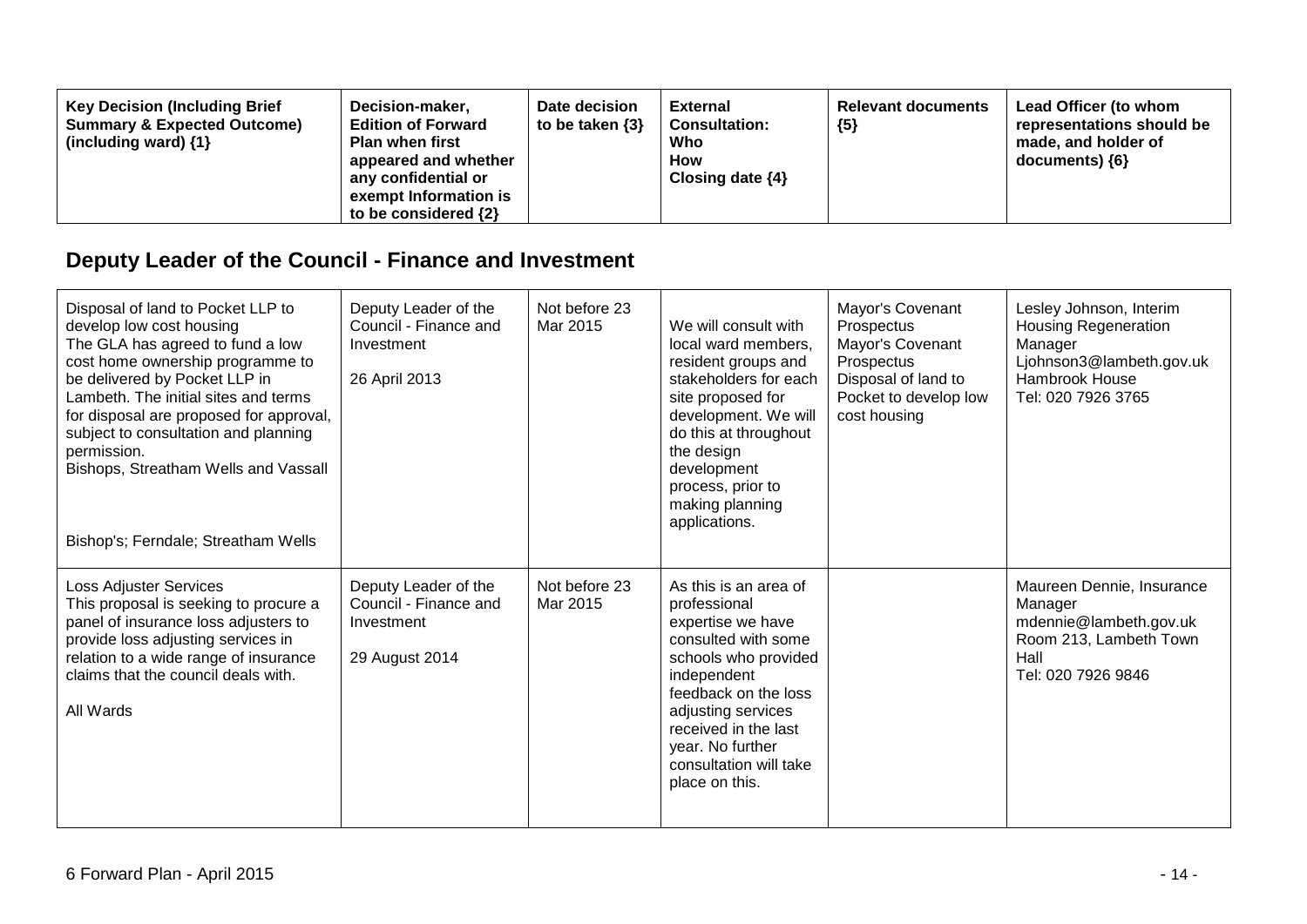| <b>Key Decision (Including Brief</b><br><b>Summary &amp; Expected Outcome)</b><br>(including ward) {1}                                                                                                                                                        | Decision-maker,<br><b>Edition of Forward</b><br><b>Plan when first</b><br>appeared and whether<br>any confidential or<br>exempt Information is<br>to be considered {2} | Date decision<br>to be taken $\{3\}$ | <b>External</b><br><b>Consultation:</b><br>Who<br><b>How</b><br>Closing date {4}                                                                                                                     | <b>Relevant documents</b><br>${5}$ | Lead Officer (to whom<br>representations should be<br>made, and holder of<br>documents) {6}                                                 |
|---------------------------------------------------------------------------------------------------------------------------------------------------------------------------------------------------------------------------------------------------------------|------------------------------------------------------------------------------------------------------------------------------------------------------------------------|--------------------------------------|------------------------------------------------------------------------------------------------------------------------------------------------------------------------------------------------------|------------------------------------|---------------------------------------------------------------------------------------------------------------------------------------------|
| Procurement of contracts for servers,<br>storage & associated services and<br>software and associated services<br>Procurement of the or the servers,<br>storage and associated services<br>contract and the ICT software and<br>associated services contract. | Deputy Leader of the<br>Council - Finance and<br>Investment<br>12 September 2014                                                                                       | Not before 23<br>Mar 2015            | Procurement board                                                                                                                                                                                    |                                    | Dhiraj Shah<br>dshah@lambeth.gov.uk<br>Tel: 020 7926 5742                                                                                   |
| Supply and Delivery of Office<br>Stationery<br>Supply of office stationery including<br>general office stationery, office paper<br>and a limited range of educational<br>stationery<br>All Wards                                                              | Deputy Leader of the<br>Council - Finance and<br>Investment<br>14 November 2014                                                                                        | Not before 23<br>Mar 2015            | Consultation with all<br>Lambeth officers with<br>Office Depot user<br>survey based on<br>existing contract and<br>suggestions for the<br>new contract to be<br>procured closing date<br>is 14/11/14 |                                    | Helen Lee<br>hlee@lambeth.gov.uk<br>3rd Floor Olive Morris House,<br>Brixton Hill, London, SW2<br>1RL<br>Tel: 0207 92                       |
| <b>Insurance Legal Services</b><br>This proposal is seeking to procure a<br>framework panel of law firms to<br>provide legal advice and defend<br>litigated insurance claims that the<br>council receives.<br>All Wards                                       | Deputy Leader of the<br>Council - Finance and<br>Investment<br>29 August 2014                                                                                          | Not before 23<br>Mar 2015            |                                                                                                                                                                                                      |                                    | Mark Nicolson, Head of<br>Improvement, Risk and<br>Insurance<br>mnicolson@lambeth.gov.uk<br><b>Olive Morris House</b><br>Tel: 020 7926 9305 |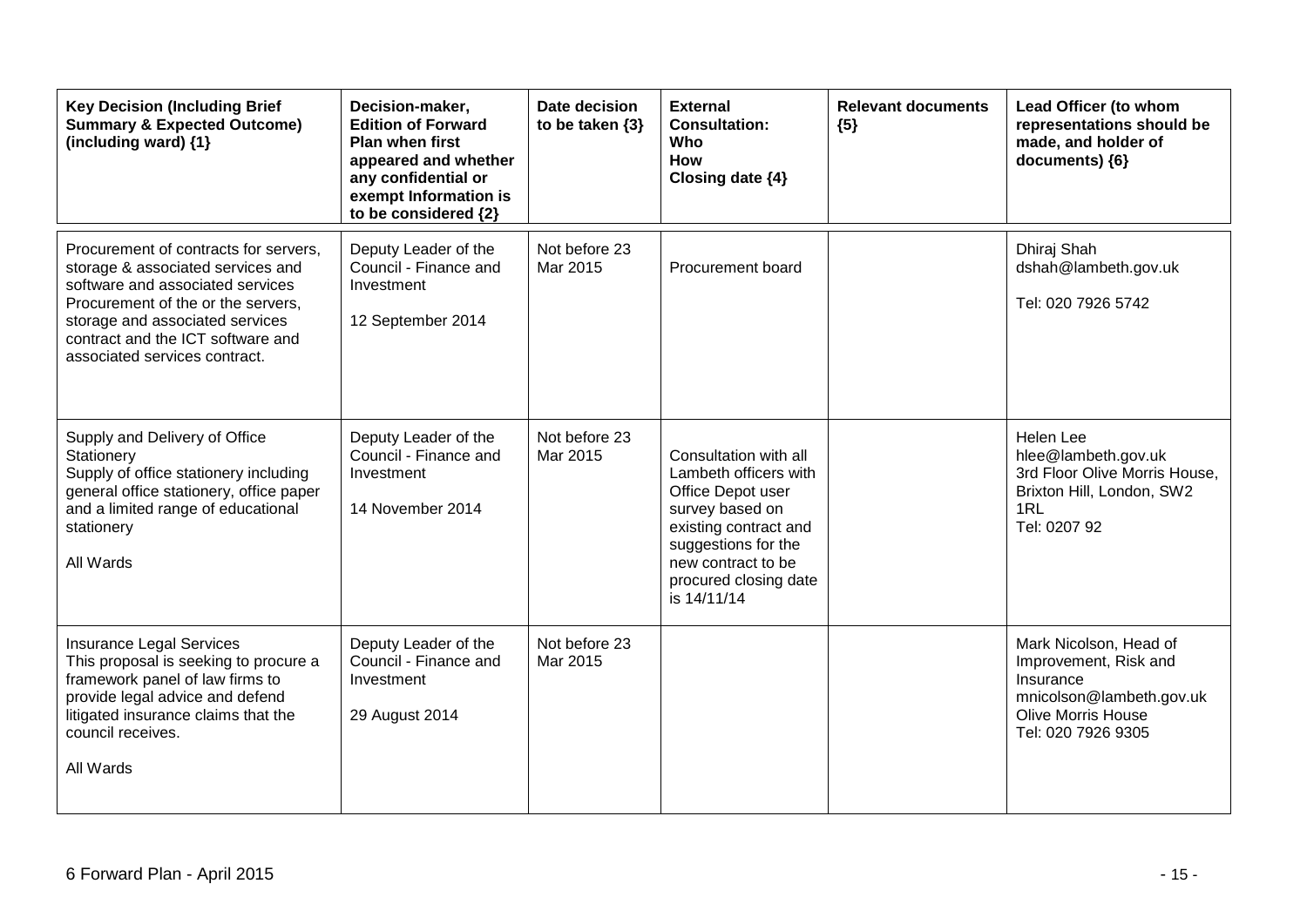| <b>Key Decision (Including Brief</b><br><b>Summary &amp; Expected Outcome)</b><br>(including ward) {1}                                                                                                                                                                                                                        | Decision-maker,<br><b>Edition of Forward</b><br><b>Plan when first</b><br>appeared and whether<br>any confidential or<br>exempt Information is<br>to be considered {2} | Date decision<br>to be taken $\{3\}$                                                      | <b>External</b><br><b>Consultation:</b><br>Who<br>How<br>Closing date $\{4\}$ | <b>Relevant documents</b><br>${5}$ | Lead Officer (to whom<br>representations should be<br>made, and holder of<br>documents) {6}                                                   |
|-------------------------------------------------------------------------------------------------------------------------------------------------------------------------------------------------------------------------------------------------------------------------------------------------------------------------------|------------------------------------------------------------------------------------------------------------------------------------------------------------------------|-------------------------------------------------------------------------------------------|-------------------------------------------------------------------------------|------------------------------------|-----------------------------------------------------------------------------------------------------------------------------------------------|
| Fees and Charges 2015-16<br>This report proposes amendments to<br>fees and charges levied for Highways<br>and Environmental Fees and Services<br>$-$ for the financial period 2015 $-$ 2016.<br>The report supports the Council's<br>income strategy and complies with<br>Lambeth Fees and Charges<br>Framework.<br>All Wards | Deputy Leader of the<br>Council - Finance and<br>Investment<br>02/01/15                                                                                                | Not before 23<br>Mar 2015<br>en.                                                          |                                                                               |                                    | Hamant Bharadia, Assistant<br>Director of Finance, HRE<br><b>Hambrook House</b><br>Tel: 020 7926 9153                                         |
| <b>Managed Print Service</b><br>1. Ensure the Council's MFDs are fully<br>operational, safe and comply with<br>relevant environmental legislation.<br>2. Supports the delivery of Council<br>services<br>All Wards                                                                                                            | Deputy Leader of the<br>Council - Finance and<br>Investment<br>24.02.15                                                                                                | Not before 30<br>Mar 2015<br>Please select<br>date of when<br>decision would<br>be taken. |                                                                               |                                    | Paul Wickens, ICT Support<br>Services Manager<br>pwickens@lambeth.gov.uk<br>Ivor House, 1 Acre Lane,<br>LONDON, SW2 5SD<br>Tel: 020 7926 6442 |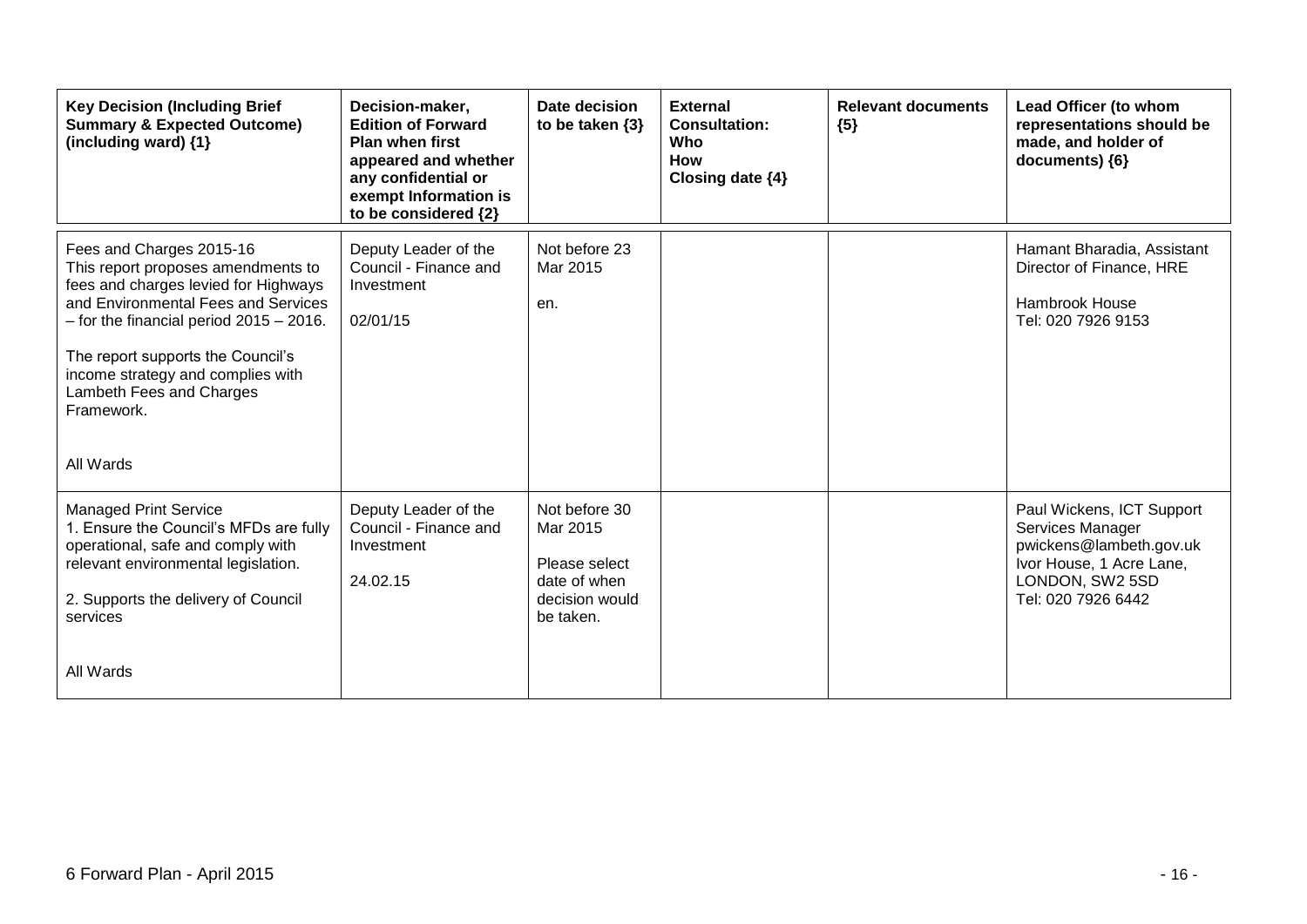| <b>Key Decision (Including Brief</b><br><b>Summary &amp; Expected Outcome)</b><br>(including ward) {1}                                                                                                                                                                       | Decision-maker,<br><b>Edition of Forward</b><br><b>Plan when first</b><br>appeared and whether<br>any confidential or<br>exempt Information is<br>to be considered {2} | Date decision<br>to be taken $\{3\}$ | <b>External</b><br><b>Consultation:</b><br>Who<br>How<br>Closing date $\{4\}$ | <b>Relevant documents</b><br>${5}$ | Lead Officer (to whom<br>representations should be<br>made, and holder of<br>documents) ${6}$                          |
|------------------------------------------------------------------------------------------------------------------------------------------------------------------------------------------------------------------------------------------------------------------------------|------------------------------------------------------------------------------------------------------------------------------------------------------------------------|--------------------------------------|-------------------------------------------------------------------------------|------------------------------------|------------------------------------------------------------------------------------------------------------------------|
| Vehicle Maintenance Contract<br>(Managed Service Provision)<br>The maintenance contract will ensure<br>the council's vehicles are fully<br>operational, safe and comply with the<br>Road Traffic Act as well as supporting<br>the delivery of council services.<br>All Wards | Deputy Leader of the<br>Council - Finance and<br>Investment<br>28 November 2014                                                                                        | Not before 17<br>Apr 2015            |                                                                               |                                    | Christian Bray, Finance<br>Services Manager<br>cbray@lambeth.gov.uk<br><b>Olive Morris House</b><br>Tel: 020 7926 2693 |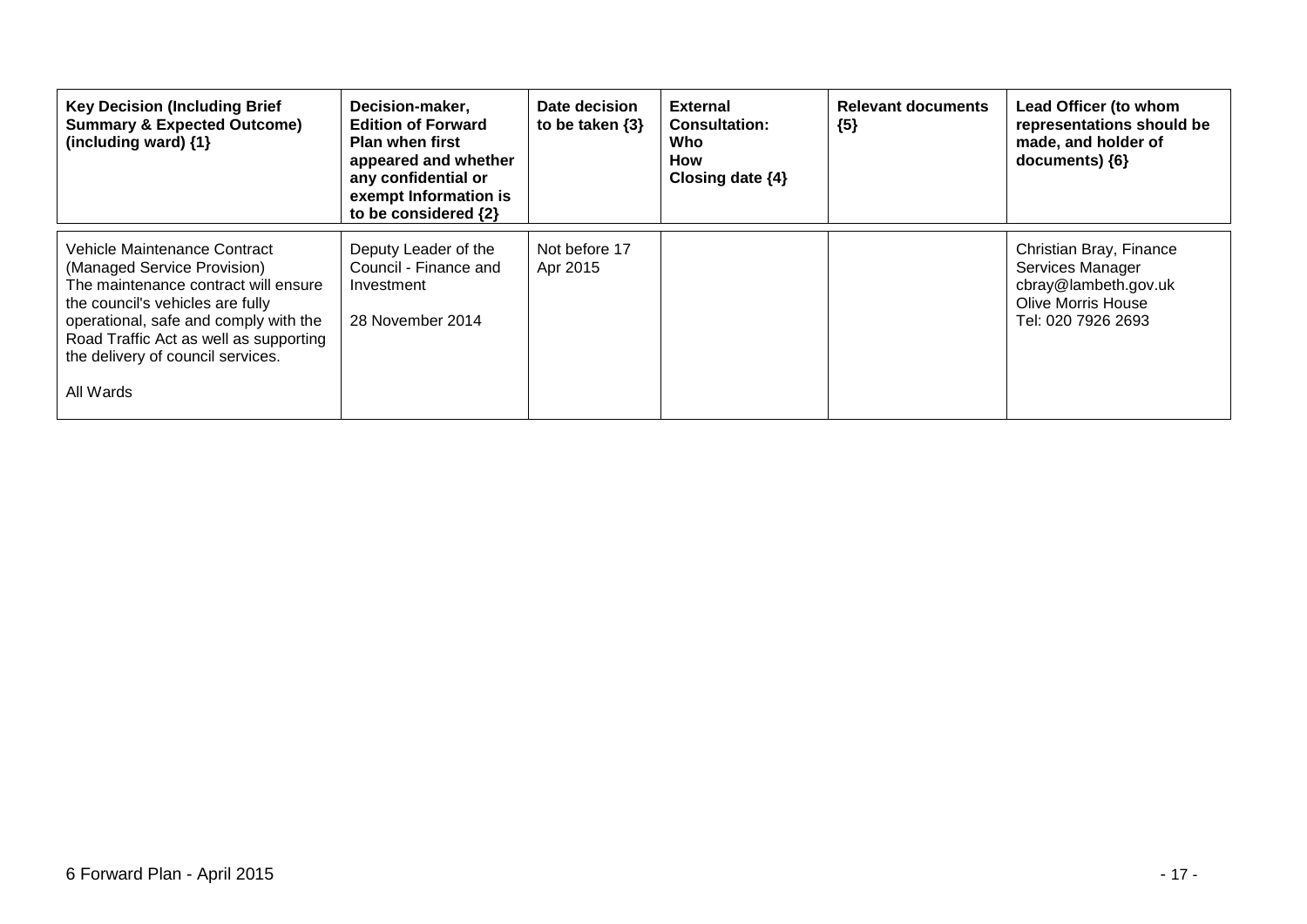| Decision-maker,<br><b>Key Decision (Including Brief</b><br><b>Summary &amp; Expected Outcome)</b><br><b>Edition of Forward</b><br><b>Plan when first</b><br>(including ward) $\{1\}$<br>appeared and whether<br>any confidential or<br>exempt Information is<br>to be considered $\{2\}$ | Date decision<br>to be taken $\{3\}$ | <b>External</b><br><b>Consultation:</b><br>Who<br>How<br>Closing date $\{4\}$ | <b>Relevant documents</b><br>${5}$ | Lead Officer (to whom<br>representations should be<br>made, and holder of<br>documents) ${6}$ |
|------------------------------------------------------------------------------------------------------------------------------------------------------------------------------------------------------------------------------------------------------------------------------------------|--------------------------------------|-------------------------------------------------------------------------------|------------------------------------|-----------------------------------------------------------------------------------------------|
|------------------------------------------------------------------------------------------------------------------------------------------------------------------------------------------------------------------------------------------------------------------------------------------|--------------------------------------|-------------------------------------------------------------------------------|------------------------------------|-----------------------------------------------------------------------------------------------|

#### **Children and Adult Services**

| <b>Contract Extension for Short Breaks</b><br>Services for Children with Disabilities<br>All Wards                                                                                                                                                                                                                                                                                                                                 | Cabinet Member for<br>Children and Adult<br><b>Services</b><br>March, 2012 | Not before 23<br>Mar 2015 | n/a                                      | <b>Officer Delegated</b><br><b>Decision Report</b> | Angela Daley, Strategic<br><b>Commissioning Specialist</b><br><b>Services</b><br>adaley@lambeth.gov.uk<br><b>International House</b><br>Tel: 020 7926 5213 |
|------------------------------------------------------------------------------------------------------------------------------------------------------------------------------------------------------------------------------------------------------------------------------------------------------------------------------------------------------------------------------------------------------------------------------------|----------------------------------------------------------------------------|---------------------------|------------------------------------------|----------------------------------------------------|------------------------------------------------------------------------------------------------------------------------------------------------------------|
| STR direct award to South Thames<br>Crossroads<br>The decision is to award a contract to<br>South Thames Crossroads for a<br>respite sitting service. The service has<br>operated in the borough for a number<br>of years, and is highly regarded by<br>carers and users. The workers are<br>fully trained to offer care and support<br>to people with disabilities, including<br>learning disabilities and dementia.<br>All Wards | Cabinet Member for<br>Children and Adult<br><b>Services</b>                | Not before 23<br>Mar 2015 | South Thames<br>Crossroads<br>Carers Hub |                                                    | Elizabeth Clowes, Assistant<br>Director for Strategy &<br>Commissioning<br>eclowes@lambeth.gov.uk<br>3rd Floor, Phoenix House<br>Tel: 020 7926 4781        |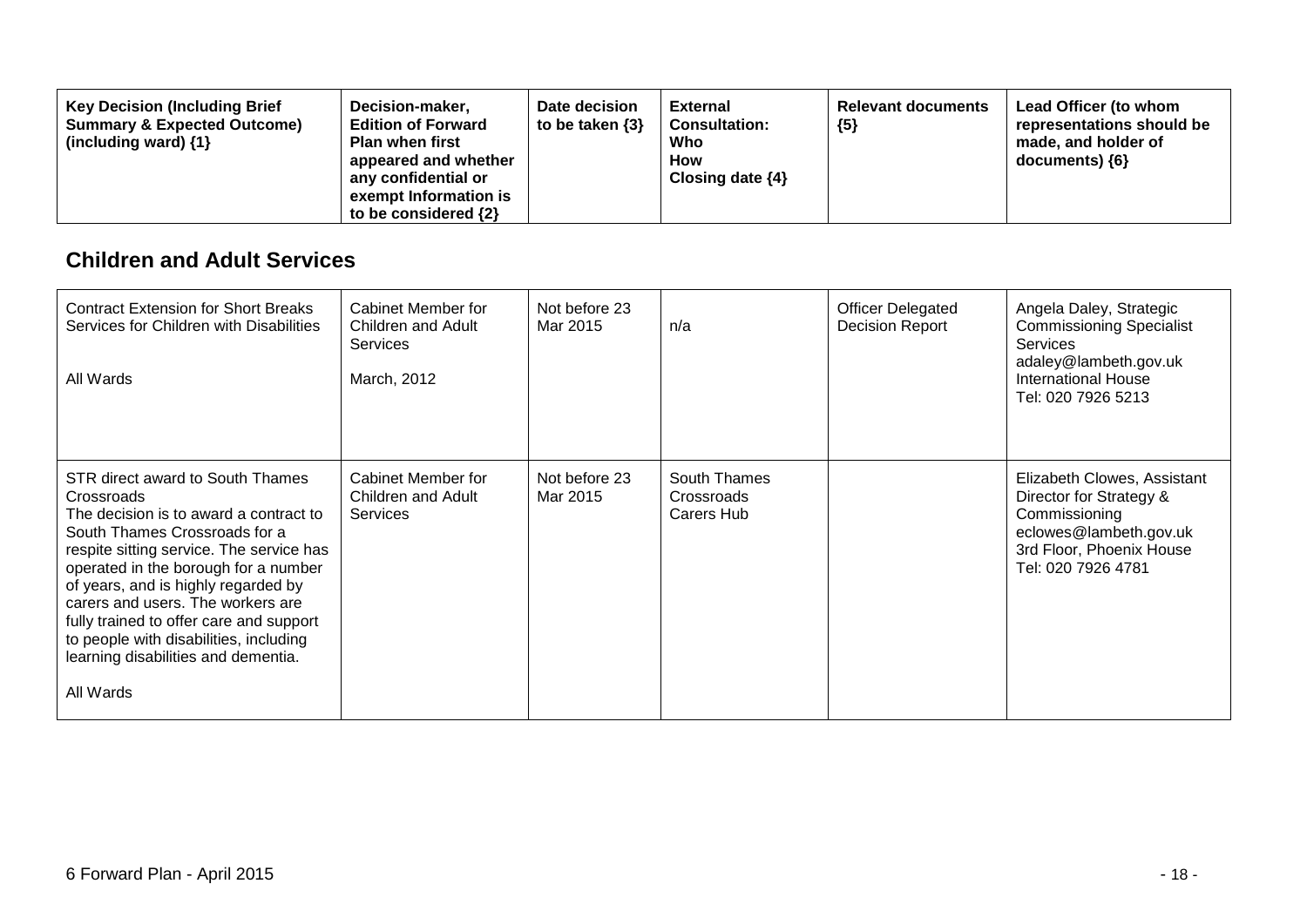| <b>Key Decision (Including Brief</b><br><b>Summary &amp; Expected Outcome)</b><br>(including ward) {1}                                                                                                                                           | Decision-maker,<br><b>Edition of Forward</b><br><b>Plan when first</b><br>appeared and whether<br>any confidential or<br>exempt Information is<br>to be considered {2} | Date decision<br>to be taken $\{3\}$ | <b>External</b><br><b>Consultation:</b><br>Who<br><b>How</b><br>Closing date {4} | <b>Relevant documents</b><br>${5}$ | Lead Officer (to whom<br>representations should be<br>made, and holder of<br>documents) {6}                                                      |
|--------------------------------------------------------------------------------------------------------------------------------------------------------------------------------------------------------------------------------------------------|------------------------------------------------------------------------------------------------------------------------------------------------------------------------|--------------------------------------|----------------------------------------------------------------------------------|------------------------------------|--------------------------------------------------------------------------------------------------------------------------------------------------|
| Provision of Community Equipment for<br>Health & Social Care<br>Contract extension for one year from<br>April 1st 2015 to 31st March 2016.<br>All Wards                                                                                          | Cabinet Member for<br><b>Children and Adult</b><br><b>Services</b><br>9 May 2014                                                                                       | Not before 23<br>Mar 2015            |                                                                                  |                                    | David Worrall, Senior<br>Commissioning Manager,<br>Health and Wellbeing<br>dworrall@lambeth.gov.uk<br><b>Phoenix House</b><br>Tel: 020 7926 9978 |
| Passenger Transport Services<br>contract extension<br>A waiver to procurement regulation, to<br>allow the current providers of<br>passenger transport services to<br>continue to provide the service, whilst<br>a tender process is carried out. | Cabinet Member for<br>Children and Adult<br>Services<br>12 September 2014                                                                                              | Not before 23<br>Mar 2015            | Consultation with<br>providers and users<br>since March 2014                     |                                    | Kelly Renzullo, Senior<br><b>Commissioning Manager</b><br>3rd floor Phoenix House,<br>Wandsworth Road                                            |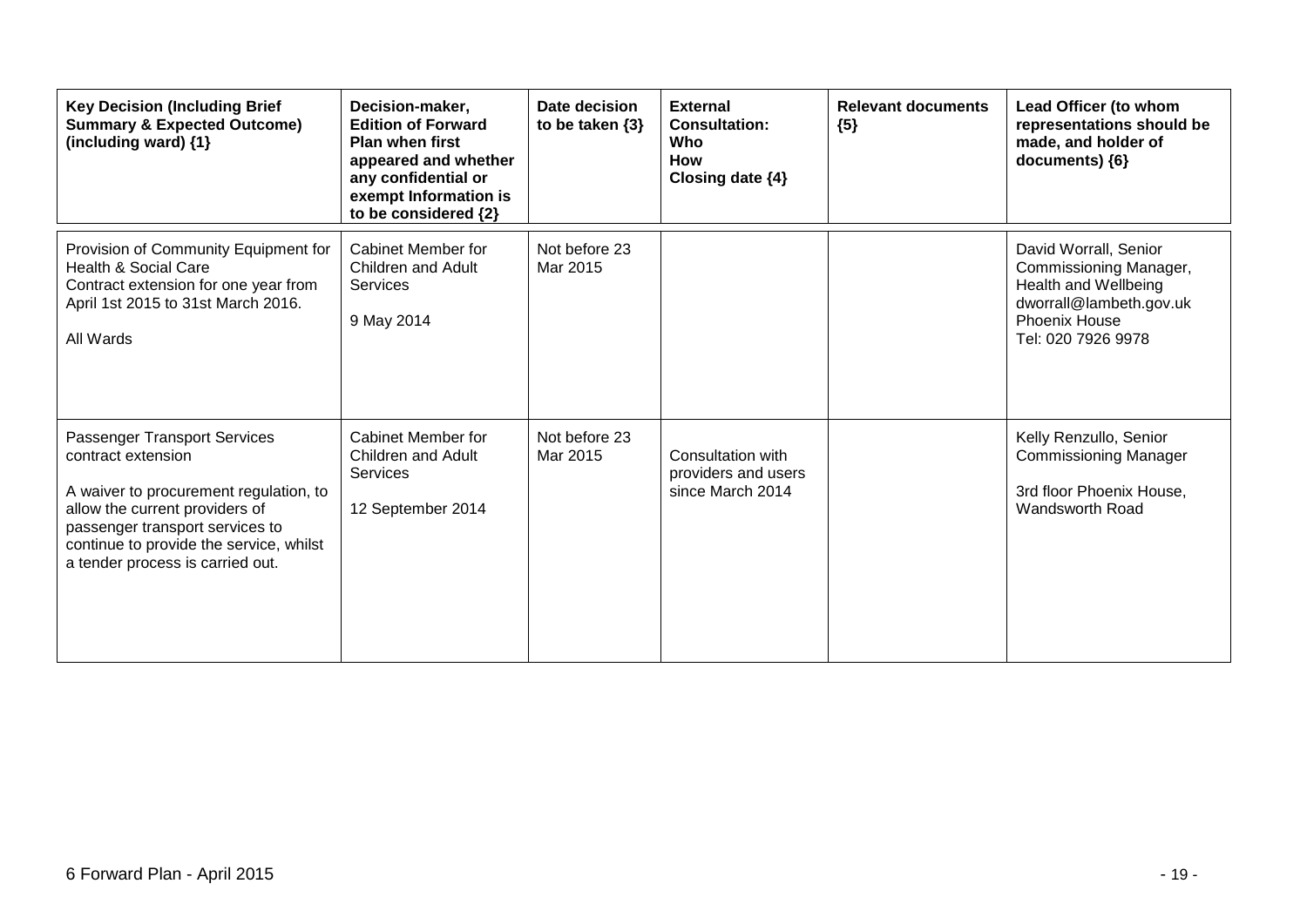| <b>Key Decision (Including Brief</b><br><b>Summary &amp; Expected Outcome)</b><br>(including ward) {1}                                                                                                                   | Decision-maker,<br><b>Edition of Forward</b><br><b>Plan when first</b><br>appeared and whether<br>any confidential or<br>exempt Information is<br>to be considered {2} | Date decision<br>to be taken $\{3\}$ | <b>External</b><br><b>Consultation:</b><br>Who<br><b>How</b><br>Closing date {4} | <b>Relevant documents</b><br>${5}$ | Lead Officer (to whom<br>representations should be<br>made, and holder of<br>documents) {6}                                                                                                |
|--------------------------------------------------------------------------------------------------------------------------------------------------------------------------------------------------------------------------|------------------------------------------------------------------------------------------------------------------------------------------------------------------------|--------------------------------------|----------------------------------------------------------------------------------|------------------------------------|--------------------------------------------------------------------------------------------------------------------------------------------------------------------------------------------|
| <b>Short Breaks Service</b><br><b>Contract Extension for Short</b><br><b>Breaks Services for Children</b><br>with Disabilities<br>All Wards                                                                              | <b>Cabinet Member for</b><br>Children and Adult<br><b>Services</b><br>12 September 2014                                                                                | Not before 23<br>Mar 2015            |                                                                                  |                                    | Angela Daley, Strategic<br><b>Commissioning Specialist</b><br><b>Services</b><br>adaley@lambeth.gov.uk<br><b>International House</b><br>Tel: 020 7926 5213                                 |
| Children with Disabilities Home<br>support services<br><b>Contract Extension for</b><br>Home Support Services for Children<br>with disabilities<br>All Wards                                                             | Cabinet Member for<br>Children and Adult<br>Services<br>12 September 2014                                                                                              | Not before 23<br>Mar 2015            |                                                                                  |                                    | Angela Daley, Strategic<br><b>Commissioning Specialist</b><br>Services<br>adaley@lambeth.gov.uk<br><b>International House</b><br>Tel: 020 7926 5213                                        |
| Semi Independent Living for 16+<br>The contract is to be extended to<br>enable one single tender of adults and<br>childrens' services. The extension will<br>allow time to prepare for a single<br>pathway.<br>All Wards | <b>Cabinet Member for</b><br>Children and Adult<br>Services<br>12 September 2014                                                                                       | Not before 23<br>Mar 2015            | A full consultation<br>process was<br>undertaken for the<br>original contract.   |                                    | Linnette Taylor, Strategiv<br><b>Commissioning Officer</b><br>LTaylor5@lambeth.gov.uk<br>Children & Young People<br>Services, 205 Stockwell<br>Road,, London,, SW9 9SL<br>Tel: 02079265214 |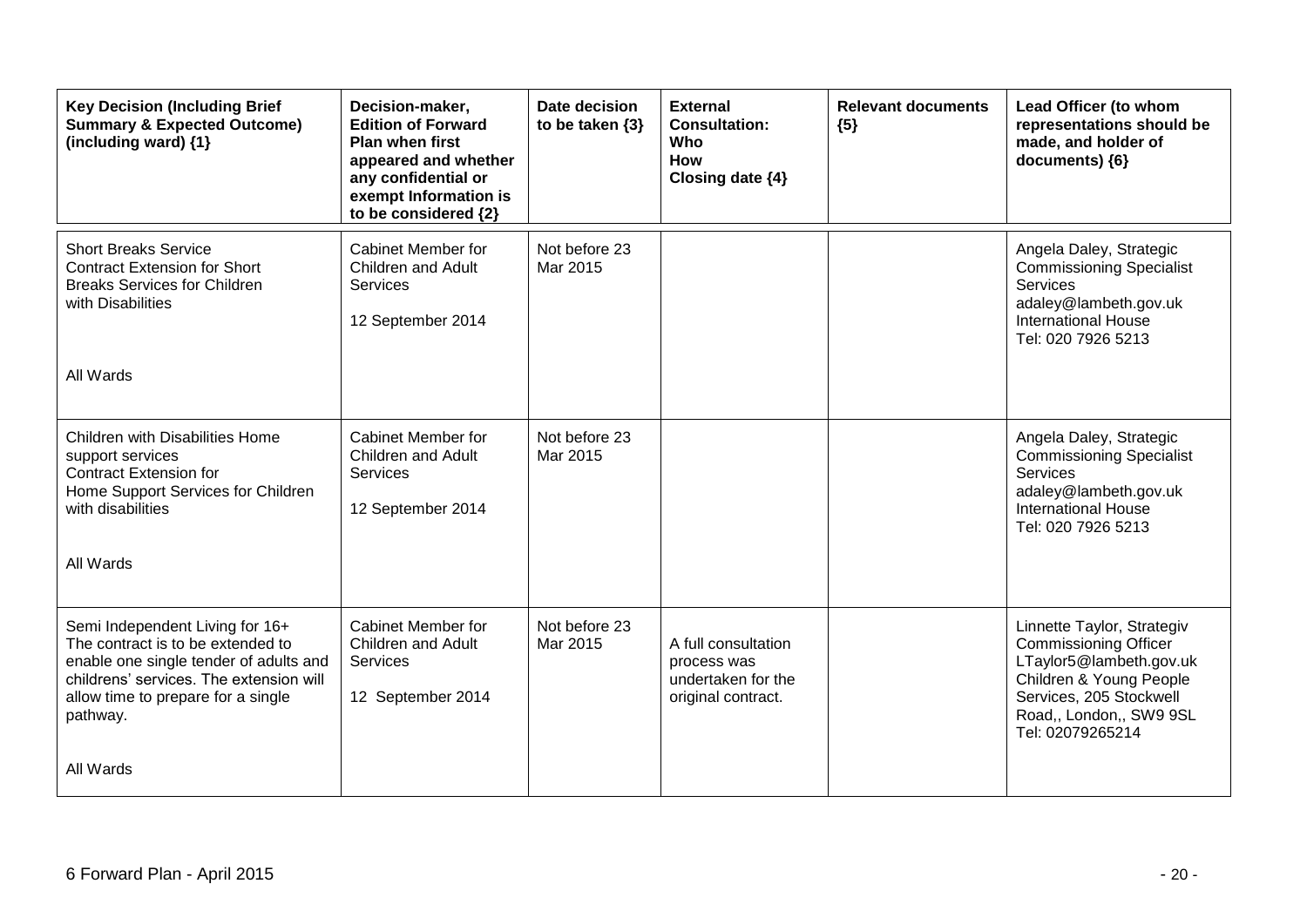| <b>Key Decision (Including Brief</b><br><b>Summary &amp; Expected Outcome)</b><br>(including ward) {1}                                                                                                                           | Decision-maker,<br><b>Edition of Forward</b><br><b>Plan when first</b><br>appeared and whether<br>any confidential or<br>exempt Information is<br>to be considered {2} | Date decision<br>to be taken $\{3\}$                                                      | <b>External</b><br><b>Consultation:</b><br>Who<br>How<br>Closing date {4} | <b>Relevant documents</b><br>${5}$ | Lead Officer (to whom<br>representations should be<br>made, and holder of<br>$documents)$ {6}                                                                                              |
|----------------------------------------------------------------------------------------------------------------------------------------------------------------------------------------------------------------------------------|------------------------------------------------------------------------------------------------------------------------------------------------------------------------|-------------------------------------------------------------------------------------------|---------------------------------------------------------------------------|------------------------------------|--------------------------------------------------------------------------------------------------------------------------------------------------------------------------------------------|
| Contract extension - Young Persons<br>Supported Accommodation Pathway<br>Contract extension for the Young<br>Persons Supported Accommodation<br>Pathway, incorporating YMCA,<br>Centrepoint & Look Ahead contracts.<br>All Wards | Cabinet Member for<br>Children and Adult<br><b>Services</b>                                                                                                            | Not before 23<br>Mar 2015<br>Please select<br>date of when<br>decision would<br>be taken. |                                                                           |                                    | Paul Davis, Commissioning<br><b>Manager Supporting People</b><br>pdavis2@lambeth.gov.uk<br>Phoenix House, 10<br>Wandsworth Road, London,<br>SW8 2LL<br>Tel: 020 7926 7538<br>020 7926 7526 |

# **Environment and Sustainability**

| Borough-Wide Feasibility Study of<br><b>Parking Stress</b><br>To agree a capital investment of<br>£600,000 from capital grant to<br>undertake a feasibility study for a<br>review of existing CPZs and parking<br>needs across the borough including<br>consultation to produce an evidence<br>base against which to review requests<br>for new CPZs. | Cabinet Member for<br>Environment and<br>Sustainability<br>06.02.15 | Not before 23<br>Mar 2015 | Residents and ward<br>councillors.<br>Consultation with<br>residents living in<br>existing CPZs. There<br>will then be a wider<br>engagement, the<br>outcomes of which<br>will be used to inform<br>the evidence base. | Mark Trevethan, Transport<br>Policy Manager<br>mtrevethan@lambeth.gov.uk<br>2nd floor, Blue Star House<br>Tel: 020 7926 4067 |
|-------------------------------------------------------------------------------------------------------------------------------------------------------------------------------------------------------------------------------------------------------------------------------------------------------------------------------------------------------|---------------------------------------------------------------------|---------------------------|------------------------------------------------------------------------------------------------------------------------------------------------------------------------------------------------------------------------|------------------------------------------------------------------------------------------------------------------------------|
| All Wards                                                                                                                                                                                                                                                                                                                                             |                                                                     |                           |                                                                                                                                                                                                                        |                                                                                                                              |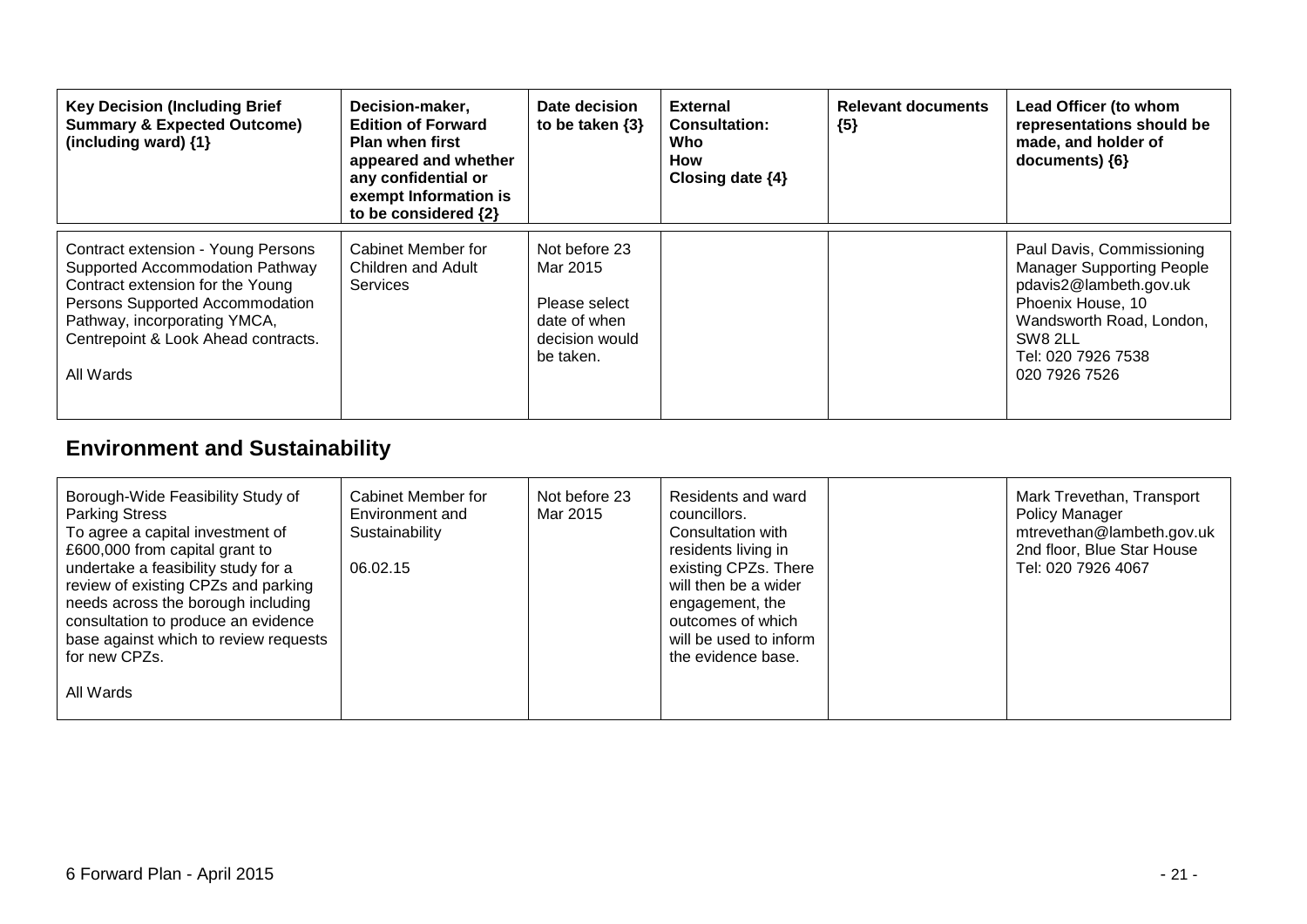| <b>Key Decision (Including Brief</b><br><b>Summary &amp; Expected Outcome)</b><br>(including ward) {1}                                                                                                                                                                                                          | Decision-maker,<br><b>Edition of Forward</b><br><b>Plan when first</b><br>appeared and whether<br>any confidential or<br>exempt Information is<br>to be considered {2} | Date decision<br>to be taken $\{3\}$ | <b>External</b><br><b>Consultation:</b><br>Who<br>How<br>Closing date $\{4\}$ | <b>Relevant documents</b><br>${5}$ | Lead Officer (to whom<br>representations should be<br>made, and holder of<br>documents) ${6}$                                                                                                             |
|-----------------------------------------------------------------------------------------------------------------------------------------------------------------------------------------------------------------------------------------------------------------------------------------------------------------|------------------------------------------------------------------------------------------------------------------------------------------------------------------------|--------------------------------------|-------------------------------------------------------------------------------|------------------------------------|-----------------------------------------------------------------------------------------------------------------------------------------------------------------------------------------------------------|
| Excess waste on estates -<br>Responsibility transfer<br>The report sets out a case for the<br>transfer of waste management<br>responsibility to the local estate<br>management teams to encourage the<br>reduction in excess waste being<br>generated through enforcement and<br>financial levers.<br>All Wards | Cabinet Member for<br>Environment and<br>Sustainability<br>17 October 2014                                                                                             | Not before 23<br>Mar 2015            | Discussion with<br>reprsentatives from<br>Housing<br>management               |                                    | Michael C Clarke, Public<br><b>Environment Manager</b><br>mcclarke@lambeth.gov.uk<br>1st Floor, Service Team<br>House, 185-205<br>Shakespeare Road, London,<br>SE <sub>24</sub> OPZ<br>Tel: 020 7926 0528 |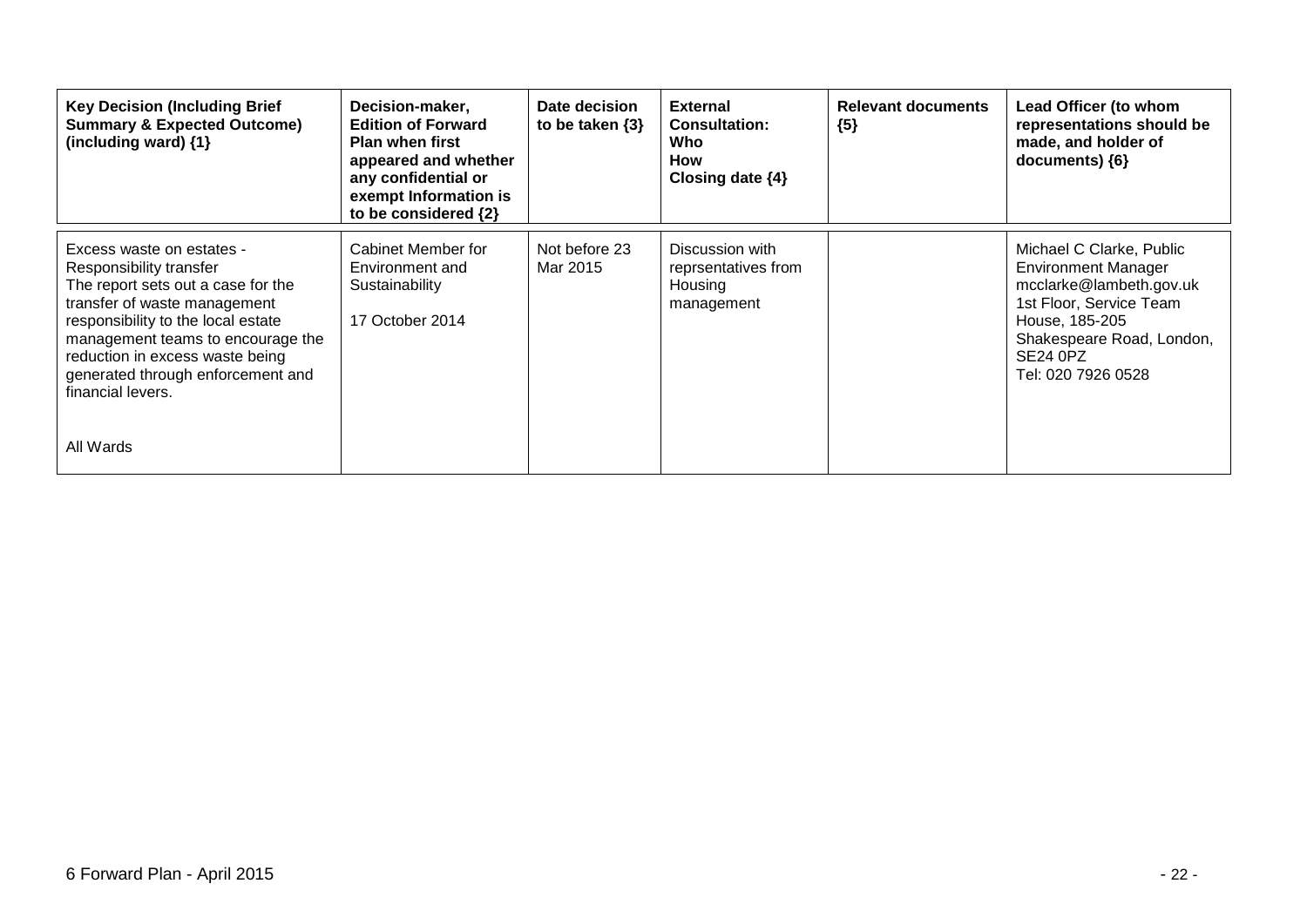| <b>Key Decision (Including Brief</b><br><b>Summary &amp; Expected Outcome)</b><br>(including ward) $\{1\}$                                                                                                                                                                                                                                                                                                                                                                                                                                                                                                                                                                                                                                                                                             | Decision-maker,<br><b>Edition of Forward</b><br><b>Plan when first</b><br>appeared and whether<br>any confidential or<br>exempt Information is<br>to be considered {2} | Date decision<br>to be taken $\{3\}$                                                      | <b>External</b><br><b>Consultation:</b><br>Who<br>How<br>Closing date {4}                                                                                                                    | <b>Relevant documents</b><br>${5}$ | Lead Officer (to whom<br>representations should be<br>made, and holder of<br>documents) {6}                |
|--------------------------------------------------------------------------------------------------------------------------------------------------------------------------------------------------------------------------------------------------------------------------------------------------------------------------------------------------------------------------------------------------------------------------------------------------------------------------------------------------------------------------------------------------------------------------------------------------------------------------------------------------------------------------------------------------------------------------------------------------------------------------------------------------------|------------------------------------------------------------------------------------------------------------------------------------------------------------------------|-------------------------------------------------------------------------------------------|----------------------------------------------------------------------------------------------------------------------------------------------------------------------------------------------|------------------------------------|------------------------------------------------------------------------------------------------------------|
| <b>Brixton Depots Rationalisation -</b><br><b>Procurement of Construction Works</b><br>This report aims for the procurement<br>board to grant approval for the<br>Somerleyton Road project team to<br>undertake a competitive tender, with<br>the assistance of Veolia, for a<br>contractor to undertake the<br>construction works of the<br>rationalisation of the Brixton depots<br>which involves the reconfiguration of<br>Shakespeare Road depot and<br>Mahatma Ghandi depot in order to<br>accommodate the facilities being<br>relocated from the Angela Davis and<br>(potentially) Wanless Road depots.<br>Approval is also being requested to<br>procure a contractor for the demolition<br>works of Angela Davis depot once its<br>facilities have been relocated.<br>Coldharbour; Herne Hill | Cabinet Member for<br>Environment and<br>Sustainability                                                                                                                | Not before 23<br>Mar 2015<br>Please select<br>date of when<br>decision would<br>be taken. | During the planning<br>application process<br>consultations will be<br>undertaken with the<br>public and<br>surrounding<br>communities.<br>Consultation with<br>ward councillors<br>ongoing. |                                    | Neil Vokes, Regeneration<br>Project Manager (Housing)<br>nvokes@lambeth.gov.uk<br>1st floor, Phoenix House |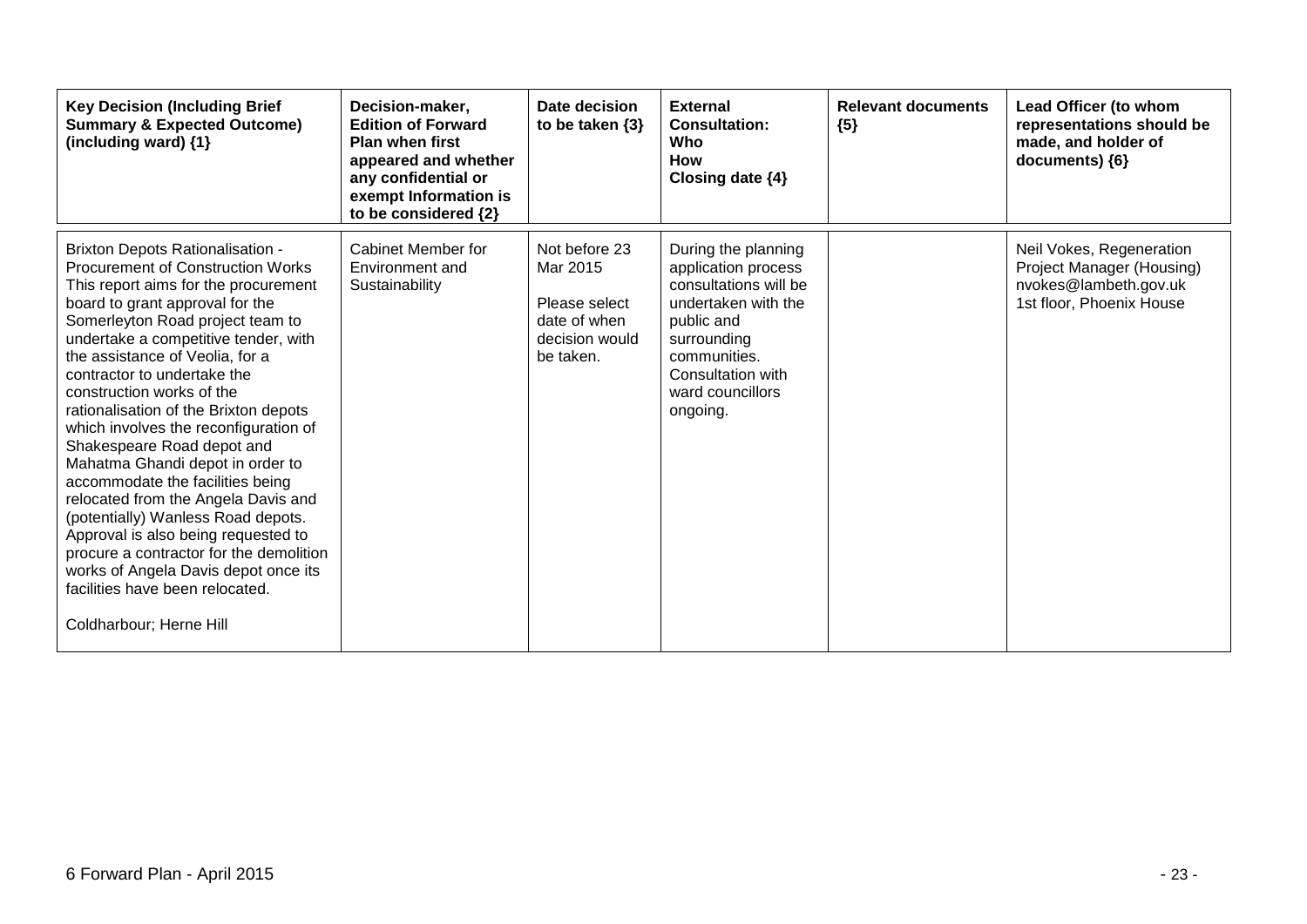| <b>Key Decision (Including Brief</b><br><b>Summary &amp; Expected Outcome)</b><br>(including ward) {1}                                                                                                                                                                                                                                                       | Decision-maker,<br><b>Edition of Forward</b><br><b>Plan when first</b><br>appeared and whether<br>any confidential or<br>exempt Information is<br>to be considered {2} | Date decision<br>to be taken $\{3\}$ | <b>External</b><br><b>Consultation:</b><br>Who<br><b>How</b><br>Closing date $\{4\}$                                                                                                                                                                                                                                                                          | <b>Relevant documents</b><br>${5}$ | Lead Officer (to whom<br>representations should be<br>made, and holder of<br>documents) ${6}$                   |
|--------------------------------------------------------------------------------------------------------------------------------------------------------------------------------------------------------------------------------------------------------------------------------------------------------------------------------------------------------------|------------------------------------------------------------------------------------------------------------------------------------------------------------------------|--------------------------------------|---------------------------------------------------------------------------------------------------------------------------------------------------------------------------------------------------------------------------------------------------------------------------------------------------------------------------------------------------------------|------------------------------------|-----------------------------------------------------------------------------------------------------------------|
| Experimental Road closures in<br>Loughborough Junction and Myatt's<br><b>Field Neighbourhoods</b><br>The proposed road closures have<br>been designed to facilitate the creation<br>of a meaningful town centre in the<br>heart of Loughborough Junction and<br>reduce the through traffic from using<br>the wider area.<br>Coldharbour; Herne Hill; Vassall | Cabinet Member for<br>Environment and<br>Sustainability<br>06.02.15                                                                                                    | Not before 18<br>May 2015            | Residents and ward<br>councillors<br>The proposed<br>closures were subject<br>of an informal public<br>consultation in<br>September/October<br>2014 and were<br>supported by over<br>65% of residents. On<br>the commencement<br>of the Experimental<br><b>Traffic Management</b><br>Order (TMO) the<br>statutory six month<br>consultation will<br>commence. |                                    | George Wright, Project<br>Manager<br>gwright@lambeth.gov.uk<br>1st floor, Blue Star House<br>Tel: 020 7926 0728 |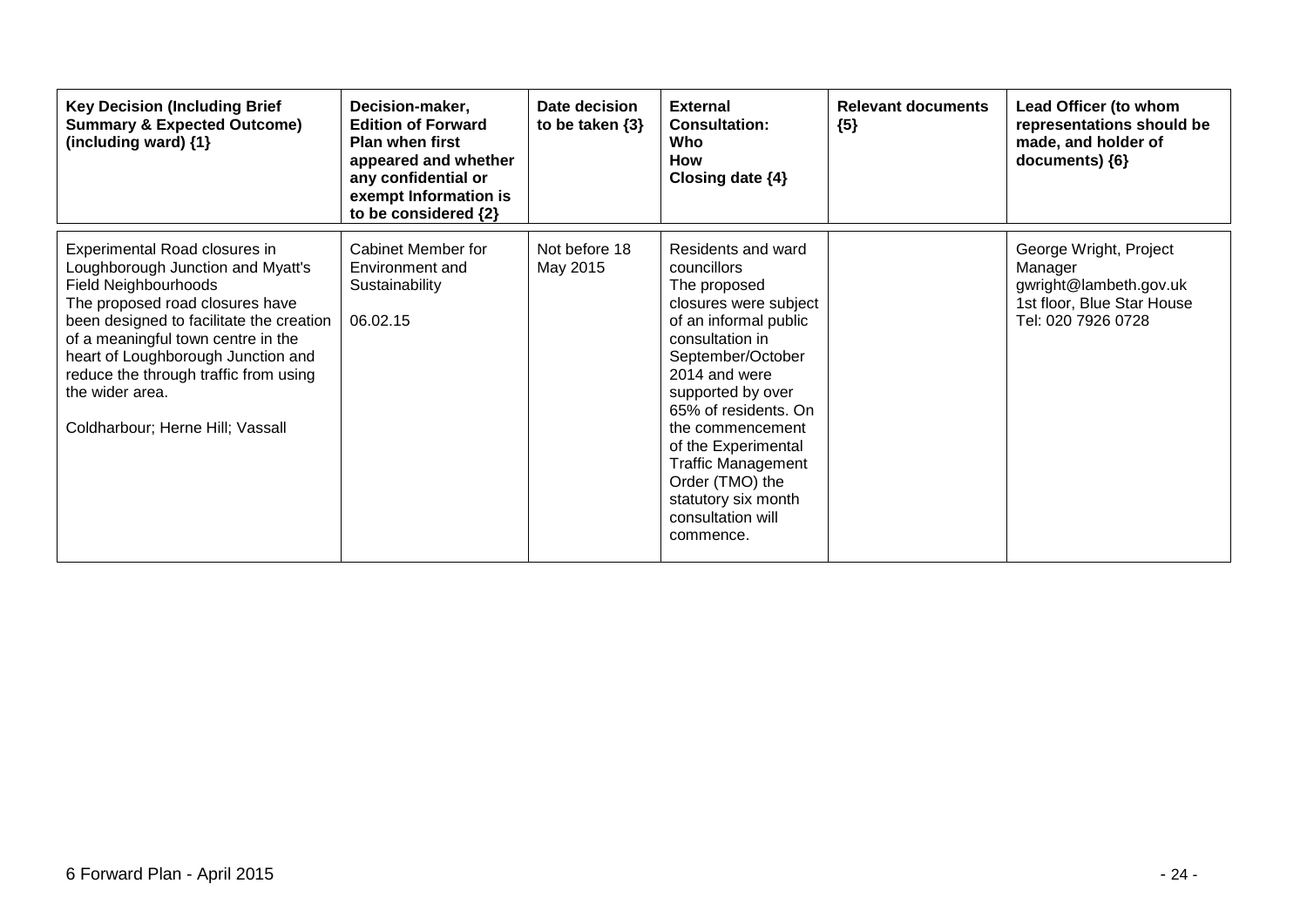| <b>Key Decision (Including Brief</b><br><b>Summary &amp; Expected Outcome)</b><br>(including ward) $\{1\}$ | Decision-maker,<br><b>Edition of Forward</b><br><b>Plan when first</b><br>appeared and whether<br>any confidential or<br>exempt Information is<br>to be considered $\{2\}$ | Date decision<br>to be taken $\{3\}$ | <b>External</b><br><b>Consultation:</b><br>Who<br><b>How</b><br>Closing date $\{4\}$ | <b>Relevant documents</b><br>${5}$ | Lead Officer (to whom<br>representations should be<br>made, and holder of<br>documents) ${6}$ |
|------------------------------------------------------------------------------------------------------------|----------------------------------------------------------------------------------------------------------------------------------------------------------------------------|--------------------------------------|--------------------------------------------------------------------------------------|------------------------------------|-----------------------------------------------------------------------------------------------|
|------------------------------------------------------------------------------------------------------------|----------------------------------------------------------------------------------------------------------------------------------------------------------------------------|--------------------------------------|--------------------------------------------------------------------------------------|------------------------------------|-----------------------------------------------------------------------------------------------|

### **Health and Wellbeing**

| Transfer of 2013/14 funding from NHS<br>to Lambeth<br>Transfer of funding via s256 for<br>2013/14 from NHS England to London<br>Borough of Lambeth<br>All Wards   | <b>Cabinet Member for</b><br>Health and Wellbeing<br>7 February 2014 | Not before 23<br>Mar 2015 | Engagement with<br>LINK/ HealthWatch<br>roundtables, CCG<br>engagement on<br>planning and the BIG<br>Lambeth Health<br>Debate, SLIC<br>Citizens' panel work<br>and Lambeth Living<br>Well Collaborative<br>co-productive work<br>on mental health.<br>This work is ongoing<br>and developing. |                                                                                                                           |
|-------------------------------------------------------------------------------------------------------------------------------------------------------------------|----------------------------------------------------------------------|---------------------------|-----------------------------------------------------------------------------------------------------------------------------------------------------------------------------------------------------------------------------------------------------------------------------------------------|---------------------------------------------------------------------------------------------------------------------------|
| Mental Health Accommodation and<br>Community Support contract.<br>Extension of the Mental Health<br>Accommodation and Community<br>Support contract.<br>All Wards | Cabinet Member for<br>Health and Wellbeing<br>16.05.14               | Not before 23<br>Mar 2015 |                                                                                                                                                                                                                                                                                               | Denis O'Rourke, Assistant<br>Director Integrated<br>Commissioning - Adult<br><b>Mental Health</b><br>denisorourke@nhs.net |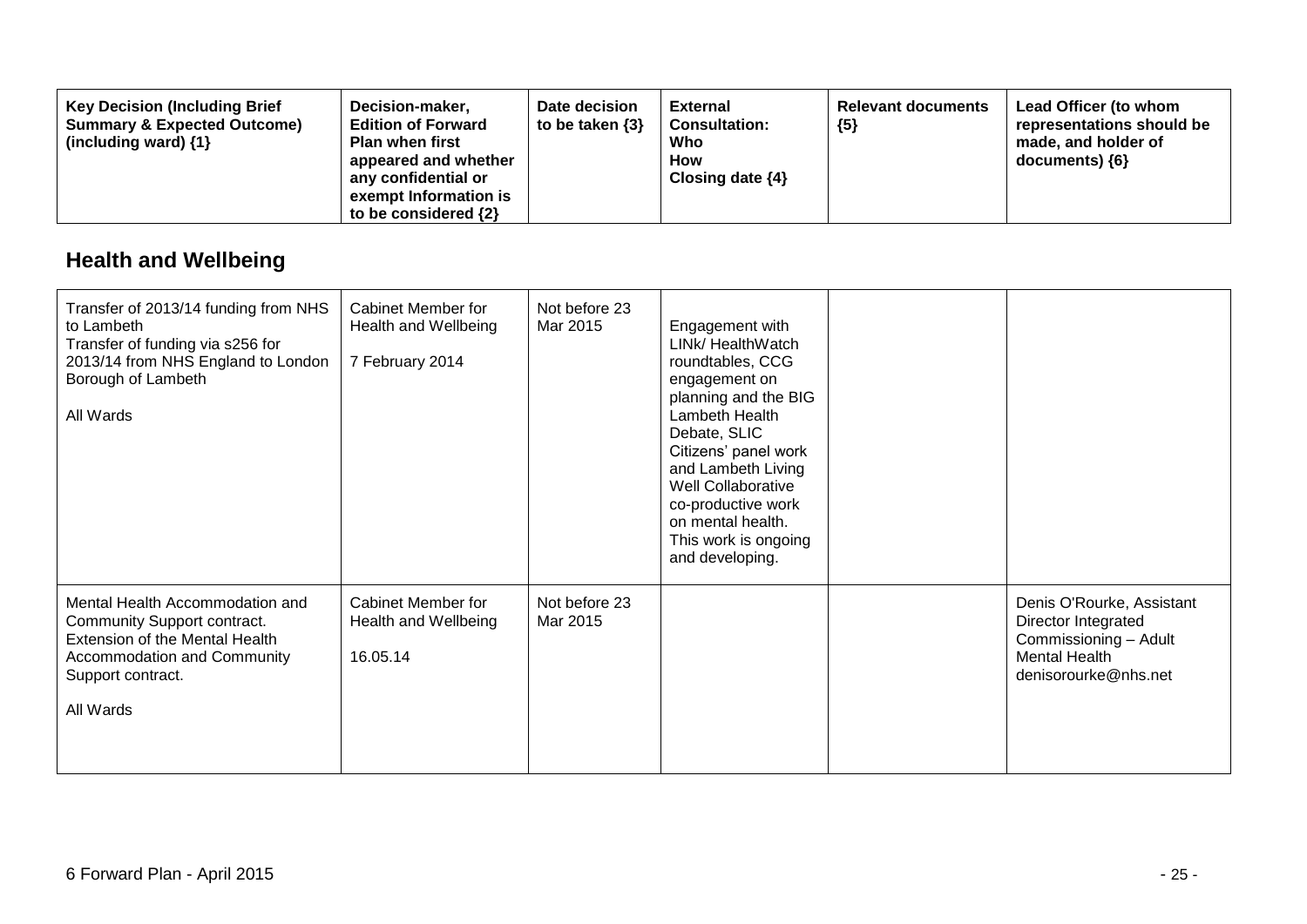| <b>Key Decision (Including Brief</b><br><b>Summary &amp; Expected Outcome)</b><br>(including ward) $\{1\}$                                  | Decision-maker,<br><b>Edition of Forward</b><br><b>Plan when first</b><br>appeared and whether<br>any confidential or<br>exempt Information is<br>to be considered {2} | Date decision<br>to be taken $\{3\}$ | <b>External</b><br><b>Consultation:</b><br>Who<br>How<br>Closing date $\{4\}$                                                                                                                                                                                                                 | <b>Relevant documents</b><br>${5}$ | Lead Officer (to whom<br>representations should be<br>made, and holder of<br>documents) ${6}$ |
|---------------------------------------------------------------------------------------------------------------------------------------------|------------------------------------------------------------------------------------------------------------------------------------------------------------------------|--------------------------------------|-----------------------------------------------------------------------------------------------------------------------------------------------------------------------------------------------------------------------------------------------------------------------------------------------|------------------------------------|-----------------------------------------------------------------------------------------------|
| <b>Better Care Fund</b><br>To finalise and agree the approach to<br>developing the Better Care Fund for<br>Lambeth for 2014-16<br>All Wards | Cabinet Member for<br>Health and Wellbeing<br>7 February 2014                                                                                                          | Not before 23<br>Mar 2015            | Engagement with<br>LINK/ HealthWatch<br>roundtables, CCG<br>engagement on<br>planning and the BIG<br>Lambeth Health<br>Debate, SLIC<br>Citizens' panel work<br>and Lambeth Living<br>Well Collaborative<br>co-productive work<br>on mental health.<br>This work is ongoing<br>and developing. |                                    | Moira McGrath, Director of<br><b>Integrated Commissioning</b><br>moira.mcgrath@nhs.net        |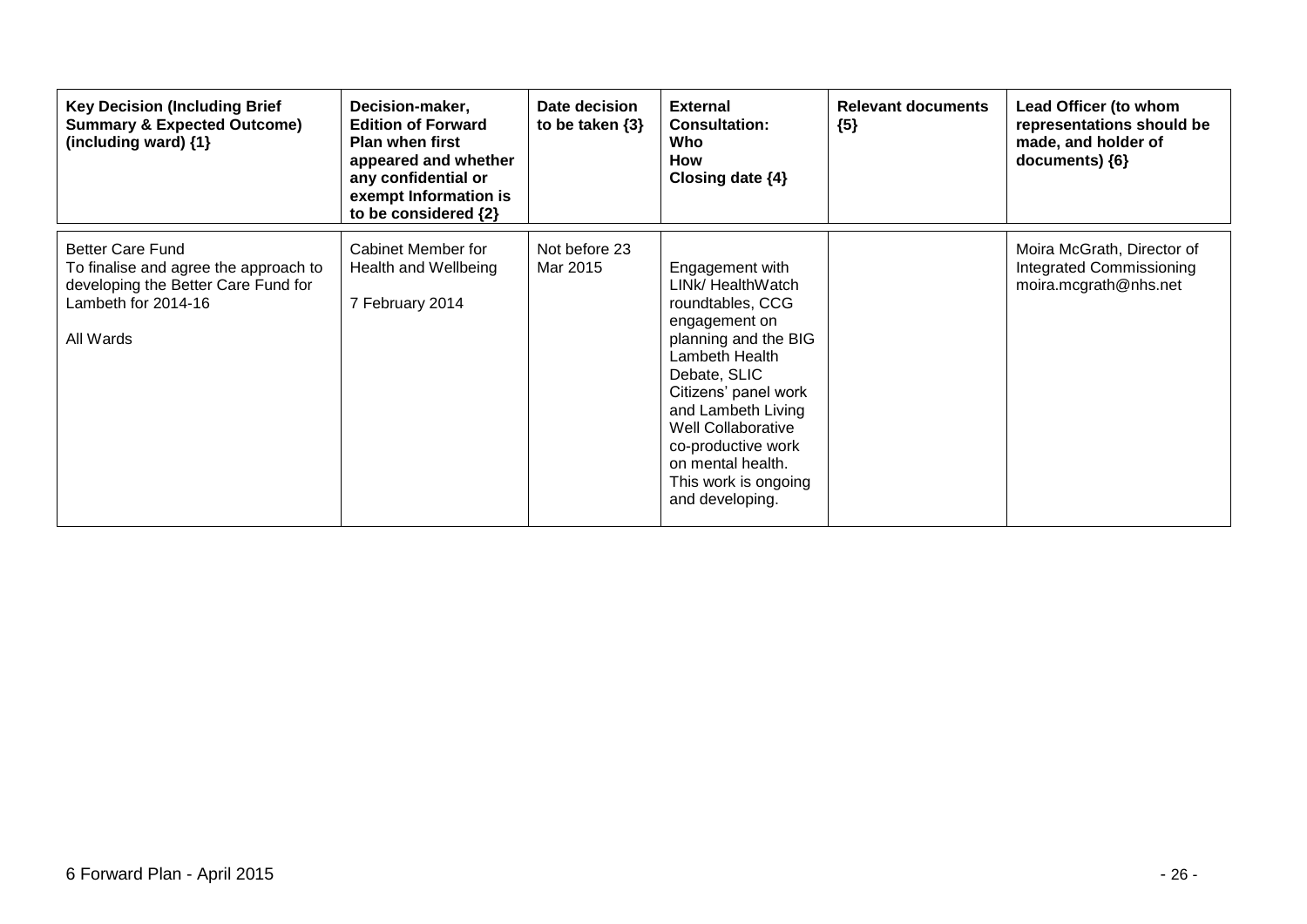| <b>Key Decision (Including Brief</b><br><b>Summary &amp; Expected Outcome)</b><br>(including ward) {1}                                                                                                                                                                                                                                                                                                                                                                                                         | Decision-maker,<br><b>Edition of Forward</b><br><b>Plan when first</b><br>appeared and whether<br>any confidential or<br>exempt Information is<br>to be considered {2} | Date decision<br>to be taken $\{3\}$                                                      | <b>External</b><br><b>Consultation:</b><br>Who<br><b>How</b><br>Closing date {4}                                                                                                                                                                                                                                              | <b>Relevant documents</b><br>${5}$ | Lead Officer (to whom<br>representations should be<br>made, and holder of<br>documents) {6} |
|----------------------------------------------------------------------------------------------------------------------------------------------------------------------------------------------------------------------------------------------------------------------------------------------------------------------------------------------------------------------------------------------------------------------------------------------------------------------------------------------------------------|------------------------------------------------------------------------------------------------------------------------------------------------------------------------|-------------------------------------------------------------------------------------------|-------------------------------------------------------------------------------------------------------------------------------------------------------------------------------------------------------------------------------------------------------------------------------------------------------------------------------|------------------------------------|---------------------------------------------------------------------------------------------|
| Extension to pilot level 3 specialist<br>weight management service for<br>children<br>Decision to extend the above contract<br>for 2 years. This contract is part of a<br>healthy weight programme that was<br>set up as a pilot following a tender that<br>was carried out in 2011. The pilot will<br>be evaluated over the next year and a<br>tender will be carried out again in<br>2016 (for the full healthy weight<br>programme) following analysis of the<br>findings from the evaluation.<br>All Wards | Cabinet Member for<br>Health and Wellbeing<br>13 June 2014                                                                                                             | Not before 23<br>Mar 2015                                                                 | Qualitative data is<br>being captured<br>through the<br>evaluation.<br>Programme<br>participants provide<br>feedback following<br>their involvement.<br>Relevant<br>professionals and<br>stakeholders will be<br>consulted during the<br>evaluation and during<br>the tender process<br>which will be carried<br>out in 2016. |                                    | <b>Candice Clark</b><br>candiceclark@nhs.net                                                |
| Mental health long-term supported<br>housing – patch A<br>2-year contract extension to start on<br>30/1/15 and run until 29/1/17. This<br>Social Inclusion (SP) service will be<br>provided by Family Mosaic.<br>Bishop's; Clapham Town; Ferndale;<br>Larkhall; Prince's                                                                                                                                                                                                                                       | Cabinet Member for<br>Health and Wellbeing<br>12/12/2014                                                                                                               | Not before 23<br>Mar 2015<br>Please select<br>date of when<br>decision would<br>be taken. |                                                                                                                                                                                                                                                                                                                               |                                    | <b>Karen Clarke</b><br>KClarke1@lambeth.gov.uk                                              |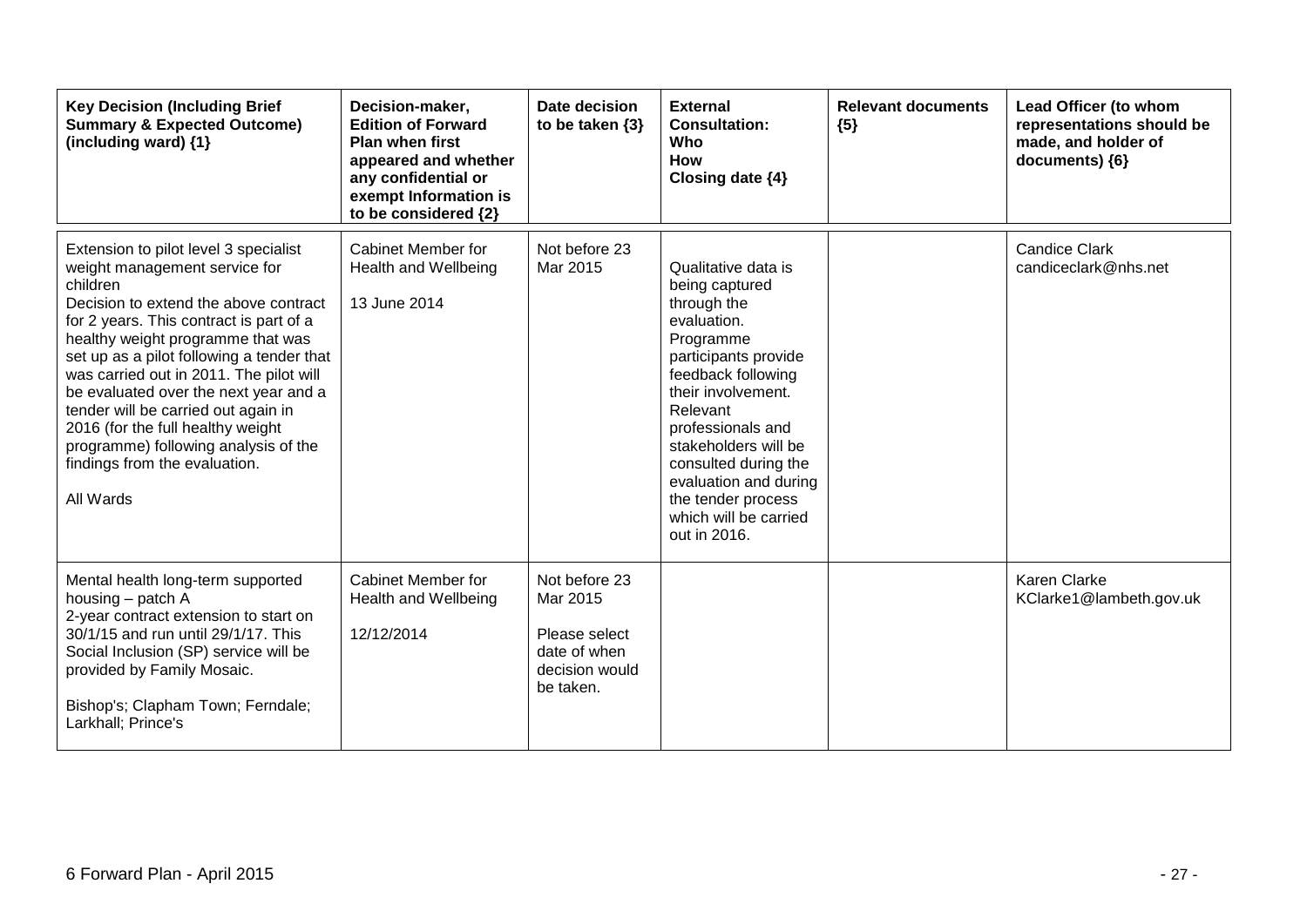| <b>Key Decision (Including Brief</b><br><b>Summary &amp; Expected Outcome)</b><br>(including ward) {1}                                                                                                                                                                                                                                                                                                                                                                                                                                                                                                          | Decision-maker,<br><b>Edition of Forward</b><br>Plan when first<br>appeared and whether<br>any confidential or<br>exempt Information is<br>to be considered {2} | Date decision<br>to be taken $\{3\}$                                                      | <b>External</b><br><b>Consultation:</b><br>Who<br><b>How</b><br>Closing date {4} | <b>Relevant documents</b><br>${5}$ | Lead Officer (to whom<br>representations should be<br>made, and holder of<br>$documents)$ {6}                                                       |
|-----------------------------------------------------------------------------------------------------------------------------------------------------------------------------------------------------------------------------------------------------------------------------------------------------------------------------------------------------------------------------------------------------------------------------------------------------------------------------------------------------------------------------------------------------------------------------------------------------------------|-----------------------------------------------------------------------------------------------------------------------------------------------------------------|-------------------------------------------------------------------------------------------|----------------------------------------------------------------------------------|------------------------------------|-----------------------------------------------------------------------------------------------------------------------------------------------------|
| Mental health long-term supported<br>housing - patch B<br>2-year contract extension to start on<br>30/1/15 and run until 29/1/17. This<br>Social Inclusion (SP) service will be<br>provided by Look Ahead<br>Coldharbour; Gipsy Hill; Herne Hill;<br>Streatham Hill; Thurlow Park                                                                                                                                                                                                                                                                                                                               | Cabinet Member for<br>Health and Wellbeing<br>12/12/15                                                                                                          | Not before 23<br>Mar 2015                                                                 |                                                                                  |                                    | Karen Clarke<br>KClarke1@lambeth.gov.uk                                                                                                             |
| Recommissioning Healthchecks<br>Healthchecks is a health screening<br>initiative for people aged 45-74 who<br>are not already diagnosed with a<br>cardio-vascular disease or diabetes.<br>Currently GPs and pharmacies offer<br>the service, and GSTT are<br>commissioned to provide a specialist<br>service to hard to reach communities.<br>The proposed decision is $-$ in<br>partnership with Southwark - to<br>recommission the healthchecks<br>provided by community services into a<br>cluster configuration, and to retender<br>the specialist service. Southwark will<br>lead the procurement process. | Cabinet Member for<br>Health and Wellbeing                                                                                                                      | Not before 23<br>Mar 2015<br>Please select<br>date of when<br>decision would<br>be taken. | Via Community<br><b>Wellbeing Outcomes</b><br>panel                              |                                    | Elizabeth Clowes, Assistant<br>Director for Strategy &<br>Commissioning<br>eclowes@lambeth.gov.uk<br>3rd Floor, Phoenix House<br>Tel: 020 7926 4781 |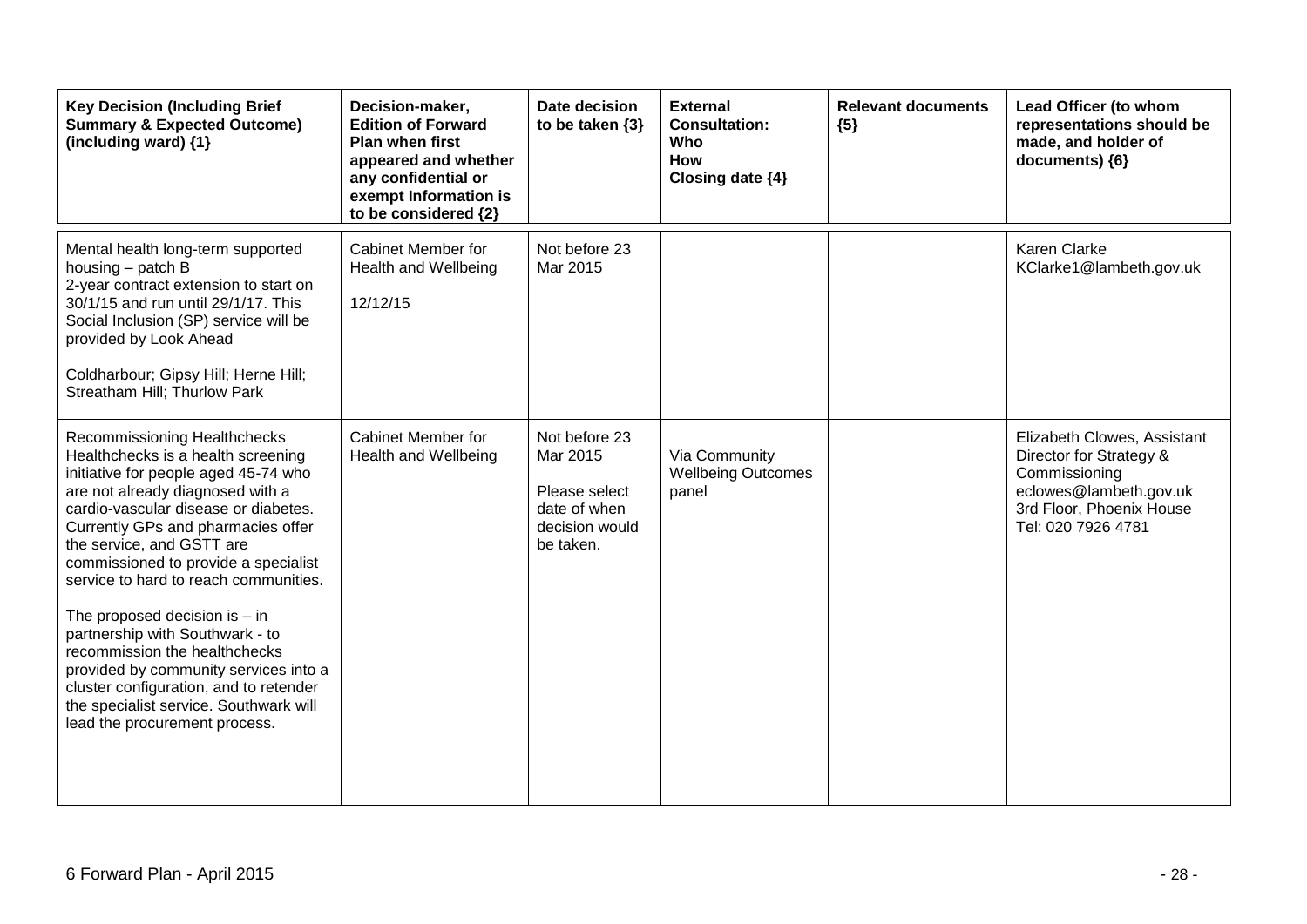| <b>Key Decision (Including Brief</b><br><b>Summary &amp; Expected Outcome)</b><br>(including ward) $\{1\}$ | Decision-maker,<br><b>Edition of Forward</b><br><b>Plan when first</b><br>appeared and whether<br>any confidential or<br>exempt Information is<br>to be considered $\{2\}$ | Date decision<br>to be taken $\{3\}$ | <b>External</b><br><b>Consultation:</b><br>Who<br>How<br>Closing date $\{4\}$ | <b>Relevant documents</b><br>${5}$ | Lead Officer (to whom<br>representations should be<br>made, and holder of<br>documents) ${6}$ |
|------------------------------------------------------------------------------------------------------------|----------------------------------------------------------------------------------------------------------------------------------------------------------------------------|--------------------------------------|-------------------------------------------------------------------------------|------------------------------------|-----------------------------------------------------------------------------------------------|
|------------------------------------------------------------------------------------------------------------|----------------------------------------------------------------------------------------------------------------------------------------------------------------------------|--------------------------------------|-------------------------------------------------------------------------------|------------------------------------|-----------------------------------------------------------------------------------------------|

# **Housing**

| Tender Approval for Building Surveyor<br>Services Lead in a Multi Disciplinary<br>Team through Lewisham Framework<br>(Lot 2)<br>Approval is to be sought to award the<br>contract for this service across the<br>borough for the proposed remaining<br>two year programme both of LHS and<br>Lewisham Framework<br>All Wards | <b>Cabinet Member for</b><br>Housing | Not before 23<br>Mar 2015<br>Please select<br>date of when<br>decision would<br>be taken. | Utilising an already<br>established<br>framework via<br>Lewisham enables<br>Lambeth to meet its<br>statutory<br>requirements for<br>health and safety<br>related works, as well<br>as the option to<br>access other<br>Construction related<br>professional services<br>as and when it's<br>required for LHS<br>prioritised works. |  | Abigail Acosta, Strategic<br><b>Contract Management</b><br><b>Procurement Officer</b><br>AAcosta@lambeth.gov.uk |
|------------------------------------------------------------------------------------------------------------------------------------------------------------------------------------------------------------------------------------------------------------------------------------------------------------------------------|--------------------------------------|-------------------------------------------------------------------------------------------|------------------------------------------------------------------------------------------------------------------------------------------------------------------------------------------------------------------------------------------------------------------------------------------------------------------------------------|--|-----------------------------------------------------------------------------------------------------------------|
|------------------------------------------------------------------------------------------------------------------------------------------------------------------------------------------------------------------------------------------------------------------------------------------------------------------------------|--------------------------------------|-------------------------------------------------------------------------------------------|------------------------------------------------------------------------------------------------------------------------------------------------------------------------------------------------------------------------------------------------------------------------------------------------------------------------------------|--|-----------------------------------------------------------------------------------------------------------------|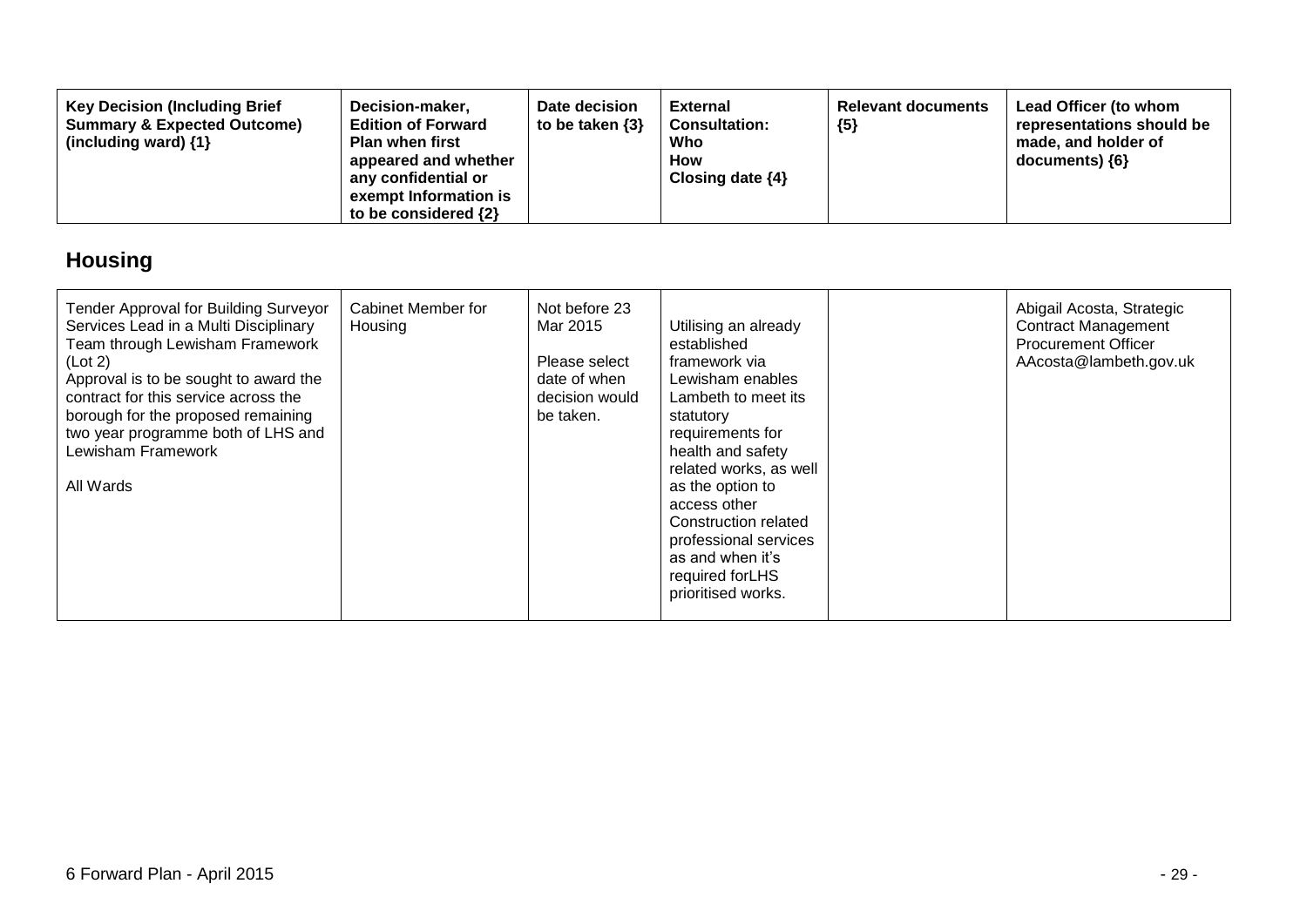| <b>Key Decision (Including Brief</b><br><b>Summary &amp; Expected Outcome)</b><br>(including ward) {1}                                                                                                                                                                                                                                                                                                                                                                                                                                   | Decision-maker,<br><b>Edition of Forward</b><br><b>Plan when first</b><br>appeared and whether<br>any confidential or<br>exempt Information is<br>to be considered {2} | Date decision<br>to be taken $\{3\}$                                                      | <b>External</b><br><b>Consultation:</b><br>Who<br><b>How</b><br>Closing date $\{4\}$                                                                                                                                                                                                                                                 | <b>Relevant documents</b><br>${5}$ | Lead Officer (to whom<br>representations should be<br>made, and holder of<br>documents) ${6}$                   |
|------------------------------------------------------------------------------------------------------------------------------------------------------------------------------------------------------------------------------------------------------------------------------------------------------------------------------------------------------------------------------------------------------------------------------------------------------------------------------------------------------------------------------------------|------------------------------------------------------------------------------------------------------------------------------------------------------------------------|-------------------------------------------------------------------------------------------|--------------------------------------------------------------------------------------------------------------------------------------------------------------------------------------------------------------------------------------------------------------------------------------------------------------------------------------|------------------------------------|-----------------------------------------------------------------------------------------------------------------|
| <b>Tender Approval for Building Services</b><br>Engineer Duties through Lewisham<br>Framework (Lot 7a)<br>Lambeth Living Ltd secures Building<br>Services Engineer Duties as part of<br>the Arm's Length Management<br>Organisation (ALMO) management<br>agreement to provide sufficiency of<br>skills, resources and expertise to<br>undertake a range of construction<br>related projects.<br>Approval is sought to award the<br>contract for this service across the<br>borough for the proposed remaining<br>programme.<br>All Wards | Cabinet Member for<br>Housing                                                                                                                                          | Not before 23<br>Mar 2015<br>Please select<br>date of when<br>decision would<br>be taken. | Utilising an already<br>established<br>framework via<br>Lewisham enables<br>Lambeth to meet its<br>statutory<br>requirements for<br>health and safety<br>related works, as well<br>as the option of<br>accessing other<br>Construction related<br>professional services<br>as and when it's<br>required for LHS<br>prioritised works |                                    | Abigail Acosta, Strategic<br><b>Contract Management</b><br><b>Procurement Officer</b><br>AAcosta@lambeth.gov.uk |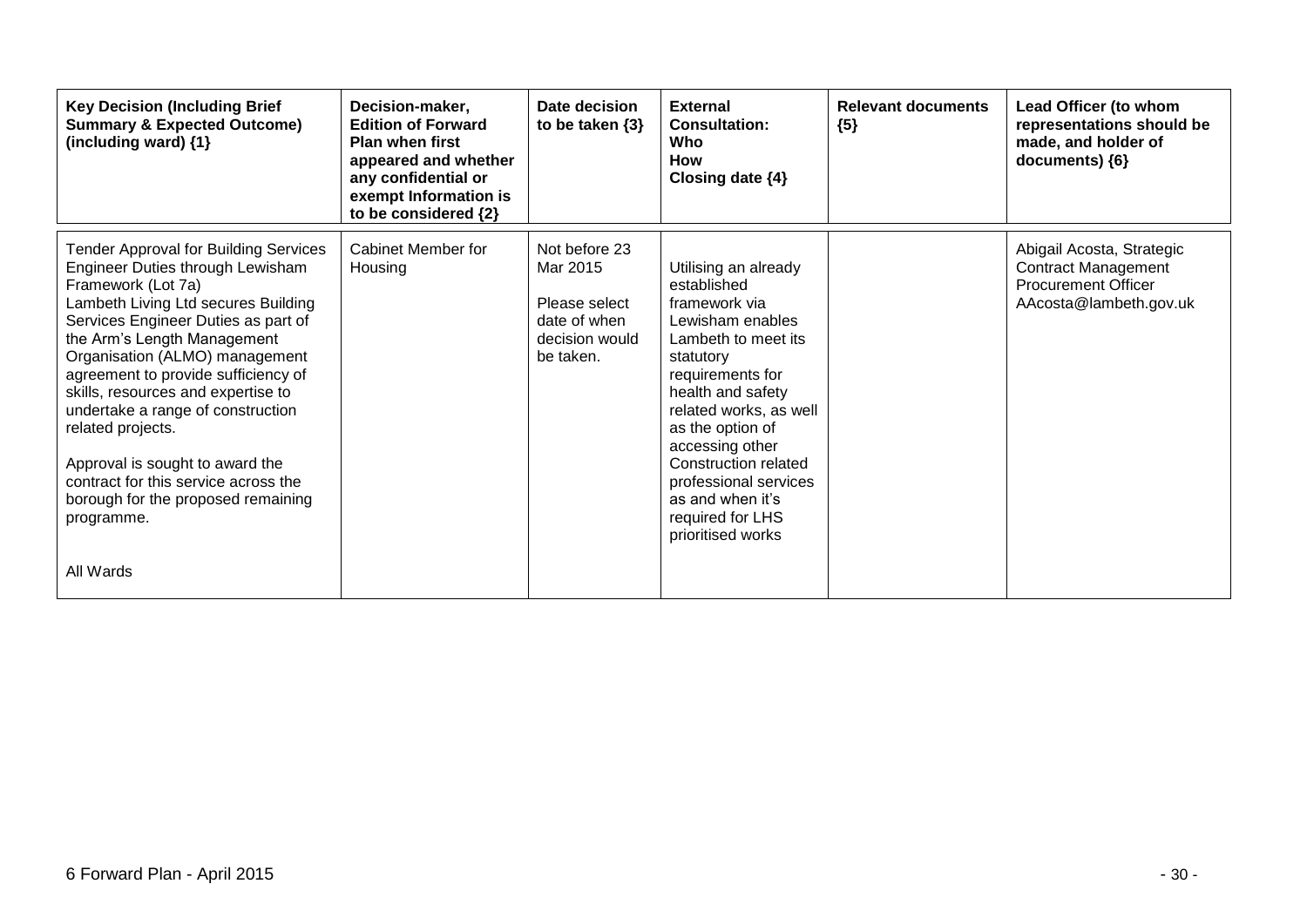| <b>Key Decision (Including Brief</b><br><b>Summary &amp; Expected Outcome)</b><br>(including ward) {1}                                                                                                                                                                                                                        | Decision-maker,<br><b>Edition of Forward</b><br><b>Plan when first</b><br>appeared and whether<br>any confidential or<br>exempt Information is<br>to be considered {2} | Date decision<br>to be taken $\{3\}$                                                      | <b>External</b><br><b>Consultation:</b><br>Who<br>How<br>Closing date $\{4\}$                                                                                                                                                                                                                                                    | <b>Relevant documents</b><br>${5}$ | Lead Officer (to whom<br>representations should be<br>made, and holder of<br>documents) ${6}$                   |
|-------------------------------------------------------------------------------------------------------------------------------------------------------------------------------------------------------------------------------------------------------------------------------------------------------------------------------|------------------------------------------------------------------------------------------------------------------------------------------------------------------------|-------------------------------------------------------------------------------------------|----------------------------------------------------------------------------------------------------------------------------------------------------------------------------------------------------------------------------------------------------------------------------------------------------------------------------------|------------------------------------|-----------------------------------------------------------------------------------------------------------------|
| Tender Approval for Building Engineer<br>Services Lead in a Multi Disciplinary<br>Team through Lewisham Framework<br>(Lot 3)<br>Approval is to be sought to award the<br>contract for this service across the<br>borough for the proposed remaining<br>two year programme both of LHS and<br>Lewisham Frameworks<br>All Wards | Cabinet Member for<br>Housing                                                                                                                                          | Not before 23<br>Mar 2015<br>Please select<br>date of when<br>decision would<br>be taken. | Utilising an already<br>established<br>framework via<br>Lewisham enables<br>Lambeth to meet its<br>statutory<br>requirements for<br>health and safety<br>related works, as well<br>as the option<br>toaccess other<br>Construction related<br>professional services<br>as and when it's<br>required for LHS<br>prioritised works |                                    | Abigail Acosta, Strategic<br><b>Contract Management</b><br><b>Procurement Officer</b><br>AAcosta@lambeth.gov.uk |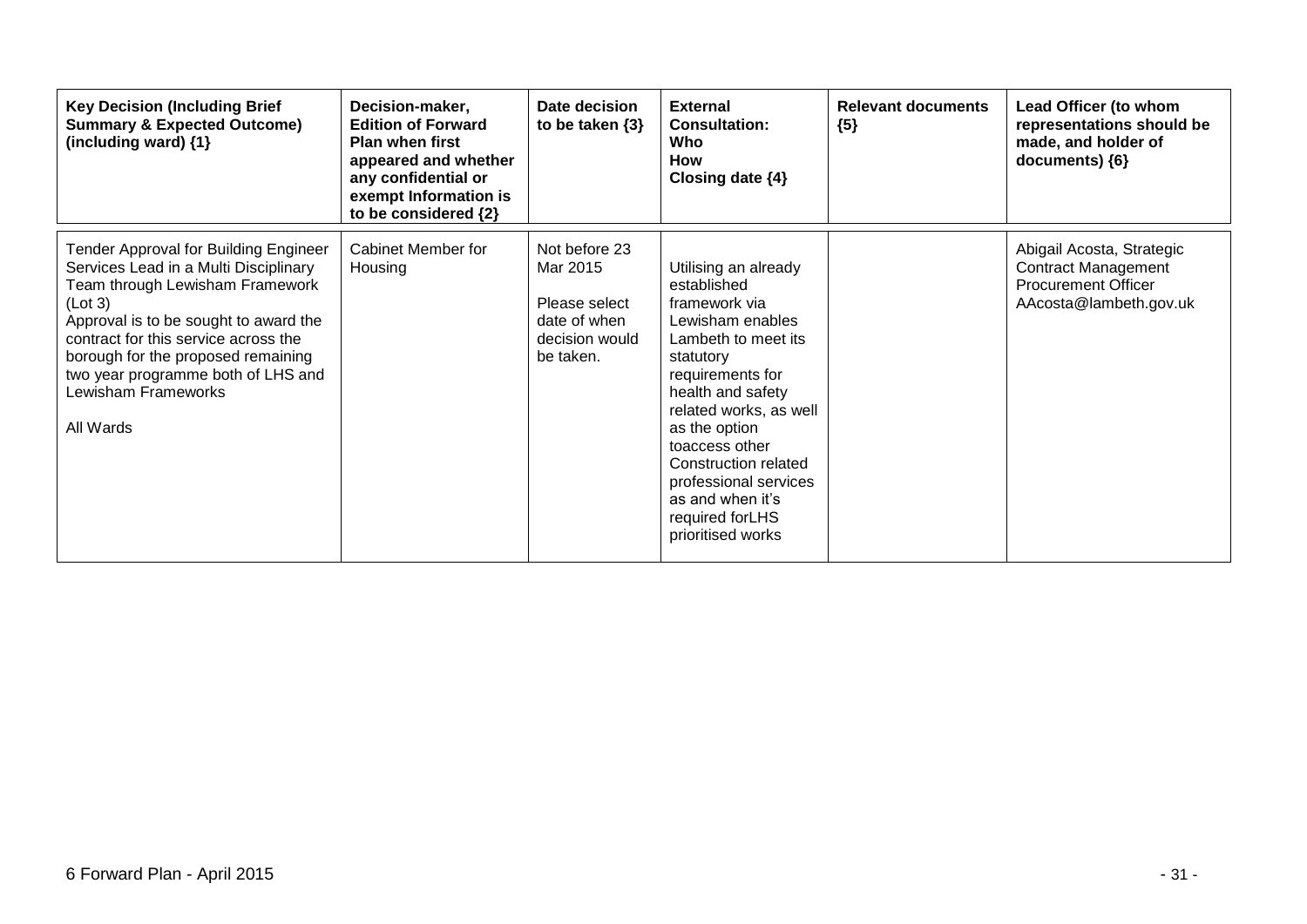| <b>Key Decision (Including Brief</b><br><b>Summary &amp; Expected Outcome)</b><br>(including ward) {1}                                                                                                                                                                                                                                                                                                                                                                                                                                                                                                                                                                                                                                                                                                            | Decision-maker,<br><b>Edition of Forward</b><br><b>Plan when first</b><br>appeared and whether<br>any confidential or<br>exempt Information is<br>to be considered {2} | Date decision<br>to be taken $\{3\}$                                                      | <b>External</b><br><b>Consultation:</b><br>Who<br>How<br>Closing date {4}                                                                                                                                                                                                                                                                                                                                                                                                     | <b>Relevant documents</b><br>${5}$ | Lead Officer (to whom<br>representations should be<br>made, and holder of<br>documents) {6}                                                      |
|-------------------------------------------------------------------------------------------------------------------------------------------------------------------------------------------------------------------------------------------------------------------------------------------------------------------------------------------------------------------------------------------------------------------------------------------------------------------------------------------------------------------------------------------------------------------------------------------------------------------------------------------------------------------------------------------------------------------------------------------------------------------------------------------------------------------|------------------------------------------------------------------------------------------------------------------------------------------------------------------------|-------------------------------------------------------------------------------------------|-------------------------------------------------------------------------------------------------------------------------------------------------------------------------------------------------------------------------------------------------------------------------------------------------------------------------------------------------------------------------------------------------------------------------------------------------------------------------------|------------------------------------|--------------------------------------------------------------------------------------------------------------------------------------------------|
| Extra Care Housing Developments at<br><b>Elderberry Grove and Denby Court</b><br>A competitive selection process is<br>planned in order to identify a suitably<br>experienced and qualified Registered<br>Provider of Social Housing to design,<br>build and operate two extra care<br>housing schemes on the sites of<br>current sheltered housing schemes<br>which are in the process of being<br>decommissioned. The proposed<br>selection process is robust and<br>transparent and described in a<br>Procurement Strategy report to be<br>approved by the Council's<br>Procurement Board. Following the<br>selection process a decision will be<br>required to enter into formal contract<br>negotiations including land transfer,<br>development and nomination<br>agreements with the successful<br>bidder. | <b>Cabinet Member for</b><br>Housing<br>19.02.15                                                                                                                       | Not before 23<br>Mar 2015<br>Please select<br>date of when<br>decision would<br>be taken. | Co production with<br>tenants on service<br>requirement has<br>been underway since<br>decision to redevelop<br>schemes was taken<br>in November 2013.<br>Tenants'<br>representatives are<br>included in<br>production of tender<br>documentation and<br>will be included in the<br>valuation and<br>selection process.<br>Shortlisted providers<br>will be required to<br>present to wider<br>tenants group and<br>feedback will<br>contribute to the<br>selection of the RP. |                                    | David Worrall, Senior<br>Commissioning Manager,<br>Health and Wellbeing<br>dworrall@lambeth.gov.uk<br><b>Phoenix House</b><br>Tel: 020 7926 9978 |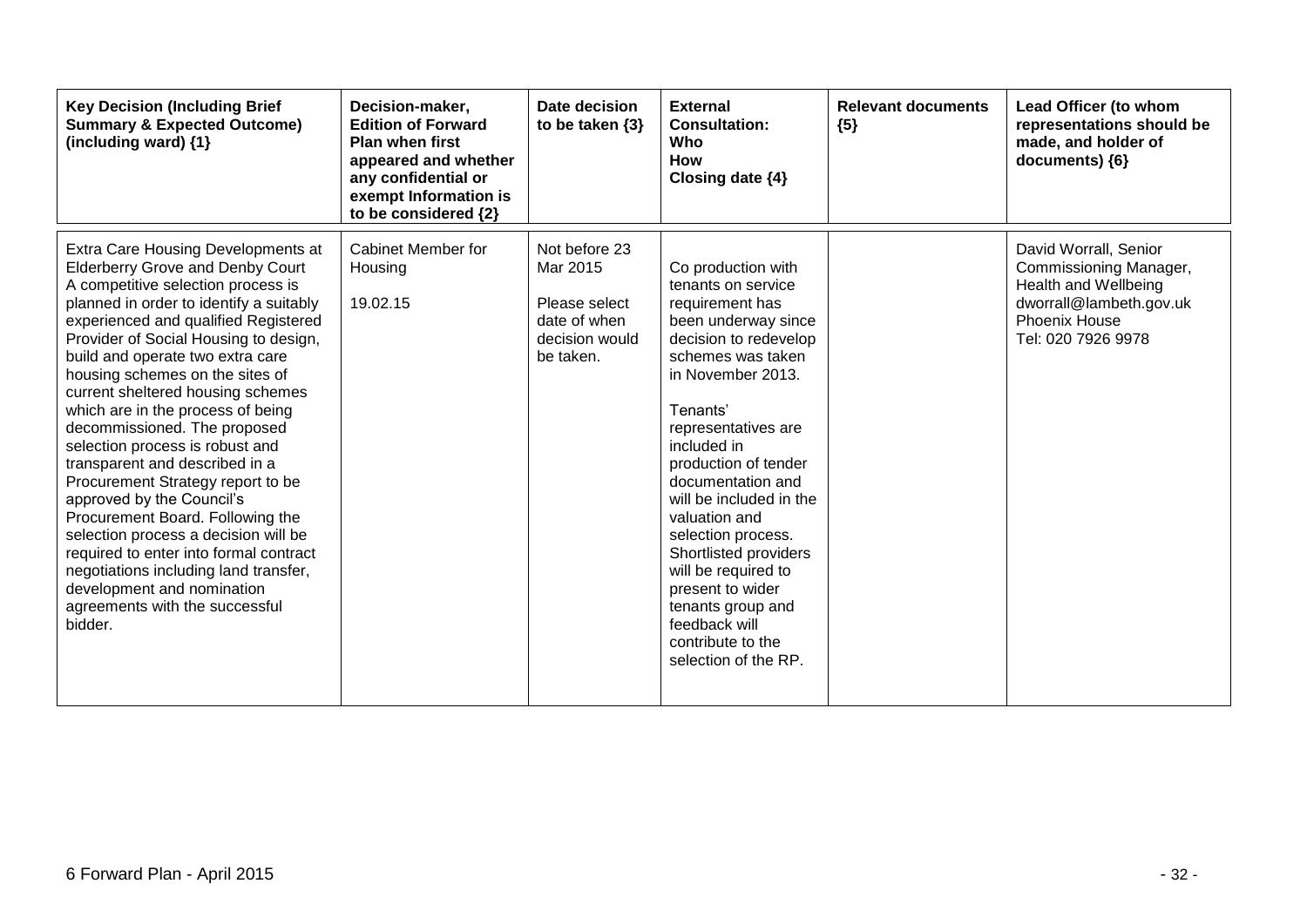| <b>Key Decision (Including Brief</b><br><b>Summary &amp; Expected Outcome)</b><br>(including ward) {1}                                                                                    | Decision-maker,<br><b>Edition of Forward</b><br><b>Plan when first</b><br>appeared and whether<br>any confidential or<br>exempt Information is<br>to be considered {2} | Date decision<br>to be taken $\{3\}$                                                      | <b>External</b><br><b>Consultation:</b><br>Who<br><b>How</b><br>Closing date {4}                                                                                                                                                                                                                                      | <b>Relevant documents</b><br>${5}$                                                   | Lead Officer (to whom<br>representations should be<br>made, and holder of<br>documents) {6}                                                  |
|-------------------------------------------------------------------------------------------------------------------------------------------------------------------------------------------|------------------------------------------------------------------------------------------------------------------------------------------------------------------------|-------------------------------------------------------------------------------------------|-----------------------------------------------------------------------------------------------------------------------------------------------------------------------------------------------------------------------------------------------------------------------------------------------------------------------|--------------------------------------------------------------------------------------|----------------------------------------------------------------------------------------------------------------------------------------------|
| LHS & ECO Works: Sharing Costs<br>To share delivery costs for the<br>external wall cladding, and external<br>refurbishment works at the Cedars<br>Road estate.<br>Clapham Town            | Cabinet Member for<br>Housing                                                                                                                                          | Not before 23<br>Mar 2015<br>Please select<br>date of when<br>decision would<br>be taken. | Residents at the<br>Cedars Road estate<br>have been regularly<br>consulted on the<br>proposed work and<br>improvements to their<br>estate. A leaseholder<br>consultation meeting<br>was held on 5th<br>November 2014, at<br>which the<br>methodology for<br>calculating their<br>Section 20 Notices<br>was explained. |                                                                                      | <b>Nick Simons</b><br>NSimons@lambeth.gov.uk                                                                                                 |
| Approval of Lollard Street<br>Development Agreement for provision<br>of new homes and nursery school<br>The General Exception procedure is<br>likely to be followed<br>Bishop's; Prince's | Cabinet Member for<br>Housing<br>11 October 2013                                                                                                                       | Not before 23<br>Mar 2015                                                                 | <b>Princes and Bishops</b><br><b>Ward Members</b>                                                                                                                                                                                                                                                                     | Resolution to grant<br>planning permission for<br><b>Shell Centre</b><br>development | Lesley Johnson, Interim<br><b>Housing Regeneration</b><br>Manager<br>Ljohnson3@lambeth.gov.uk<br><b>Hambrook House</b><br>Tel: 020 7926 3765 |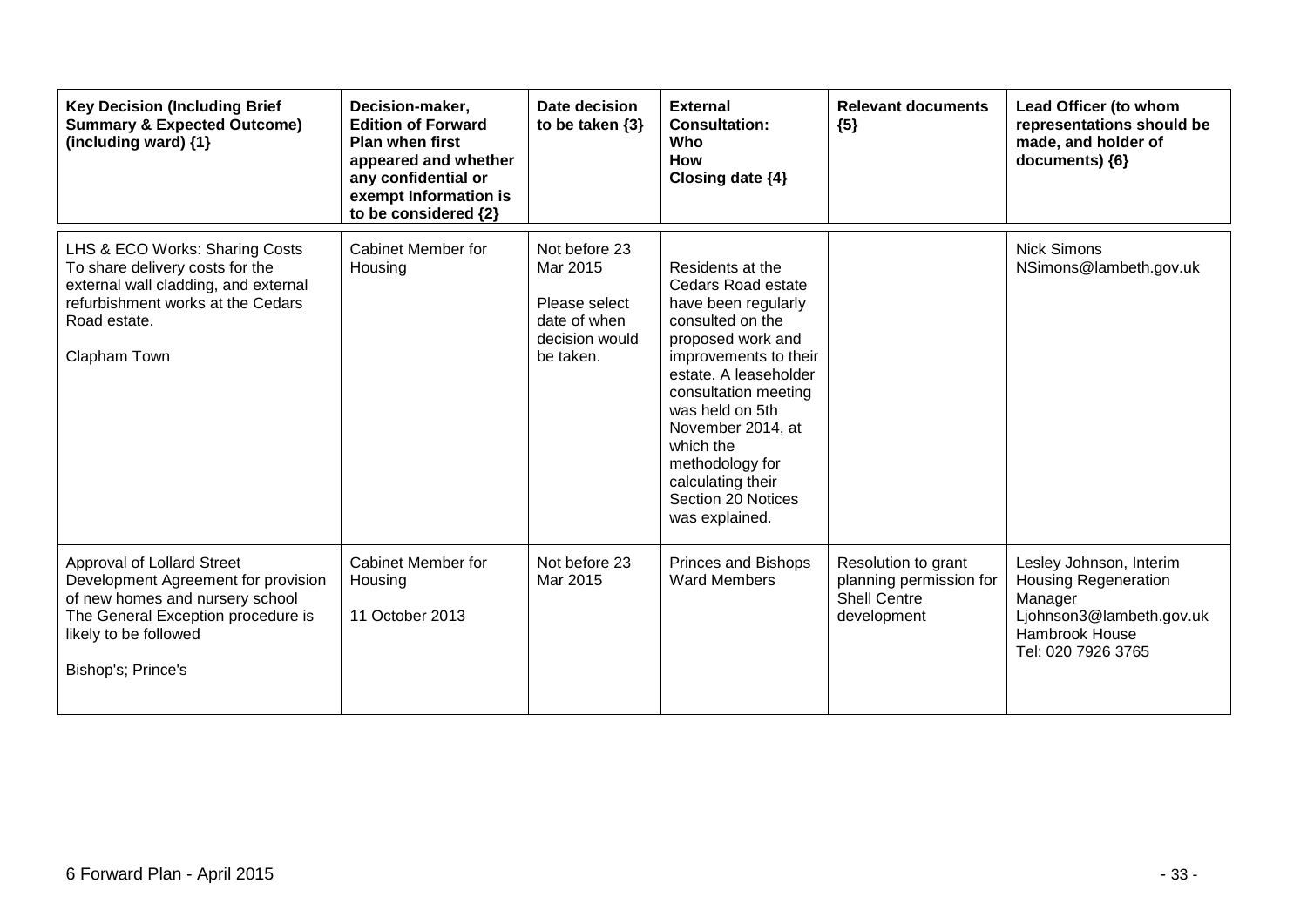| <b>Key Decision (Including Brief</b><br><b>Summary &amp; Expected Outcome)</b><br>(including ward) {1}                                                                                                        | Decision-maker,<br><b>Edition of Forward</b><br><b>Plan when first</b><br>appeared and whether<br>any confidential or<br>exempt Information is<br>to be considered {2} | Date decision<br>to be taken $\{3\}$ | <b>External</b><br><b>Consultation:</b><br>Who<br><b>How</b><br>Closing date {4}                                                                                                                                                                                                                                                      | <b>Relevant documents</b><br>${5}$ | Lead Officer (to whom<br>representations should be<br>made, and holder of<br>documents) ${6}$                                         |
|---------------------------------------------------------------------------------------------------------------------------------------------------------------------------------------------------------------|------------------------------------------------------------------------------------------------------------------------------------------------------------------------|--------------------------------------|---------------------------------------------------------------------------------------------------------------------------------------------------------------------------------------------------------------------------------------------------------------------------------------------------------------------------------------|------------------------------------|---------------------------------------------------------------------------------------------------------------------------------------|
| Development Options Appraisal -<br><b>Fenwick Estate</b><br>To approve the opportunity sites in<br>Fenwick estate as the location for<br>offsite affordable housing provision by<br>Sainsbury/TfL<br>Larkhall | <b>Cabinet Member for</b><br>Housing<br>2 May 2014                                                                                                                     | Not before 23<br>Mar 2015            | Local residents and<br>ward councillors<br>Resident participation<br>in the project will be<br>designed in close<br>liaison with the TRA.<br>A communications<br>plan will be<br>developed by the<br>project team<br>involving drop in,<br>newsletters, events<br>etc to engage with<br>residents and<br>coproduce a project<br>plan. |                                    | Lesley Johnson, Interim<br><b>Housing Regeneration</b><br>Manager<br>Ljohnson3@lambeth.gov.uk<br>Hambrook House<br>Tel: 020 7926 3765 |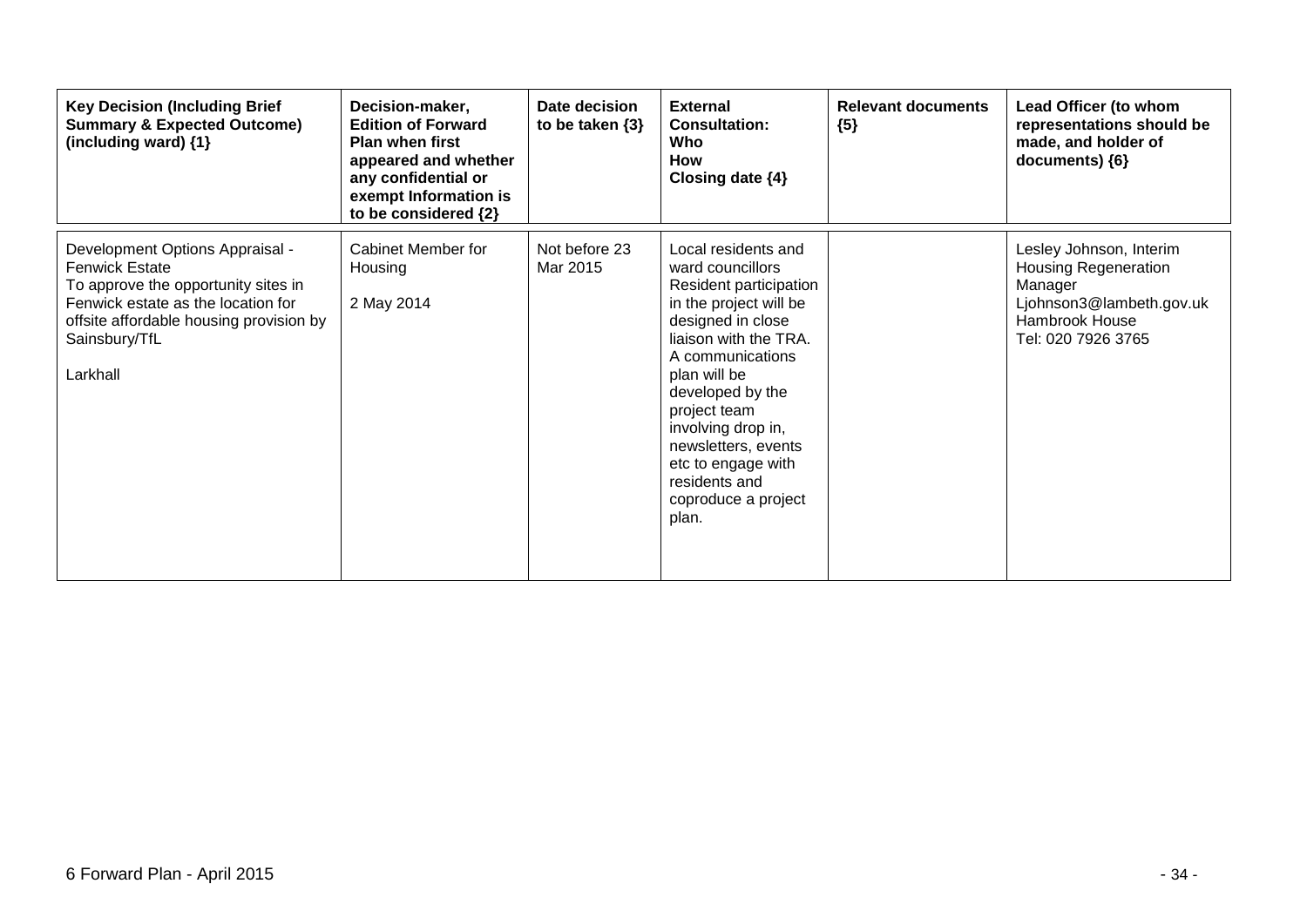| <b>Key Decision (Including Brief</b><br><b>Summary &amp; Expected Outcome)</b><br>(including ward) {1}                                                                                                                                                                                                                                                                                                                                     | Decision-maker,<br><b>Edition of Forward</b><br><b>Plan when first</b><br>appeared and whether<br>any confidential or<br>exempt Information is<br>to be considered {2} | Date decision<br>to be taken $\{3\}$                                                      | <b>External</b><br><b>Consultation:</b><br>Who<br><b>How</b><br>Closing date {4}  | <b>Relevant documents</b><br>${5}$ | Lead Officer (to whom<br>representations should be<br>made, and holder of<br>documents) {6}                                                   |
|--------------------------------------------------------------------------------------------------------------------------------------------------------------------------------------------------------------------------------------------------------------------------------------------------------------------------------------------------------------------------------------------------------------------------------------------|------------------------------------------------------------------------------------------------------------------------------------------------------------------------|-------------------------------------------------------------------------------------------|-----------------------------------------------------------------------------------|------------------------------------|-----------------------------------------------------------------------------------------------------------------------------------------------|
| Authorisation to proceed to sign the<br>New Modular Management<br>Agreement<br>It is proposed that authorisation is<br>given to help proceed with the signing<br>of the new Modular Management<br>Agreement. Although a Management<br>Agreement is already in place with<br>these TMOs, the policies and<br>procedures within those agreements<br>require urgent update.<br>Brixton Hill; Clapham Town;<br>Coldharbour; Ferndale; Prince's | Cabinet Member for<br>Housing                                                                                                                                          | Not before 23<br>Mar 2015<br>Please select<br>date of when<br>decision would<br>be taken. | Other than with<br>CETRA, all planned<br>external consultation<br>have concluded. |                                    | Paula Phillips<br>pphillips@lambeth.gov.uk<br>3rd Floor, Hambrook House,<br>Proden Road, London, SW2<br>5RW<br>Tel: 020 7926 3628             |
| Proposal to Appoint Mears Ltd<br>(Interim) for South Area - Waiver<br>An urgent waiver report has been<br>prepared recommending Mears Ltd to<br>take over delivery of repairs and voids<br>works in the south as an interim<br>arrangement only for a period of 18<br>months.<br>All Wards                                                                                                                                                 | Cabinet Member for<br>Housing<br>20 June 2014                                                                                                                          | Not before 23<br>Mar 2015                                                                 | High-level meetings<br>with Cabinet<br>Member/ LL Board/<br>Contractor            |                                    | Ola Akinfe, Director of<br><b>Property Services</b><br>OAkinfe@lambethliving.org.u<br>Lambeth Living, Hambrook<br>House<br>Tel: 0207 926 3427 |

#### **Jobs and Growth**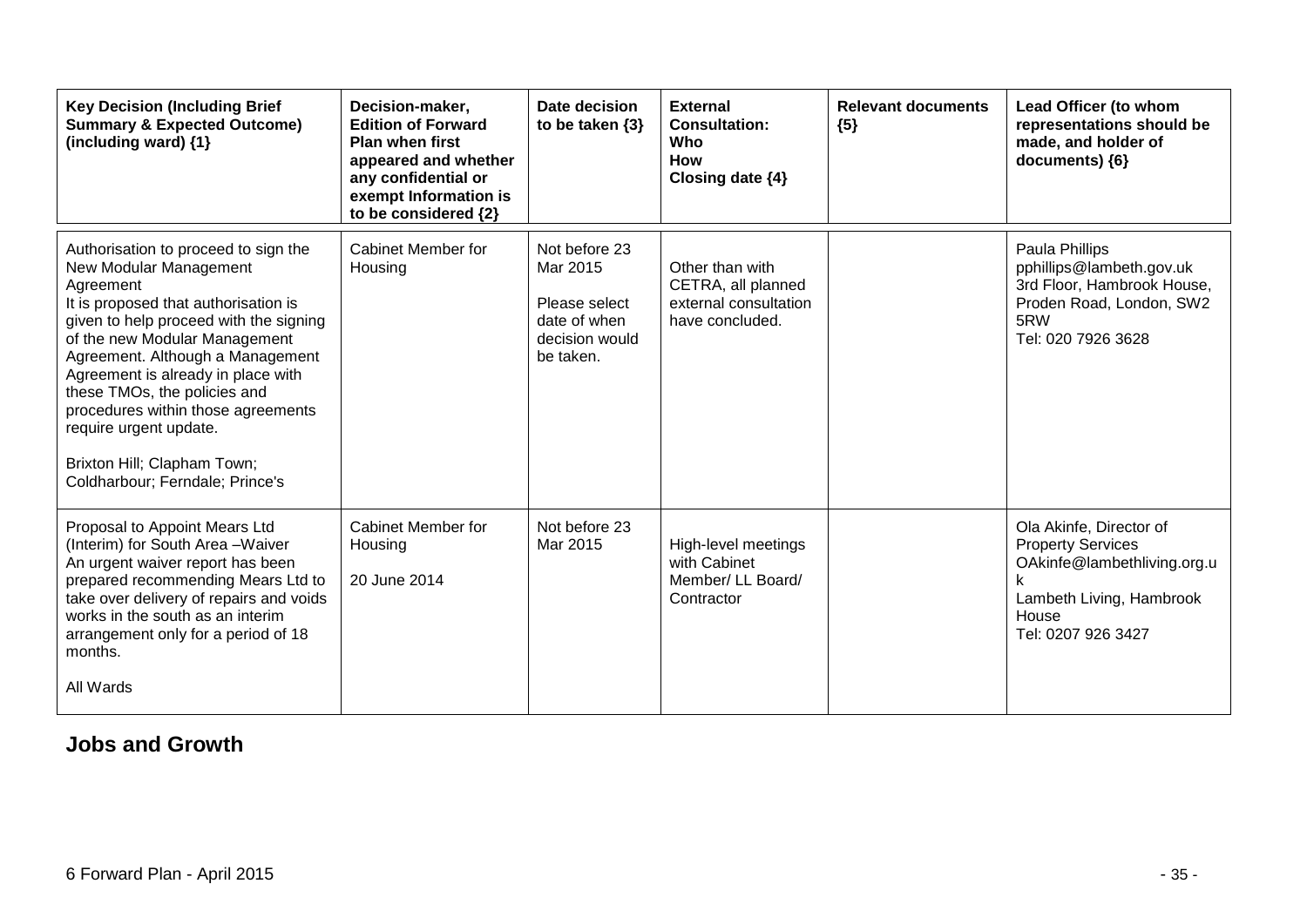| <b>Key Decision (Including Brief</b><br><b>Summary &amp; Expected Outcome)</b><br>(including ward) {1}                                                                                                                                          | Decision-maker,<br><b>Edition of Forward</b><br><b>Plan when first</b><br>appeared and whether<br>any confidential or<br>exempt Information is<br>to be considered {2} | Date decision<br>to be taken $\{3\}$                                                      | <b>External</b><br><b>Consultation:</b><br>Who<br><b>How</b><br>Closing date {4}                                                            | <b>Relevant documents</b><br>${5}$ | Lead Officer (to whom<br>representations should be<br>made, and holder of<br>documents) {6}                        |
|-------------------------------------------------------------------------------------------------------------------------------------------------------------------------------------------------------------------------------------------------|------------------------------------------------------------------------------------------------------------------------------------------------------------------------|-------------------------------------------------------------------------------------------|---------------------------------------------------------------------------------------------------------------------------------------------|------------------------------------|--------------------------------------------------------------------------------------------------------------------|
| Dangerous Structures Provision<br>To award the contract for dangerous<br>stuctures under the Framework<br>Agreement drawn up by the<br>Dangerous Structures (Consortium)<br>London (DSCL) for the period April<br>2014 for 5 years<br>All Wards | Cabinet Member for<br>Jobs and Growth<br>17/10/14                                                                                                                      | Not before 23<br>Mar 2015                                                                 | No consultation -<br>the aim will be to<br>align with the<br>DSCL tender in<br>order to secure the<br>dangerous<br>structures<br>provision. |                                    | <b>Catherine Neal</b><br>cneal@lambeth.gov.uk                                                                      |
| Section 106 Spend on Employment<br>and Training 2014/15<br>To approve the draw down of s106<br>spend for general employment and<br>training initiatives. A total spend of<br>£777,423 has been identified for<br>2014/15.<br>All Wards          | Cabinet Member for<br>Jobs and Growth                                                                                                                                  | Not before 30<br>Mar 2015<br>Please select<br>date of when<br>decision would<br>be taken. |                                                                                                                                             |                                    | Angela McKeever, Interim<br>Head of Employment and<br>Enterprise<br>amckeever@lambeth.gov.uk<br>Tel: 0207 926 2870 |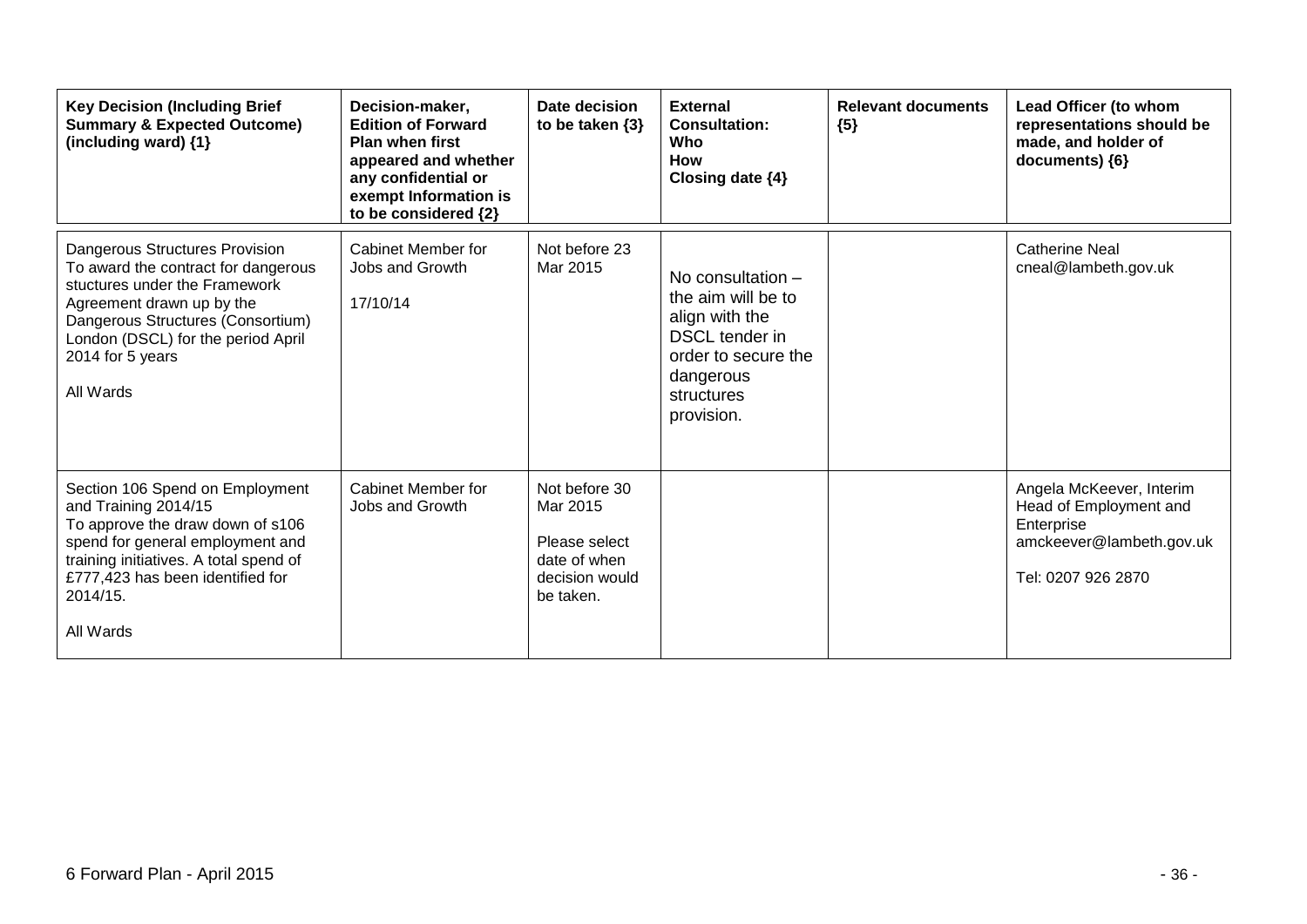| <b>Key Decision (Including Brief</b><br><b>Summary &amp; Expected Outcome)</b><br>(including ward) {1}                                                                                                                                                                                                                                                                                                                                                                                                                                                                                                                                   | Decision-maker,<br><b>Edition of Forward</b><br><b>Plan when first</b><br>appeared and whether<br>any confidential or<br>exempt Information is<br>to be considered {2} | Date decision<br>to be taken $\{3\}$                                                      | <b>External</b><br><b>Consultation:</b><br>Who<br><b>How</b><br>Closing date $\{4\}$                             | <b>Relevant documents</b><br>${5}$ | Lead Officer (to whom<br>representations should be<br>made, and holder of<br>documents) {6} |
|------------------------------------------------------------------------------------------------------------------------------------------------------------------------------------------------------------------------------------------------------------------------------------------------------------------------------------------------------------------------------------------------------------------------------------------------------------------------------------------------------------------------------------------------------------------------------------------------------------------------------------------|------------------------------------------------------------------------------------------------------------------------------------------------------------------------|-------------------------------------------------------------------------------------------|------------------------------------------------------------------------------------------------------------------|------------------------------------|---------------------------------------------------------------------------------------------|
| Employment and Enterprise 3 Year<br>Delivery and Finance Plan<br>(1) To approve the proposed<br><b>Employment and Enterprise Delivery</b><br>Plan and funding allocation for 2015-<br>2016<br>(2) To note and agree proposed<br><b>Employment and Enterprise Delivery</b><br>Plan for 2016-2017 and 2017-2018<br>and to agree that S106 funds will be<br>used to deliver the activity detailed in<br>Section 4 in line with the Covenants'<br>aims<br>(3) To give approval for S106 funding<br>to be allocated to the Employment and<br>Enterprise Delivery Plan for 2016-<br>2017 and 2017-2018 as it becomes<br>available<br>All Wards | Cabinet Member for<br>Jobs and Growth                                                                                                                                  | Not before 25<br>Apr 2015<br>Please select<br>date of when<br>decision would<br>be taken. | Meeting with the<br>Lambeth Working<br>provider network and<br>also consultation<br>through the BIDS<br>network. |                                    | <b>Katy Shaw</b><br>kshaw3@lambeth.gov.uk<br>Tel: 020 7926 2225                             |